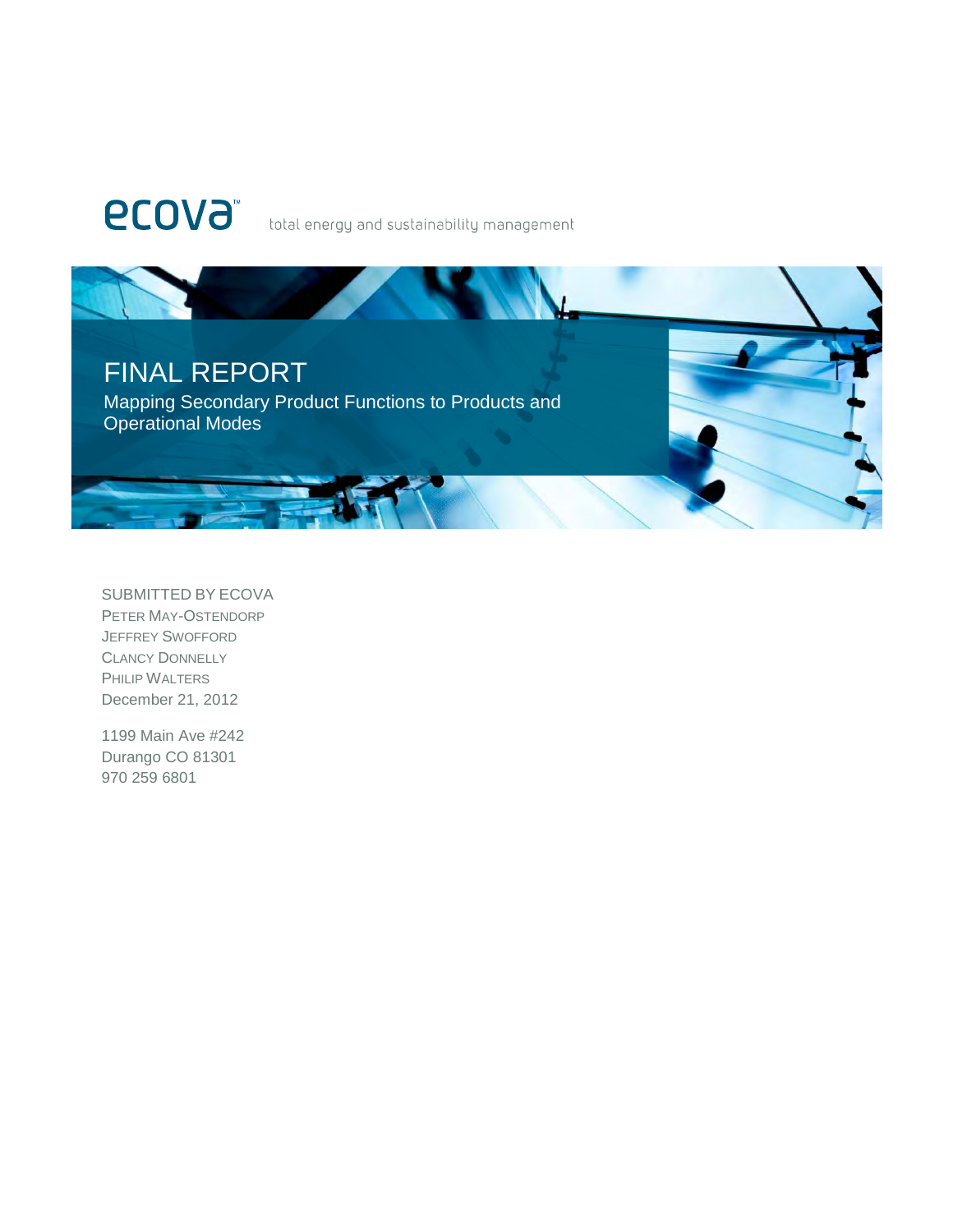## TABLE OF CONTENTS

| MAPPING FUNCTIONS BY PRODUCTS AND MODES 14                      |  |
|-----------------------------------------------------------------|--|
|                                                                 |  |
|                                                                 |  |
| Mapping Frequency of Function Occurrence by Operational Mode 15 |  |
|                                                                 |  |
|                                                                 |  |
|                                                                 |  |
|                                                                 |  |
|                                                                 |  |
|                                                                 |  |
|                                                                 |  |
|                                                                 |  |
|                                                                 |  |

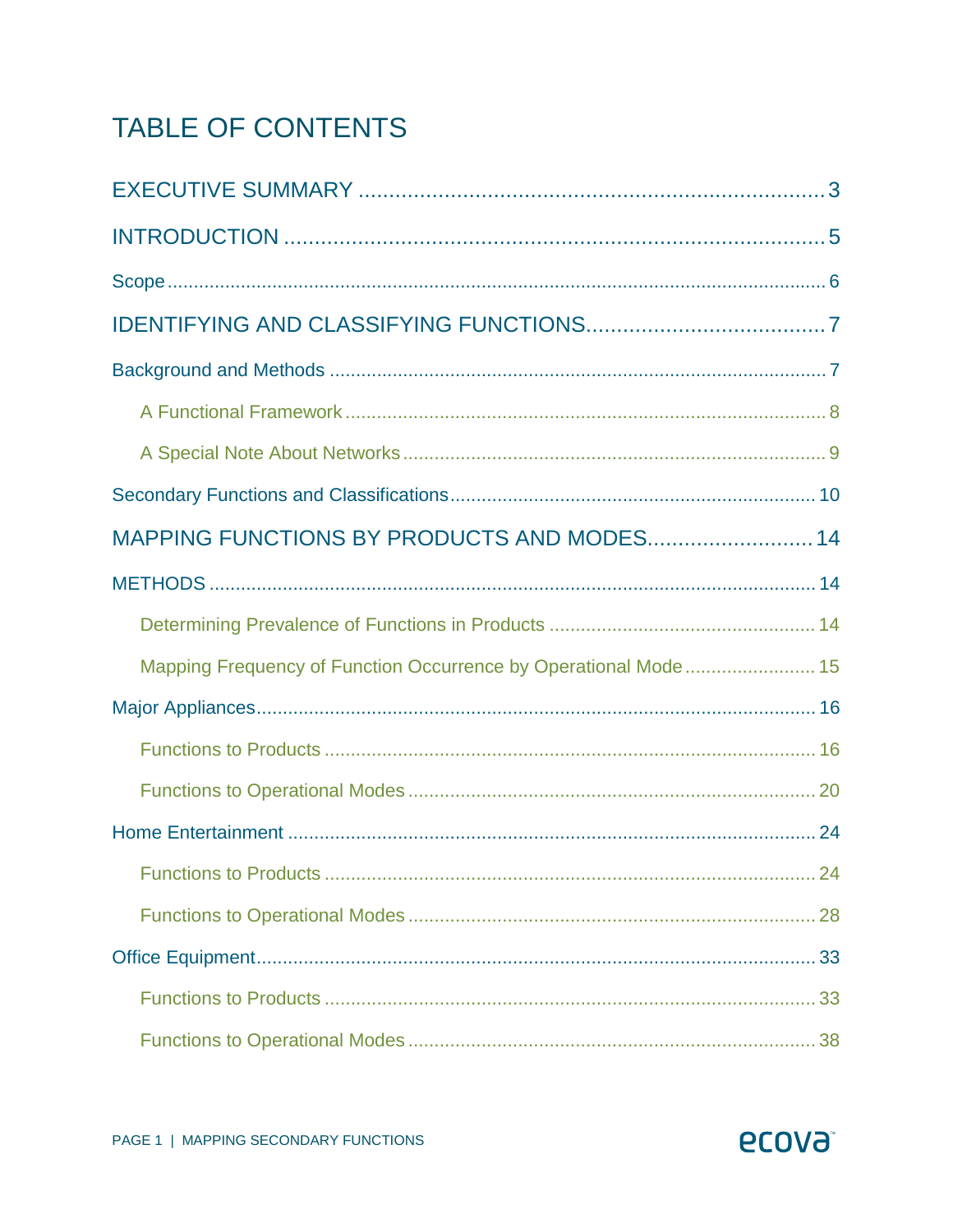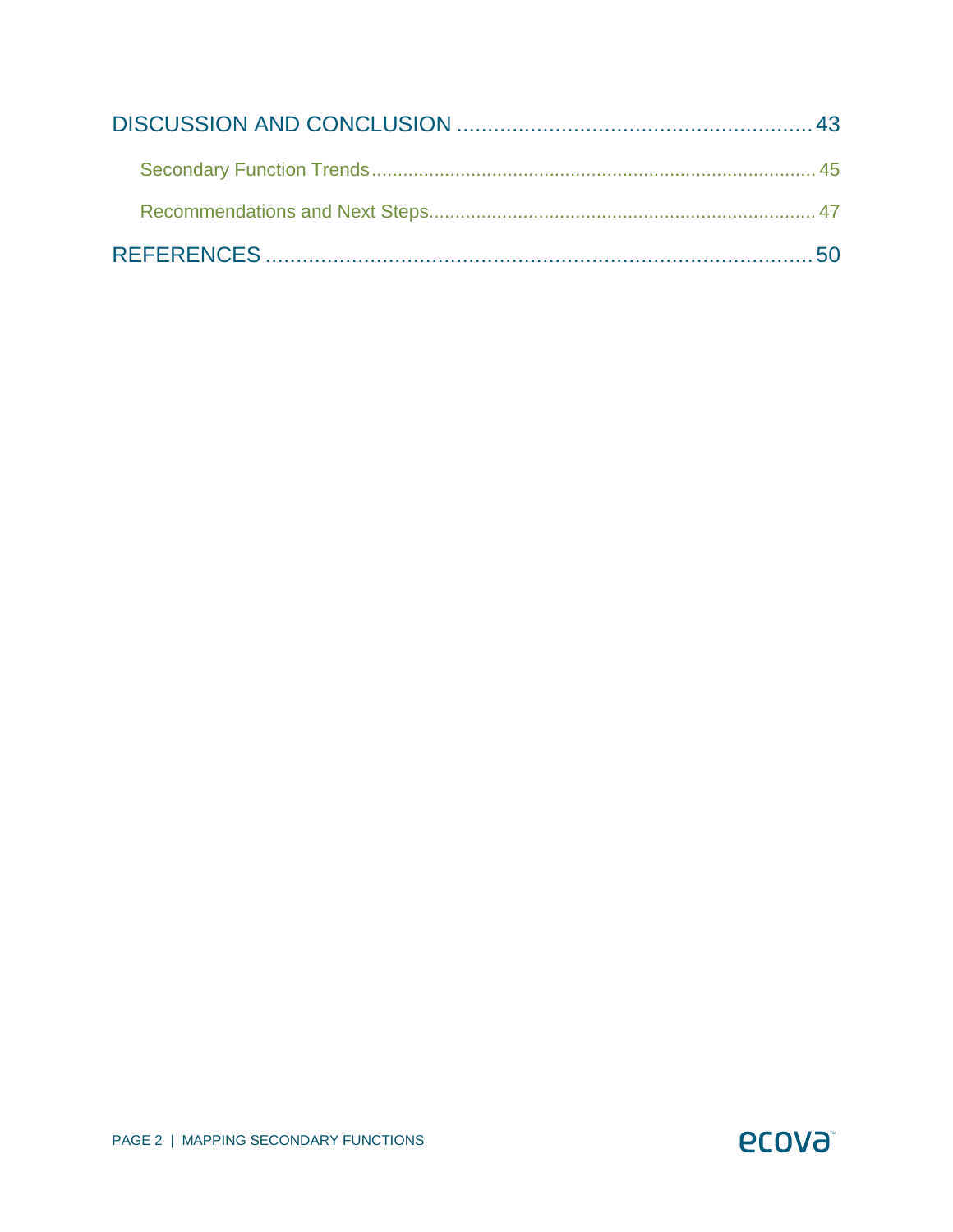## EXECUTIVE SUMMARY

Today's consumer products are largely composed of a limited number of functional "building blocks" that, when synthesized and orchestrated, produce the unique functions and experiences that define different product categories. Usually a few core features or primary functions define unique, vertical product categories like televisions, washing machines, or computers. However, a large family of secondary functions – those that do not perform the primary product function but that provide other necessary services to the device or user – exist that can be considered horizontal in nature in that they are used to varying degrees across all mainstream consumer products. This is because products and their users have similar needs regardless of the specific primary function. Devices need power sources, means of interacting with users, and in an increasing number of products, ways to communicate with other devices through networks. Secondary functions have implications for product energy use, particularly in lowpower modes. If properly implemented, secondary functions like power management can minimize the energy use of products in low-power modes when they are not performing their intended primary functions. On the other hand, when secondary functions are poorly implemented from a power management standpoint, they can remain on unnecessarily in low-power modes and drive up standby power and overall total energy consumption.

This project comprehensively examined secondary functions for the first time by identifying, defining, and classifying the relevant functions across three broad categories of consumer products: major appliances (refrigerators, water heaters, laundry equipment, etc.), home entertainment (televisions, audio/video equipment), and office products (computers, network equipment, etc.). We conducted market research to identify the prevalence of each secondary function across products and to determine how frequently those functions are used in various modes of device operation. We then generated tables or "maps" of each function to identify clusters of functions with the greatest horizontal applicability across different products and modes of operation.

In addition to assessing the overall horizontal applicability of certain secondary functions, we used expert judgment to determine which functions may be rapidly growing or that are otherwise expected to have the greatest energy impact on products. We identified several key opportunities for continued technical research and potential policy action:

 **Displays and user interfaces**: Information displays continue to proliferate as secondary functions in a wide variety of products, often as a means to enhancing user interfaces. We see this across all three major product categories in devices that traditionally had no display technology, such as printers and laundry equipment. Luminous efficacy may not be as much of a concern in these applications, but appropriate power management strategies may play a more central role.

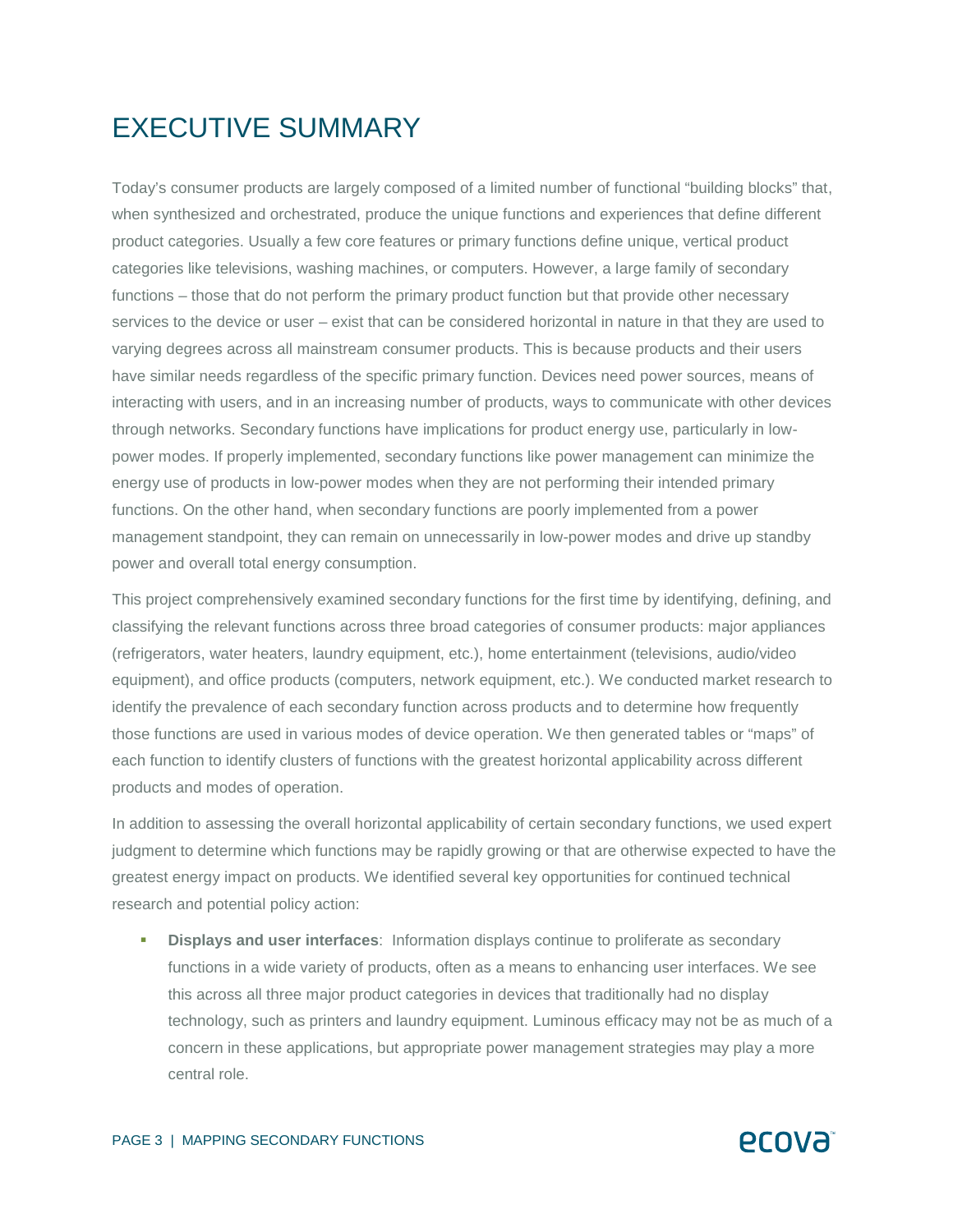- **High-speed networking**: Both wired and wireless network functionality (e.g. Ethernet and Wi-Fi, respectively) have made their way into a broad array of consumer products beyond traditional information technology equipment. Many new home audio and video products include networking functions to facilitate digital media streaming from Internet sources.
- **Low-speed wireless networking for smart appliances**: Although still in their infancy, a growing number of "smart" appliances are currently entering the market that have the capability to interpret and act upon signals from smart grids (i.e. utility networks with Advanced Metering Infrastructure or AMI). Those appliances typically incorporate some form of wireless networking to communicate with the broader system. Devices that once had absolutely no standby power due to the use of hard mechanical disconnects now possess "soft" power controls and LCD display interfaces and will eventually incorporate some form of wireless networking for smart grid functionality. These trends all suggest that further investigation of low-power modes in the latest generation of major home appliances is merited.
- **Power management:** Power management is central to the energy efficiency of many other secondary functions and should be a cornerstone of any further secondary function technical research. Power management can be uniquely implemented in every appliance, but certain bestpractice, universal principles could be developed to ensure that power management achieves maximum possible energy savings. This would require investigation of power management implementations across a wide cross-section of consumer products.
- **Power sources and power factor correction**: In electronic products, power electronics are a key bottleneck in power delivery and have proven to be an ideal place to address efficiency horizontally across a large number of products. Despite recent policy successes in addressing external power supply and battery charger efficiency, very little research has been done to date to document the typical efficiency of internal power supplies integrated into many other consumer products like home entertainment equipment. Furthermore, opportunities exist to improve the efficiency of advanced secondary or standby power supplies used to deliver electricity in lowpower modes. Secondary power supplies now represent an opportunity for major appliances as well, since many whitegoods now incorporate soft switches and electronic power controls that require some amount of power at all times. Finally, power factor correction technology can provide benefits on both the grid and customer side of the electric meter, so requiring higher power factor in electronic products could present another important horizontal policy opportunity.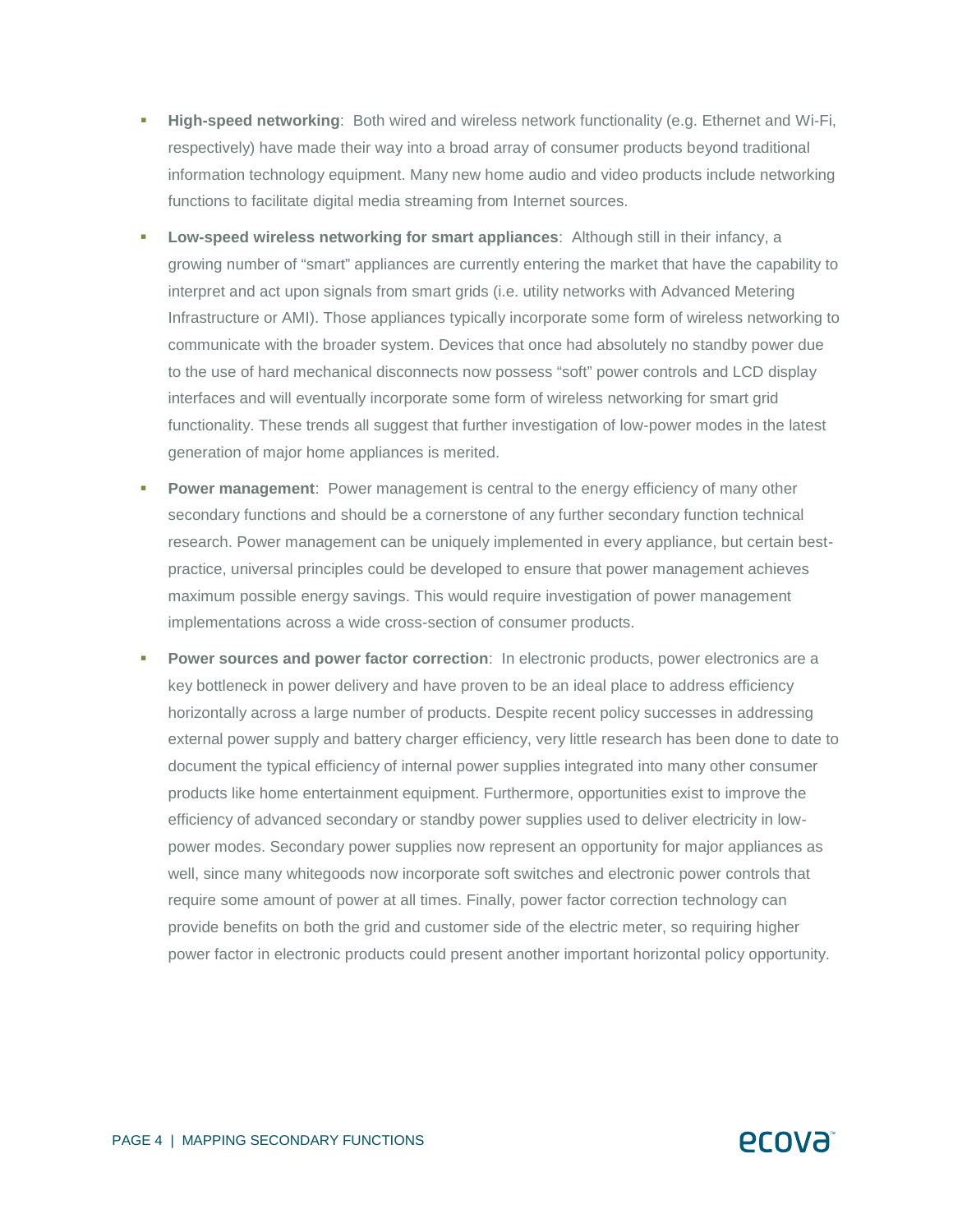## INTRODUCTION

Standby power is a general term commonly used to describe the low-power mode(s) that many electrical and electronic products are in when not performing their primary function (Harrington and Nordman 2010). Standby power has become more complex in recent years, a trend likely to continue into the future. Not only are the number of possible functions and operating modes increasing, but the number of products with secondary functions has also increased. The presence of electronic controls in most products now provides a platform for the proliferation of these functions, which can provide users with new and useful features when the product is not in active mode. There may also be a range of functions present of which the user is not aware. The appearance of network-related modes in a wider range of products and the expansion of home networks is an important component of this trend. Many sophisticated network functions that are typically associated with computers and networking equipment are now proliferating to a wider variety of loads—ranging from traditional whitegoods like laundry equipment to screw-based lamps and lamp sockets to home entertainment equipment—in attempts to make products smarter, more interconnected, and compatible with smart grid technologies. Each of these so-called "secondary" product functions contributes to power consumption in standby mode (or other lowpower modes).

Policies in major economies have started to address some aspects of standby power use, principally those associated with power supply losses. However, standby power has become more complex in recent years. This seemingly simple operational state has "suffered" from continuous product innovation and has become increasing difficult for policymakers to address. Policymakers today often deal with secondary functions by introducing new power allowances within "vertical" product specifications (i.e. specifications that only apply to one end use product). For example, the ENERGY STAR $^\circ$  program has recently addressed, in its specification for televisions, the power requirements of Download Acquisition Mode (DAM). DAM is a catch-all operational mode meant to capture the power associated with any network communication that occurs during what has—at least until recently—been called standby mode. However, as greater numbers of products begin incorporating functions that may affect standby power demand, there is a compelling opportunity to develop horizontal policies for standby power that address multiple end-use products. Recent successes in addressing the efficiency of common power electronics components—namely the external power supplies and battery charger systems found in billions of consumer and office electronics—have demonstrated that horizontally applicable policy approaches can be a powerful approach for achieving savings in plug and miscellaneous loads. This research is an effort to begin to identify some of the next large horizontal policy opportunities.

The rapid growth in secondary functions across many products is certain to compound the importance of standby power, yet a common understanding of their prevalence, the frequency and duration with which

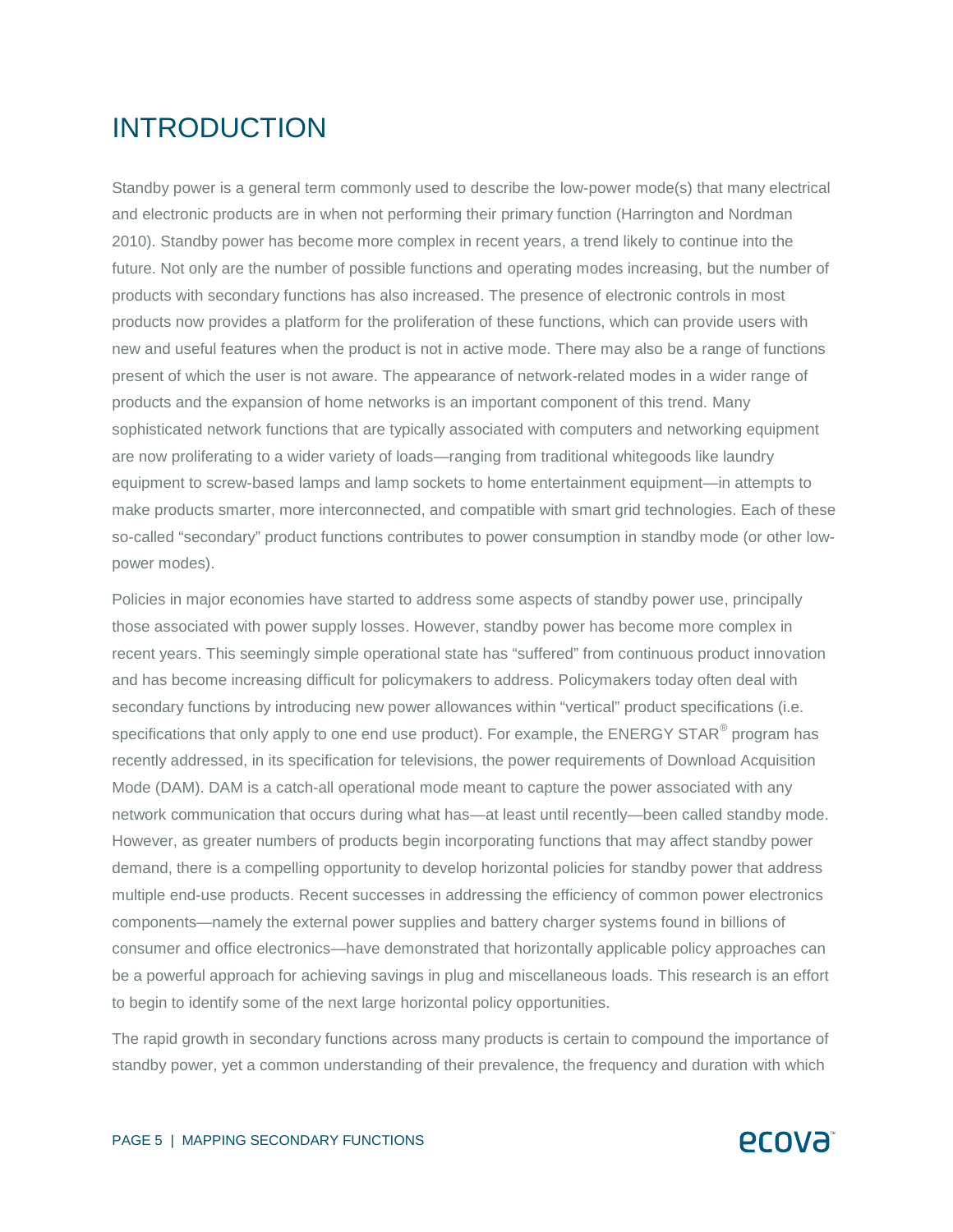they operate and their various applications does not exist. Recent work has proposed a new approach to defining the standby-related operating states of products and their associated functions (Harrington, Siderius, and Ellis 2008; Nordman et al. 2009; Harrington and Nordman 2010). This approach first defines functions and then modes as a combination of functions. This can be described as an "atoms and molecules" approach to operating states, in which functions are the atoms and modes are the molecules composed of individual atoms. The functional approach to low-power modes is attractive, because it is likely that only a limited number of functions exist which could then be used to characterize a large number of possible modes.

This paper aims to identify and analyze the secondary functions that contribute to standby power (or other low-power modes as applicable) and document their prevalence in various operational modes in several common products. There are two primary objectives of this research. The first is to provide clear documentation that identifies secondary functions, evaluate their market prevalence, and classify them into functional groups. The second objective is to map the secondary functions identified into the most common modes for each product category. Findings will help policymakers identify promising horizontal approaches for addressing standby power in a wide range of consumer goods.

#### **SCOPE**

The scope of this research covers three product categories: major appliances, home entertainment, and office equipment. These products represent some of the most common plug loads used in homes and businesses and represent the vast majority of plug load energy consumption. Table 1 provides an overview of the major categories and their constituent products. Products grouped together in the table are considered to be similar in both the way they are used and the types of secondary functions they might possess. It should be noted that set-top boxes were excluded from the scope of home video products because of the host of unique secondary functionality considerations for these products that are largely being addressed by vertical energy efficiency efforts.

#### **Table 1: Products and Product Categories**

| <b>Major Appliances</b>                             | <b>Home Entertainment</b>                                                             | <b>Office Equipment</b>             |
|-----------------------------------------------------|---------------------------------------------------------------------------------------|-------------------------------------|
| Clothes washers, clothes dryers, and<br>dishwashers | <b>Televisions</b>                                                                    | Printers and multi-function devices |
| Refrigerators and freezers                          | Home audio (e.g. stereos, amplifiers)                                                 | Desktop and mobile computers        |
| Water heaters                                       | Home video (e.g. DVD players,<br>streaming video devices; excluding<br>set-top boxes) | Small network equipment             |

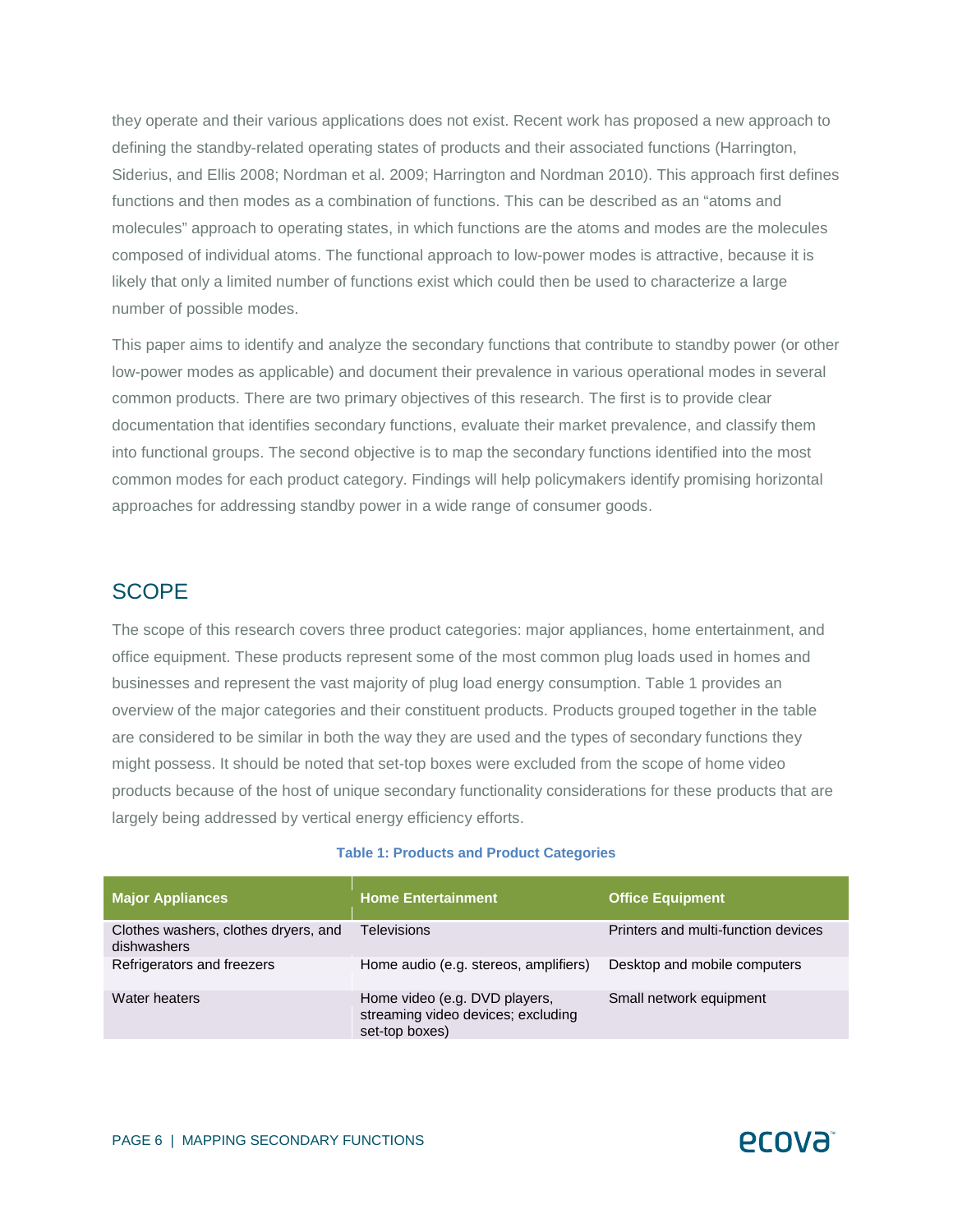## IDENTIFYING AND CLASSIFYING FUNCTIONS

### BACKGROUND AND METHODS

This project has fortunately been preceded by a small body of work describing the functional approach to addressing energy efficiency requirements in consumer products. In developing a list of secondary functions and classifying them into broader functional categories, we made attempts to build on the foundational thinking on this subject established by Nordman, Siderius, Harrington, Meier, and others in recent publications related to the activities of the International Energy Agency's (IEA) 4E Network Standby Annex (Harrington and Nordman 2010; Nordman et al. 2009). We also surveyed the EuP initiative's Lot 6 study (Nissen 2007) on standby power for additional insights on the definition and classification of functions. Before exploring the methodology used to identify secondary functions, it is useful to provide some background philosophy on our treatment of secondary functions.

Several closely related definitions of a product function have been developed by the energy efficiency community. The EuP's Lot 6 report describes a function as "a predetermined operation triggered by an interaction (of the user, of other technical systems, of the system itself, of a measurable input from the environment)" (Nissen 2007, 1-7). The authors further clarify that several functions may operate in a coordinated fashion to produce a "functionality." An example might be a clock, which employs a display, a clock circuit, and memory to provide the higher level clock functionality experienced by the user (Nissen 2007). We have generally adopted this definition but needed to further refine our use of functions to meet the needs of the project, as described below.

This project was interested namely in *secondary* functions, effectively those functions that are not related to the primary stated use of a product (noting that some secondary functions may be present in both active modes and low-power modes). Naturally there is some room for subjectivity in establishing what is a primary versus secondary function. For one, it is not always clear whether a function that *supports* a primary function should be considered primary as well. For example, in refrigerators supplementary heating elements are wrapped around refrigeration coils to periodically defrost them. One could argue that this directly supports the primary function of cooling perishable food by maintaining ice-free refrigeration coils. However, our research would generally define this function as secondary because it merely supports the primary function (refrigeration can and does occur even without a defrost function).

Another issue is that a secondary function in one product might be considered a primary function in another product. For example, we can examine display functions or the ability to display visual information to the user. In smart appliances, printers, or multi-function devices, displays are merely used

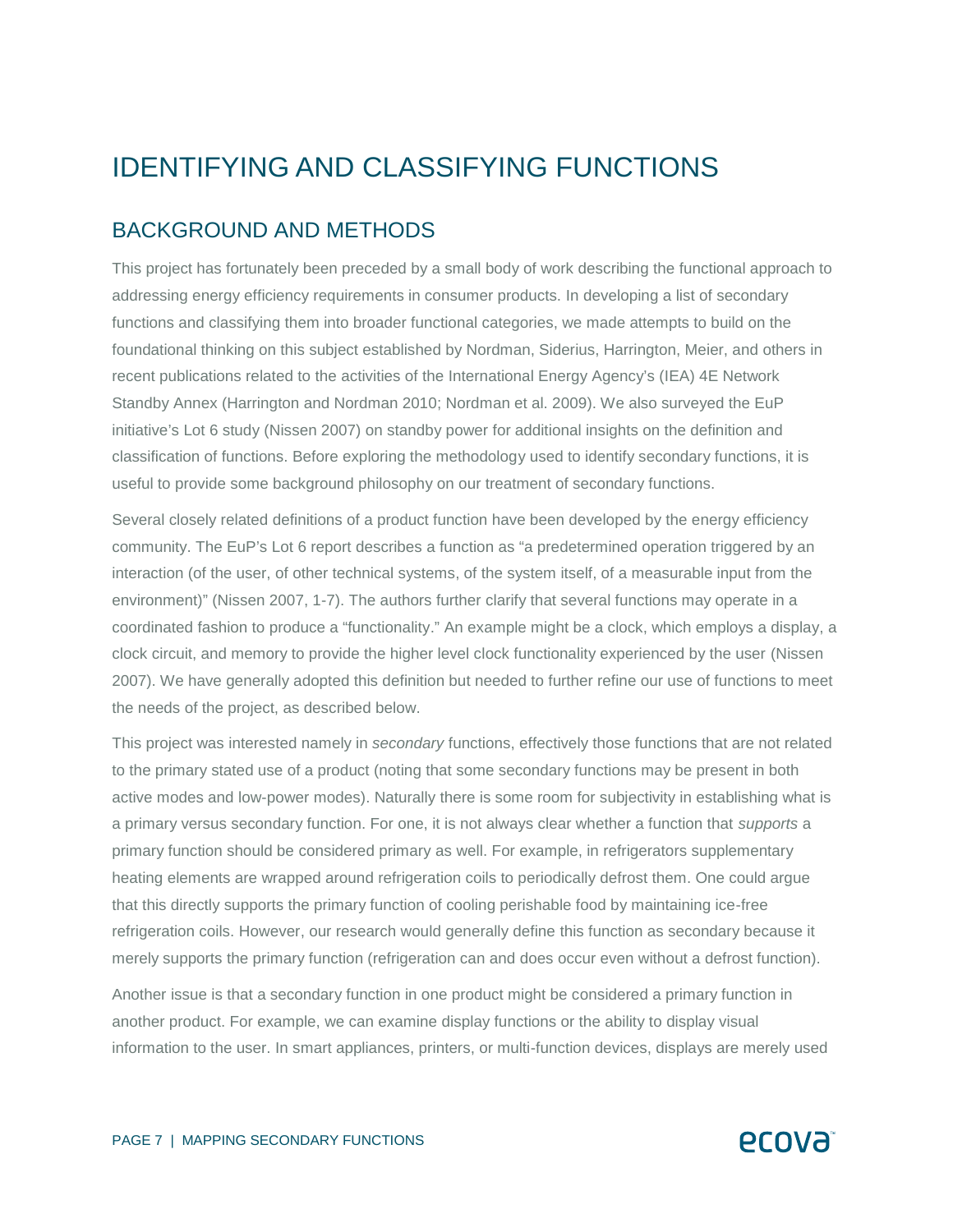to serve a secondary interface function. However, in products like televisions and monitors, displaying information is a primary function. As will be seen later in this report, this was a key consideration in mapping functions to products.

Fortunately, it is usually straightforward to distinguish between primary and secondary functions. Primary functions tend to define whole end-use product classes, whereas secondary functions like those described in this report can typically be applied horizontally across a number of different products. To this end, we made our functions for this project deliberately broad and horizontal wherever possible. As a rule, if we found that a function only applied to one product category, we tried to broaden its functional scope.

### A Functional Framework

Our team identified several guiding principles early on in our research that helped to shape the development of our functional list and may aid others in applying the functional approach in the future. These principles are:

- **Functions should be technology-agnostic**. When defining a function, we tried not to tie it to one technology implementation (e.g. 802.11 networking or LCD displays). An easy litmus test for this principle is that if a function is defined so specifically that there is only one physical way to implement it, it may not be a function but rather a technology.
- **Functions should be defined close to the user**. Even with a very tight definition of secondary functions, one can imagine dozens of generic secondary functions that occur at lower layers, particularly in electronic products. If we consider the communication of digital over-the-air broadcast signals, what to the user may appear to be one function of a television may in fact comprise half a dozen sub-functions, such as tuning, demodulation of radio signals, decompression of a digital video or audio stream, and so on. One could make a compelling case that demodulation and decompression are valid secondary functions. They are horizontal, they are somewhat technology-agnostic, and they meet the basic definitions of functions provided earlier in this report. However, we have taken an approach that ignores such low-level functions because they are too far removed from the features in a product that actually impact the user experience. Broadly speaking, the functions we have captured in our work are at most one degree separated from the user experience. In other words, if a secondary function is not useroriented (user input or power control), it should at least support a function that is.
- **Primary and secondary functions are usually (but not always) mutually exclusive**. Within a particular product, primary and secondary functions are necessarily mutually exclusive. As mentioned above, primary functions typically define a product class like clothes dryers or clock radios. However, when functions are viewed as a class (of functions), functions are not always

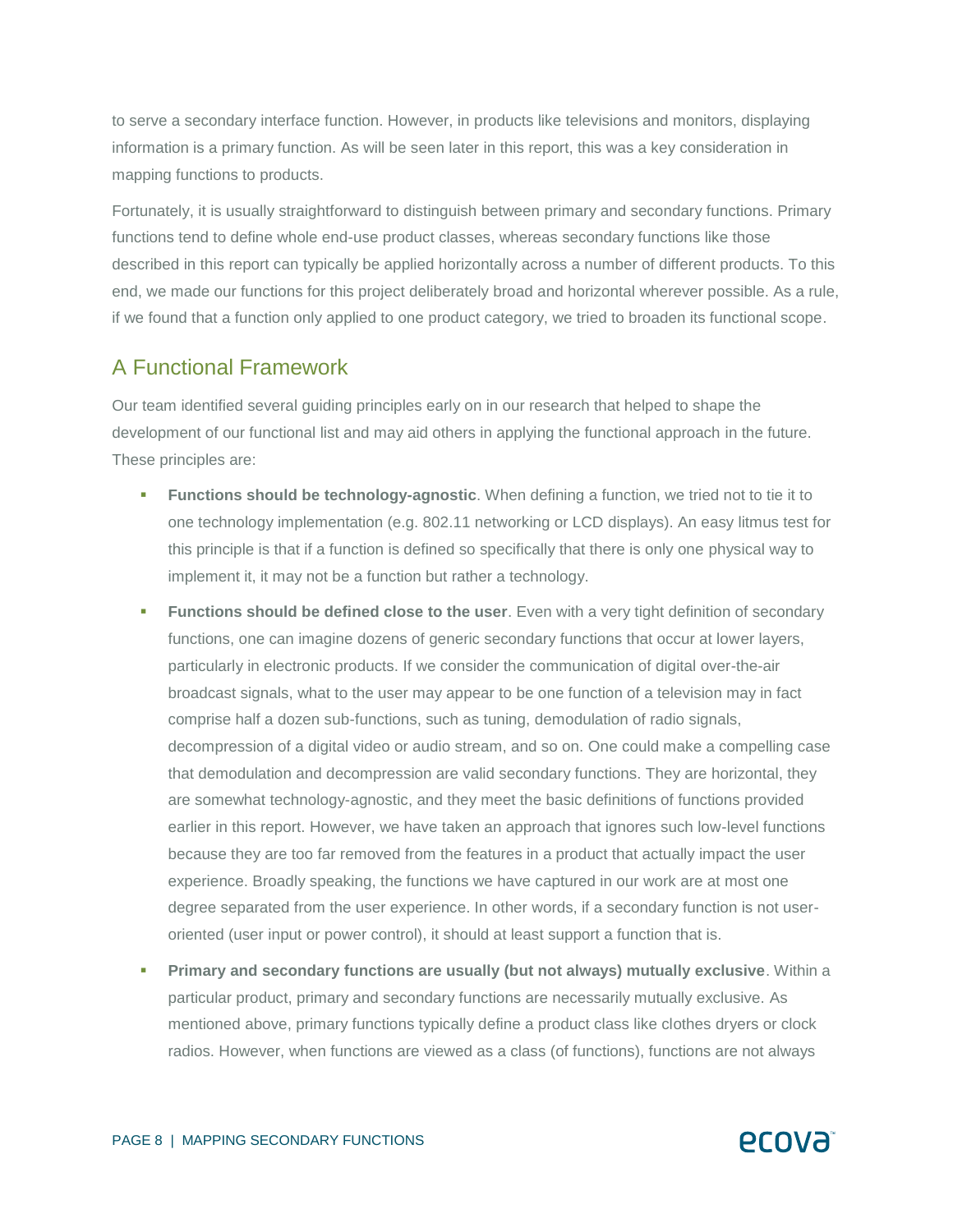mutually exclusive. There are examples, particularly within the realm of consumer electronics, where a horizontal and cross-cutting function like "visual display of information" can be both a primary and secondary function. See the example of televisions above.

 **Build to last, but prepare to adapt**. We support the goal of developing a robust framework for examining secondary functions, but realistically we feel that any such framework will need to adapt and expand over time as new and previously unimaginable functions are added to products in the future.

#### A Special Note About Networks

Network-related functions were particularly challenging for our team to categorize and define. On the one hand, networks are fairly simple to describe. They simply allow for the passing of information between two or more connected devices. On the other hand, networks are exceedingly complex and multi-layered. Due to this complexity and the numerous layers upon which networks are built, we could almost argue for separate consideration of network functions outside of the broad, multi-product framework of this project.

Our team debated two main approaches to networks. The first divided network-related functions based on the service they provide to the user. For example, network connections can either be wired or wireless, and they can vary in speed, all of which impact the user experience. The second approach examined the activities that are common between all networked connections. Every networked device needs to conduct error checking, use handshaking of some sort to confirm connections, and poll to see if another device is attempting to transmit information. Each approach has its pros and cons. The first approach separates network functions based on attributes that are more readily recognizable to users, but it could be seen as too focused on hardware implementation and not a truly generic functional approach. The second approach defines very broad and horizontally applicable network functions, but those functions are so broad that they might not prove useful in certain instances. For example, consider a product like televisions that may be able to connect to other devices through myriad interfaces, including HDMI connectors, Ethernet cables, Wi-Fi/802.11, or even Bluetooth. When mapping the prevalence of functions in this product, how do we indicate that certain models may have nearly a half dozen ways to communicate with broader data networks and other home entertainment equipment?

In the end, our project opted for the first approach, using both the speed and interface type (wired versus wireless) to establish network connection functions. This approach may not be perfect, but provided a practical path forward for this project. Future projects with a data/networking focus may choose to use the second more generic approach to network functions.

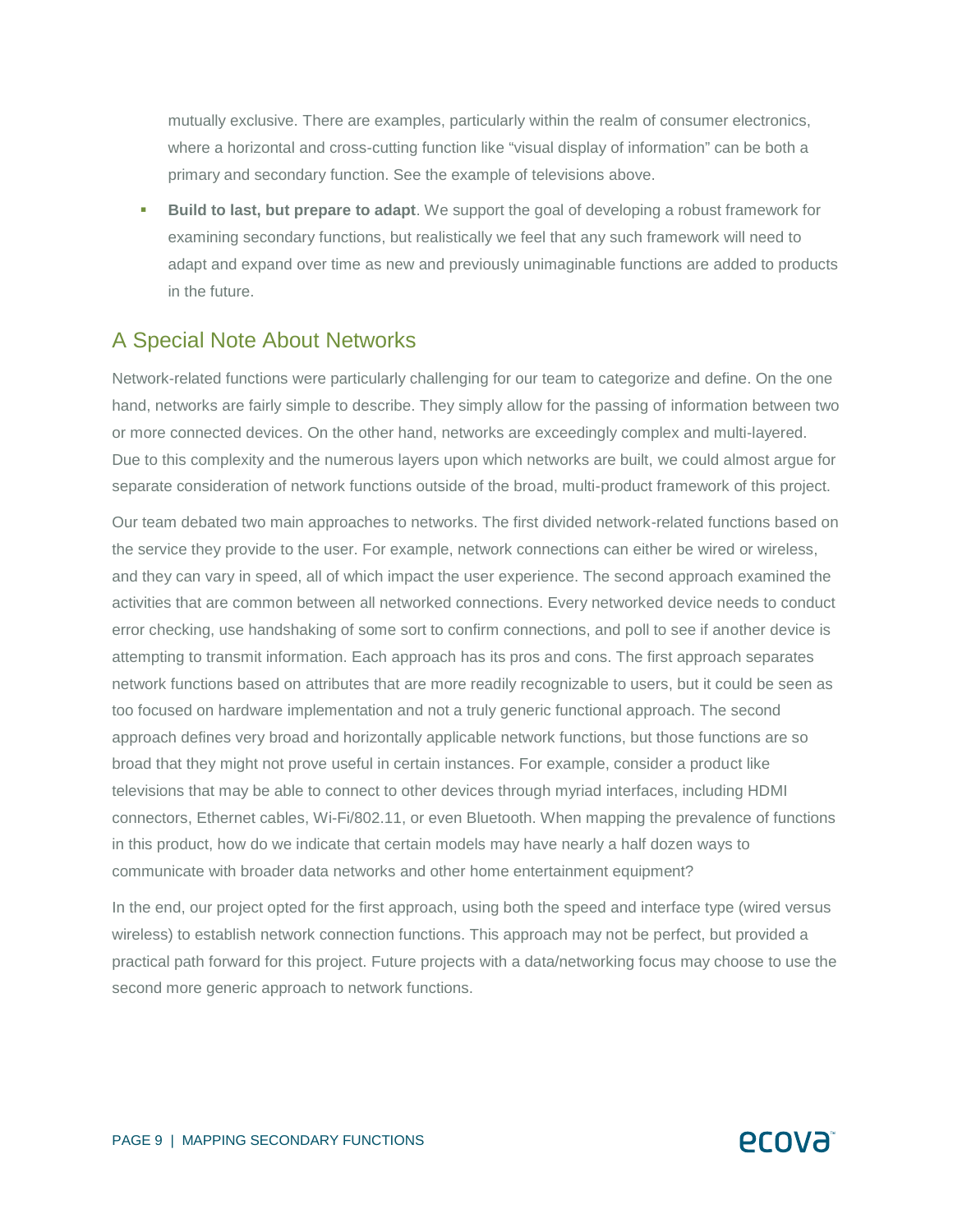## SECONDARY FUNCTIONS AND CLASSIFICATIONS

Although there are a variety of ways we could categorize and organize different functions, we chose to adopt a similar approach taken by Nordman et al. (2009). We group similar functions into categories that are independent of product type, with the goal of defining and categorizing functions so that they can be applied globally. Table 2 shows the functional categories used for this project. Table 3, spanning the following pages, shows the secondary functions we identified and classifies them into the functional groups developed from Table 2.

#### **Table 2. Functional Categories**

| <b>Category Name</b>                   | <b>Definition</b>                                                                                                                           |
|----------------------------------------|---------------------------------------------------------------------------------------------------------------------------------------------|
| Communication - Devices                | Functions that enable a product to send or receive<br>information in a variety of formats to or from other devices.                         |
| Communication – People and Environment | Functions that provide information to the user.                                                                                             |
| Controls                               | Functions that facilitate the dynamic operation of a product<br>by sensing users and the environment and adapting<br>operation accordingly. |
| Power                                  | Functions related to the provision of power from electric<br>mains.                                                                         |
| Time                                   | Functions involved with tracking time, both in a relative and<br>absolute sense.                                                            |
| Other                                  | Miscellaneous functions that do not fit in any other category<br>but that may be present during low-power modes of<br>operation.            |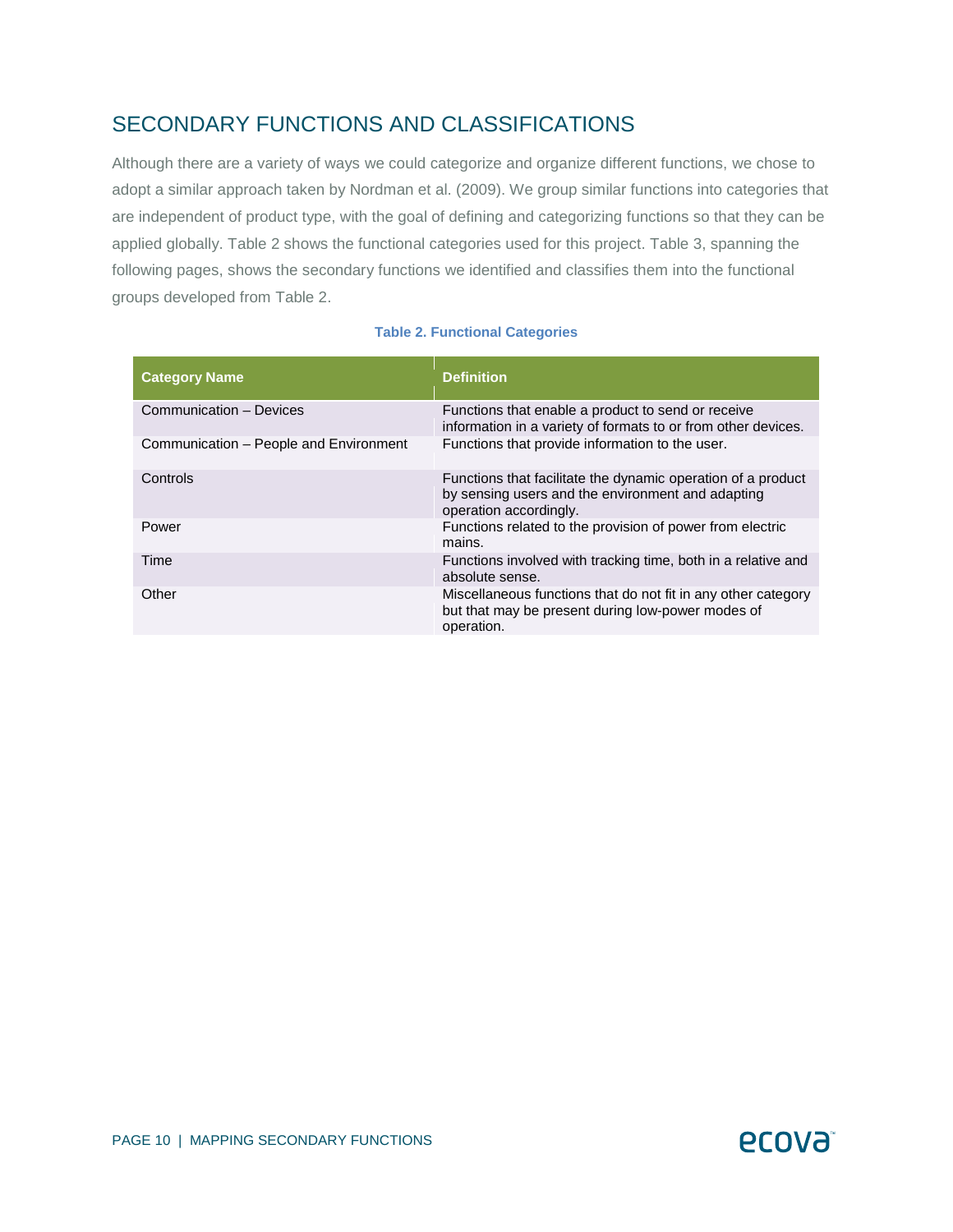#### **Table 3. Secondary Functions and Classifications**

| <b>Functions</b>                              | <b>User or Internal Facing</b> | <b>Definition</b>                                                                                                         | <b>Example Technologies and Implementations</b>                                                                                   |
|-----------------------------------------------|--------------------------------|---------------------------------------------------------------------------------------------------------------------------|-----------------------------------------------------------------------------------------------------------------------------------|
| <b>Communication - Devices</b>                |                                |                                                                                                                           |                                                                                                                                   |
| Low speed networking,<br>wireless             | Internal                       | Provide a low-speed (<10 Mbps) wireless network connection<br>between devices to enable transfer of digital information.  | Wireless protocols intended for home automation and smart grid applications, like<br>ZigBee/802.15.4 and Z-Wave.                  |
| Low speed networking,<br>wired                | Internal                       | Provide a low-speed (<10 Mbps) wired network connection<br>between devices to enable transfer of digital information.     | Plug load carrier technologies directed at smart grid applications, like HomePlug<br>GreenPHY.                                    |
| High speed networking,<br>wireless            | Internal                       | Provide a high-speed (≥10 Mbps) wireless network connection<br>between devices to enable transfer of digital information. | Wi-Fi/802.11                                                                                                                      |
| High speed networking,<br>wired               | <b>Both</b>                    | Provide a high-speed (≥10 Mbps) wired network connection<br>between devices to enable transfer of digital information.    | Ethernet/802.3                                                                                                                    |
| Peripheral device<br>connectivity, wireless   | Internal                       | Provide a wireless connection to nearby peripheral devices,<br>excluding audiovisual equipment and displays.              | BlueTooth/802.15.1, Near Field Communication                                                                                      |
| Peripheral device<br>connectivity, wired      | <b>Both</b>                    | Provide a wired connection to nearby peripheral devices,<br>excluding audiovisual equipment and displays.                 | USB, FireWire/IEEE 1394, PS2.                                                                                                     |
| AV connectivity,<br>wireless                  | Internal                       | Enable dedicated wireless transmission of audio or video signals<br>between devices.                                      | Includes proprietary wireless audio and video transmission systems, such as Sonos<br>wireless speakers.                           |
| AV connectivity, wired                        | <b>Both</b>                    | Enabled dedicated wired transmission of audio or video signals<br>between devices.                                        | HDMI, composite audio/video, component video.                                                                                     |
| Network bridging                              | Internal                       | Provide an interface between two networks that may operate on<br>different communication protocols.                       | DSL or DOCSIS cable modems that bridge external wide area networks to local<br>area networks.                                     |
| External display<br>connectivity              | Internal                       | Ability to provide or accept video signals to external monitor<br>devices.                                                | DVI, VGA/SVGA or other display connections that predominantly carry video<br>content and some monitor power management signaling. |
| <b>Communication - People and Environment</b> |                                |                                                                                                                           |                                                                                                                                   |
| Indicator light                               | User                           | Provide visual product status indication via an illuminated device<br>such as a lamp.                                     | <b>Typically LEDs.</b>                                                                                                            |
| Display, alphanumeric                         | User                           | Display character-based information to users.                                                                             | Character-based LCD displays such as those used in alarm clocks, display panels<br>on certain audiovisual equipment, etc.         |
| Display, informational                        | User                           | Display any visual information, including text, still images or<br>video, to users.                                       | Active matrix LCD displays such as those used on printers and certain smart<br>appliances.                                        |
| Audio annunciation                            | User                           | Produce sound to indicate product status to users.                                                                        | Speakers and buzzers used on a variety of appliances for audio signaling.                                                         |
| Video input                                   | User                           | Sense visual input from product surroundings, such as through a<br>camera.                                                | Embedded cameras such as those found on laptops and certain televisions for<br>video conferencing.                                |
| Audio input                                   | User                           | Sense audio input from product surroundings, such as through a<br>microphone.                                             | Microphone/transducer.                                                                                                            |
| <b>Controls</b>                               |                                |                                                                                                                           |                                                                                                                                   |
| Power control                                 | User                           | Ability for user to change the power state of the device through a<br>physical interface located on the device.           | "Soft" on/off switches like those found on consumer electronic products.                                                          |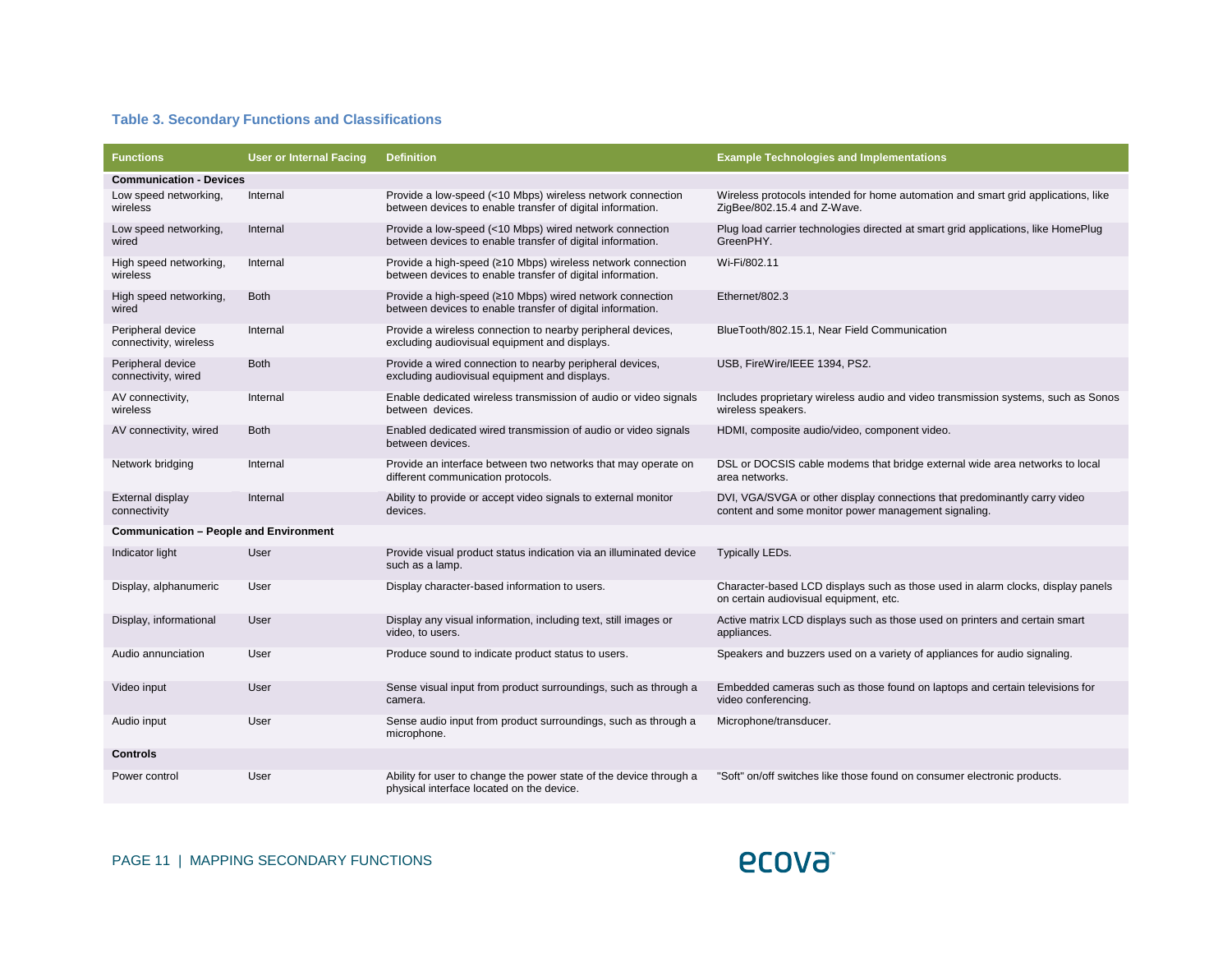| <b>Functions</b>                          | <b>User or Internal Facing</b> | <b>Definition</b>                                                                                                                                                                                                    | <b>Example Technologies and Implementations</b>                                                                                                                                                          |
|-------------------------------------------|--------------------------------|----------------------------------------------------------------------------------------------------------------------------------------------------------------------------------------------------------------------|----------------------------------------------------------------------------------------------------------------------------------------------------------------------------------------------------------|
| Remote control sensing                    | User                           | Ability of product to respond to incoming signals from a remote<br>control, including power signals.                                                                                                                 | Infrared sensors.                                                                                                                                                                                        |
| Occupancy sensing                         | User                           | Sense the presence of people in the vicinity of the product.                                                                                                                                                         | Certain advanced televisions can turn off their backlight if users are not present.                                                                                                                      |
| Contact sensing                           | User                           | Sense contact, pressure, or physical obstruction in or around a<br>device.                                                                                                                                           | Sense an open door (refrigerators/freezers, laptops, etc.) or detect<br>obstructions/jams in printing devices.                                                                                           |
| Ambient light sensing                     | Internal                       | Sense the amount of visible light present in the vicinity of a<br>device.                                                                                                                                            | Photosensors such as those employed for automatic brightness controls in<br>televisions.                                                                                                                 |
| Temperature sensing                       | Internal                       | Sense the temperature inside or near a device.                                                                                                                                                                       | Thermistors used in a wide variety of whitegoods and consumer electronics.                                                                                                                               |
| Moisture/humidity<br>sensing              | Internal                       | Sense the moisture content of air or, more commonly, the<br>conductivity of moist materials in contact with a sensor.                                                                                                | Moisture sensors for drying termination in clothes dryers.                                                                                                                                               |
| User input                                | User                           | Accept user input from a physical interface located on the device<br>that is not related to control of power state.                                                                                                  | Keypads, soft switches that do not directly control power but remain energized in<br>some way, like when you press the eject button on a DVD player.                                                     |
| Power management,<br>external             | Internal                       | Ability to respond to signals from an external device to change<br>the operational state of the device.                                                                                                              | Wake-on-LAN, Wake-on-Ring, Wake-on-Modem; HAN control; display power<br>signaling; HDMI Consumer Electronic Control: any management of power state<br>more complicated than "on/off" from a push button. |
| Power management,<br>internal             | Internal                       | Ability to alter the operational state of the device based on<br>internal factors (i.e. excluding user input), such as a timer or<br>schedule.                                                                       | Internally managed power management functions, auto power down, sleep, etc.                                                                                                                              |
| Embedded motor drive                      | Internal                       | Control the speed of a motor either in discrete increments or in a<br>fully variable fashion.                                                                                                                        | Could be for VSD but in residential appliances, more likely a 2- or 3-speed<br>drive/controller.                                                                                                         |
| Time                                      |                                |                                                                                                                                                                                                                      |                                                                                                                                                                                                          |
| Timer                                     | <b>Both</b>                    | Measure elapsed time.                                                                                                                                                                                                | Enables the "delay" functions found on many washers, dryers, and dishwashers.                                                                                                                            |
| Clock                                     | <b>Both</b>                    | Measure absolute time on a 12- or 24-hour clock.                                                                                                                                                                     | Combined with a display, provides the ability to store and display local time, such<br>as with alarm clocks or other clock displays found on consumer electronics<br>equipment.                          |
| Schedule                                  | <b>Both</b>                    | Coordinate product operation according to absolute time as<br>governed by a "clock" function.                                                                                                                        | Certain "smart" appliances allow for operation on a set schedule rather than<br>through a "delay" function.                                                                                              |
| <b>Power</b>                              |                                |                                                                                                                                                                                                                      |                                                                                                                                                                                                          |
| Electromagnetic<br>interference reduction | Internal                       | Control the conducted or radiated electromagnetic emissions<br>from a product to its surroundings.                                                                                                                   |                                                                                                                                                                                                          |
| Power factor correction                   | Internal                       | For power electronics with high displacement or distortion power<br>factor, control the power supply in a manner that maximizes<br>power factor and draws power sinusoidally and in phase with<br>mains electricity. | PFC stage found on large (>75W) AC-DC power supplies.                                                                                                                                                    |
| Primary power source                      | Internal                       | Provide power conversion for product primary functions.                                                                                                                                                              | Main AC-DC power supply that powers the processor, drives, fans, etc. in a<br>desktop computer.                                                                                                          |
| Secondary power<br>source                 | Internal                       | Provide power conversion for non-primary product functions.                                                                                                                                                          | So-called "standby" power supply that supports secondary functions occuring in<br>standby and allows the primary power supply to be disabled during standby.                                             |

**ECOVƏ**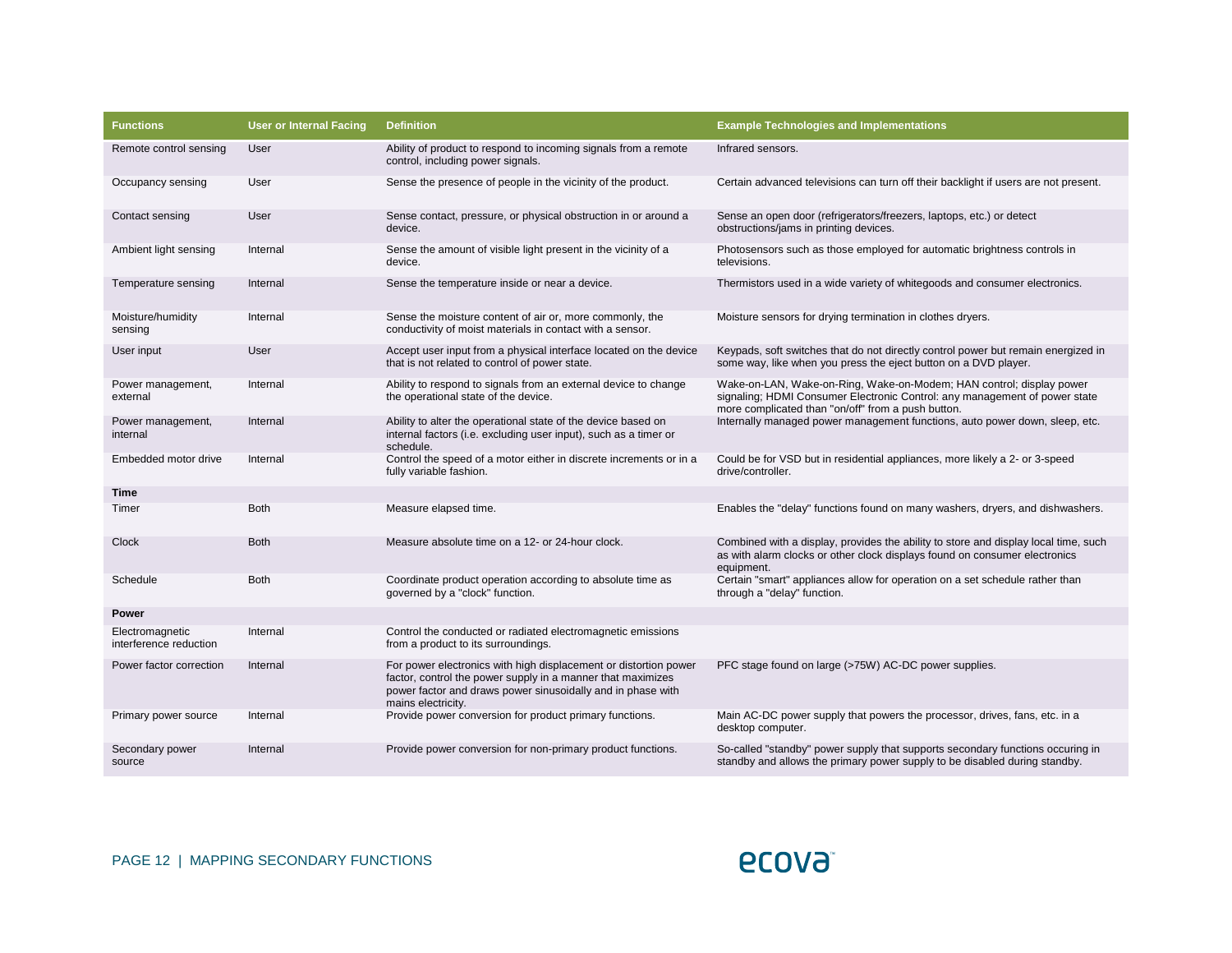| <b>Functions</b>           | <b>User or Internal Facing</b> | <b>Definition</b>                                                                                                                                                                                             | <b>Example Technologies and Implementations</b>                                                                                                                                                                    |
|----------------------------|--------------------------------|---------------------------------------------------------------------------------------------------------------------------------------------------------------------------------------------------------------|--------------------------------------------------------------------------------------------------------------------------------------------------------------------------------------------------------------------|
| Power connected<br>devices | Internal                       | Provide power to connected peripheral devices.                                                                                                                                                                | A television or computer charging the battery of a peripheral connected through<br>USB.                                                                                                                            |
| Other                      |                                |                                                                                                                                                                                                               |                                                                                                                                                                                                                    |
| Task lighting              | User                           | Light areas on or near the product to provide improved visibility<br>to the user when performing tasks.                                                                                                       | Lights inside of clothes washers and dryers allowing the user to clearly see the<br>contents of the drum.                                                                                                          |
| Ambient lighting           | User                           | Light areas surrounding the product for visual effect.                                                                                                                                                        | Certain televisions will backlight the wall behind the appliance for visual effect.<br>Desktop computer cases may contain decorative LEDs.                                                                         |
| Maintain memory state      | Internal                       | Maintain the state saved in any form of volatile memory device to<br>preserve user settings.                                                                                                                  | Maintain the state of a computer, laptop, tablet, or other device while the device is<br>in sleep mode.                                                                                                            |
| Mechanical<br>maintenance  | Internal                       | Any mechanical function occuring in sleep/standby that "readies"<br>the device to wake more efficiently or keeps certain components<br>optimized. The function does not signal the device to wake up.         | Many printers will perform automated mechanical tasks, such as preventing rubber<br>parts from getting flat spots and maintaining consistent lubrication of certain<br>components, in non-active modes on a timer. |
| Soft maintenance           | Internal                       | Any network/digital function occuring in sleep/standby that<br>"readies" the device to wake more efficiently or keeps certain<br>components optimized. The function does not signal the device<br>to wake up. | Program downloads in televisions or other updates to software/firmware that may<br>occur in networked products.                                                                                                    |
| Heating                    | Internal                       | Supplemental heating not related to a product's primary function.                                                                                                                                             | Defrost coil heaters in refrigeration appliances. Maintaining fuser temperature in<br>laser printers during sleep.                                                                                                 |
| Access stored content      | User                           | Access stored media (text, still images, video, audio) for display<br>or reproduction to the user.                                                                                                            | Screensavers for LCD displays in devices like printers, smart appliances, etc.                                                                                                                                     |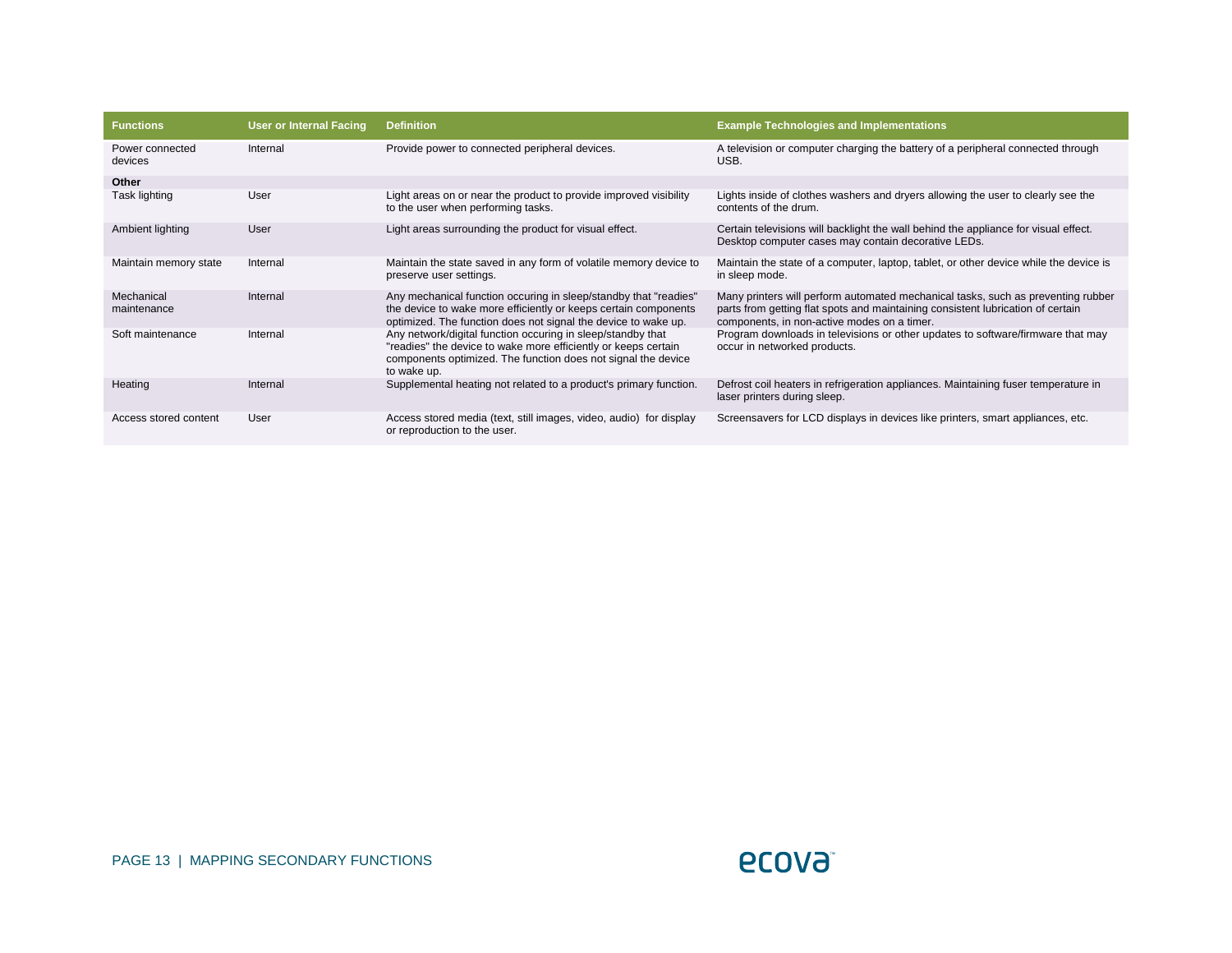## MAPPING FUNCTIONS BY PRODUCTS AND MODES

### **METHODS**

### Determining Prevalence of Functions in Products

Mapping the selected functions to product categories and individual products was largely a market research exercise. Our task was not to quantify the prevalence of secondary functions in the selected products but to qualitatively assess their prevalence using a survey of products commonly available on the market. For each combination of function and product, we applied a categorical labeling scheme to qualitatively denote the prevalence of functions by product. Our scheme borrows from the recommendations of Nordman et al. (2009) by labeling functions as always, sometimes, rarely, or not applicable. We used a "Harvey ball" labeling scheme in our actual maps, shown in Table 4.

## **Table 4: Prevalence Indicators**  Always present **Q** Sometimes present  $\Omega$  Rarely present Blank Not present or N/A

We used an iterative process to determine function prevalence:

- 1. **Establish typical models for product categories.** We used readily available market data to establish "typical" models for the considered product categories. This research primarily used consumer product review services like Consumer Reports as well as sales data from big box and online retailers (Amazon.com, BestBuy, etc.) to establish the general market trends. In some instances where Ecova had in-house product expertise (e.g. televisions), we conferred with product experts and leveraged prior in-depth market research.
- 2. **Inventory secondary functions.** The selected typical models were next examined for secondary functionality. This phase of the research made heavy use of publicly available product literature, such as user manuals, technical specifications, and service manuals. Due to the broad scope of the project, it was not possible to conduct detailed primary research on this topic through manufacturer interviews. We iteratively updated our master list of secondary functions at intervals when new functions were uncovered or when certain products challenged our existing framework for secondary functions.

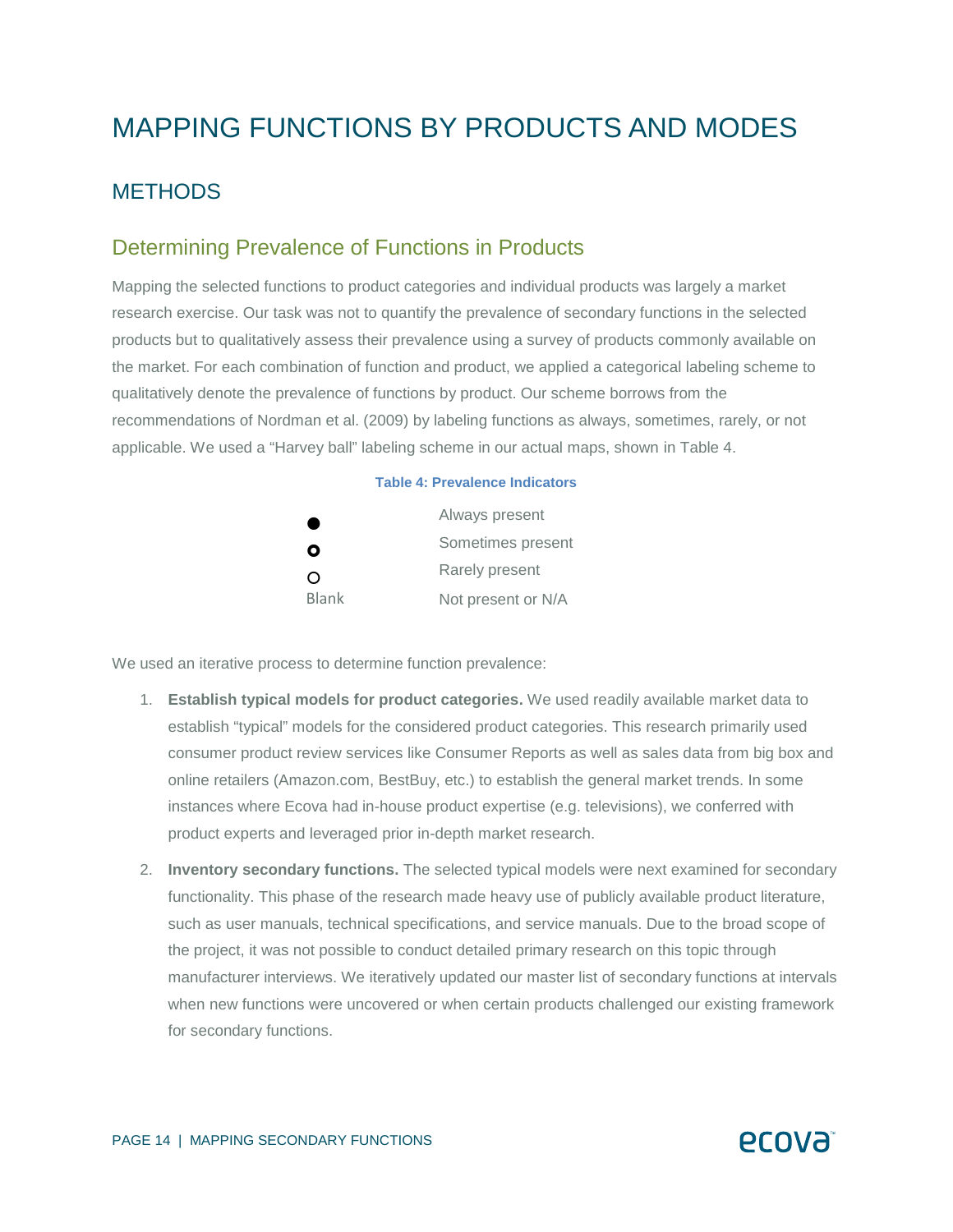- 3. **Categorize secondary function prevalence.** For each function-product combination, we assigned a prevalence using the categories in Table 4. Our assignments were based on the initial sweep of typical models established in step 1.
- 4. **Test function assignments.** After making our initial prevalence assignments, we tested our mapping by examining products on the extremes of the market. This most often helped us to identify functions previously thought irrelevant and sometimes helped temper our assumptions about the ubiquity of certain very common functions. For example, based on a survey of typical laundry equipment, we initially assumed that high-speed networking functions would not be present in clothes washers and dryers. However, certain smart laundry appliances at the very top end of the market have begun incorporating these features via Wi-Fi/802.11 radios.

We add a caveat once again about interpreting our function-to-product mapping results. Our charge was only to map secondary functions. However, there are several functions on our list that might be considered primary functions depending on the product (e.g. heating in water heaters, or display in televisions). We specifically ignore the function if it directly contributes to primary functionality. Hence, "heating" is not present as a secondary function in water heaters, and "display, informational" is not present in televisions.

#### Mapping Frequency of Function Occurrence by Operational Mode

Having identified the secondary functions that applied to major categories of products and their prevalence, we next identified how frequently those functions operated in certain modes of operation. We first made attempts to simplify our research tasks by lumping products with similar usage patterns together, similar to the approach taken in the EuP Lot 6 study reports that categorized products by "Product Use Categories" (Nissen 2007). For example, clothes washers, dryers, and dishwashers all handle fixed loads or jobs on some limited duration cycle, so we lumped these products into one category.

Our project's goal was not to establish universally accepted definitions for product operating modes, but rather to map secondary functions to generally understood modes of operation. Because of this, we also derived some very generic modal definitions for our product groupings, as described in our results later in this section. These operational modes may not be as precise or semantically correct as some of the more nuanced modal definitions described in the literature, but they generally provide guidance as to when secondary functions are active and help to serve the broader goal of this project: to identify functions that are horizontally applicable to numerous product categories in preparation for future study and policy action.

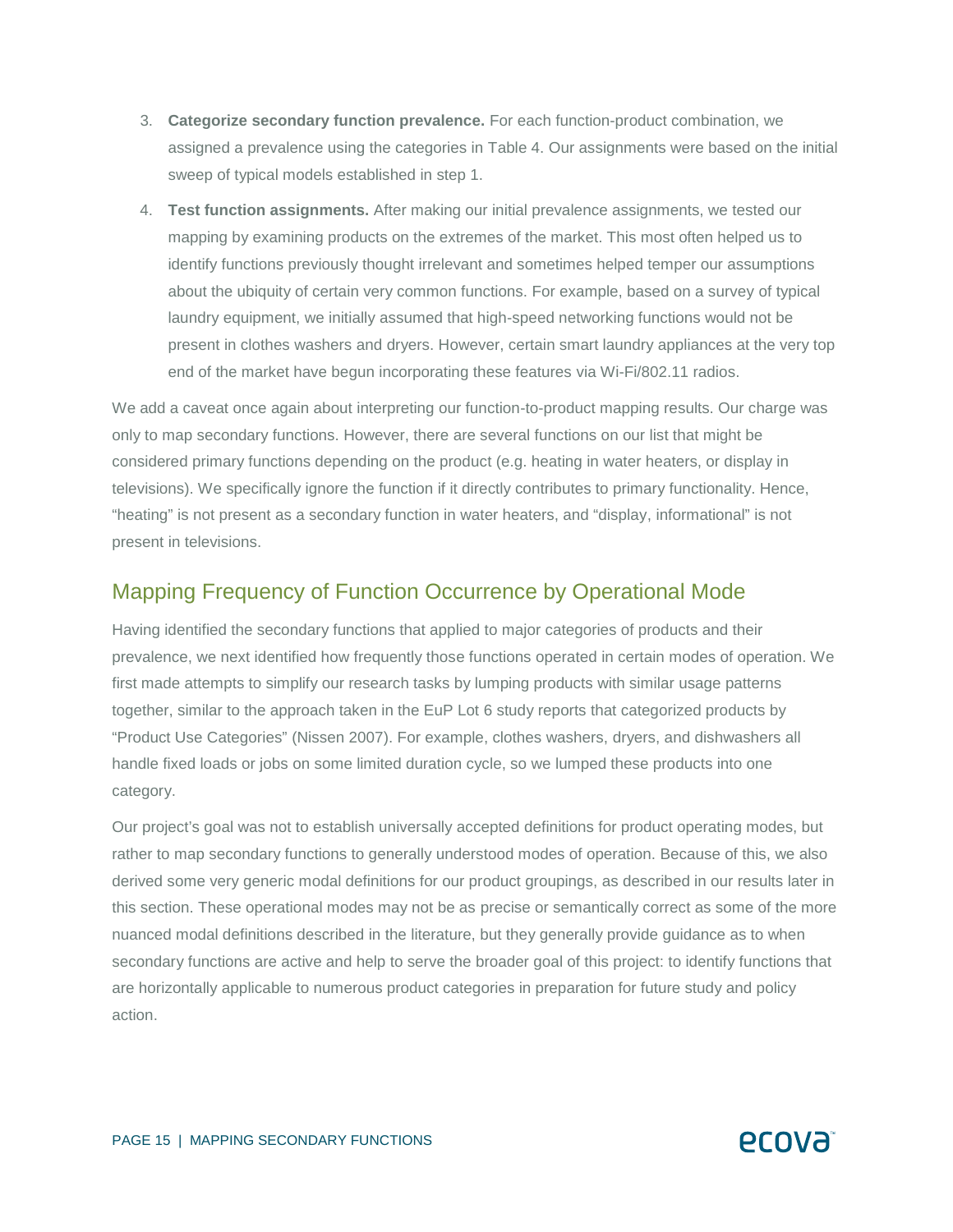Our modal mappings represent the *frequency* and *duration* with which secondary functions are on or available during various modes of operation rather than the *prevalence* of those functions in different products (Table 5). We separated judgments about the prevalence of functions from this mapping exercise and attempted to answer the question: "given that a product possesses a certain secondary function, how frequently or persistently will it occur in different modes of operation?" Therefore, certain very rare functions like low-power wireless network connectivity can be presented as "always on," because *if* they were present in a product, they would most certainly be on frequently or continuously in various modes. Similarly, a very common function like "timer" could be labeled as "rarely used," because it is only activated at brief intervals by a direct use request (e.g. the "delay" function on certain household laundry appliances or dishwashers).

#### **Table 5: Frequency/Duration Indicators**

| œ            | Frequently or continuously used |
|--------------|---------------------------------|
| O            | Sometimes used                  |
| $\Omega$     | Rarely used                     |
| <b>Blank</b> | Not applicable or never used    |

#### MAJOR APPLIANCES

#### Functions to Products

Major appliances are some of the most traditional electric end uses in homes and businesses today. Refrigerators, water heaters, and laundry equipment have been around for well over half a century. These products are generally "always on" and their primary energy-using functions relate to motors, heating, and refrigeration, so power use in low-power modes (in the traditional sense) has not typically been a concern. However, in recent years even whitegoods have begun to receive significant electronic components that may require some continuous power in low-power modes. A new wave of so-called "smart" appliances could increase this trend by introducing wireless networking capabilities and increased use of touch display interfaces.

As far as the snapshot of today's market goes, major appliances employ fewer secondary functions than any of the other major product categories we surveyed. This is expected, as many of the secondary functions we identified are more typical of electronics-dominated products like home electronics and office equipment. As shown in Table 6, some of the most prevalent secondary functions in the major appliance class are those that directly support mechanical processes (e.g. motor drives, temperature or humidity sensing) or those that enable user interaction and control (e.g. display functions, user input, indicator lights).

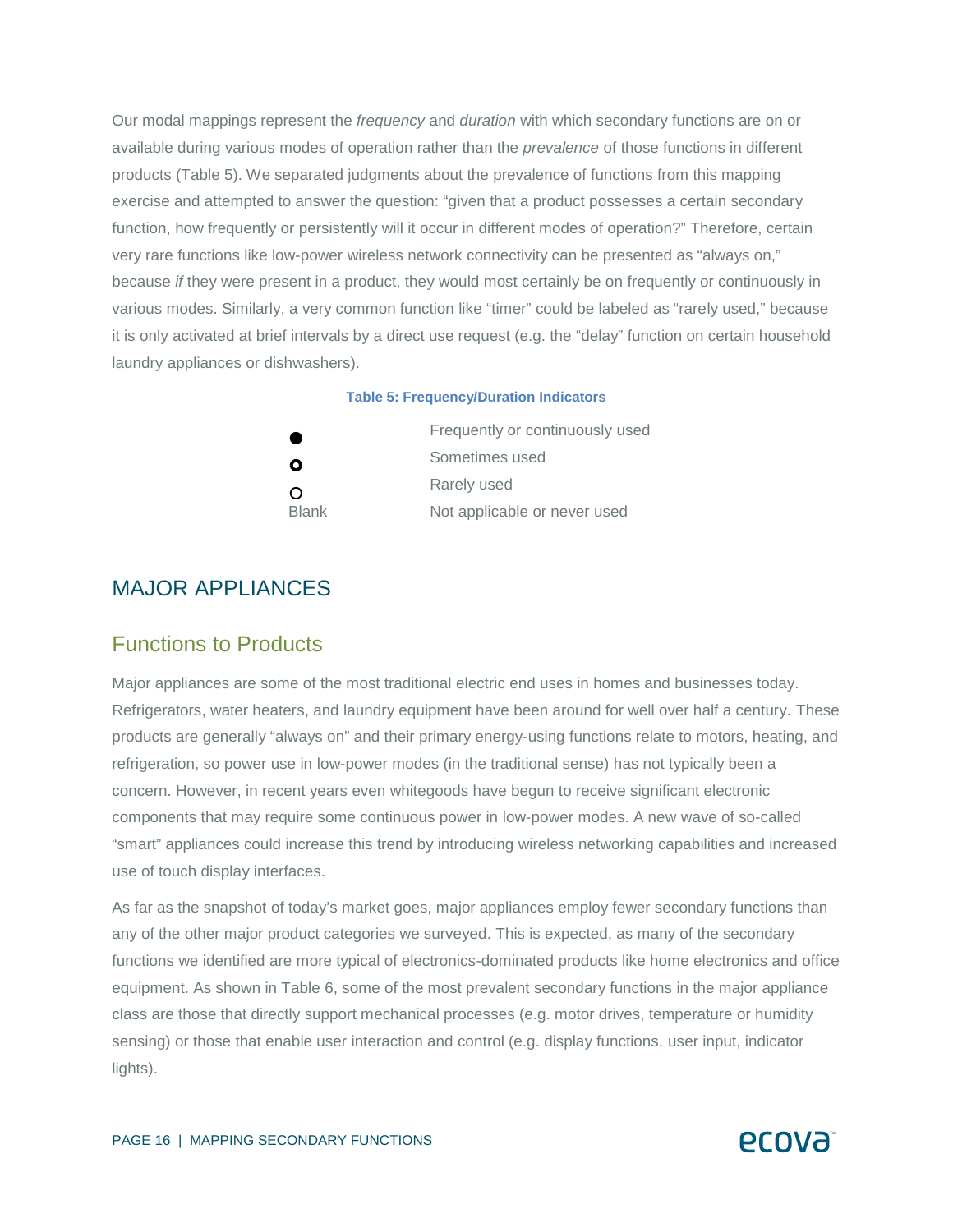#### **Table 6: Major Appliance Map of Functions to Products**

|                                               |                                                                      |                                   | <b>Major Appliances</b>   |               |                    |               |                 |                         |
|-----------------------------------------------|----------------------------------------------------------------------|-----------------------------------|---------------------------|---------------|--------------------|---------------|-----------------|-------------------------|
| <b>Secondary Function</b>                     | <b>Example Technologies</b>                                          | <b>User</b><br><b>Orientation</b> | <b>Clothes</b><br>Washers | <b>Dryers</b> | <b>Dishwashers</b> | Refrigerators | <b>Freezers</b> | Water<br><b>Heaters</b> |
| <b>Communication - Devices</b>                |                                                                      |                                   |                           |               |                    |               |                 |                         |
| Low speed networking,<br>wireless             | ZigBee, Z-Wave                                                       | Internal                          | $\circ$                   | $\circ$       | $\circ$            | $\circ$       | $\circ$         | $\circ$                 |
| Low speed networking,<br>wired                | Proprietary wired cycle<br>coordination on certain<br>washers/dryers | Internal                          | $\circ$                   | $\circ$       |                    |               |                 |                         |
| High speed networking,<br>wireless            | Wi-Fi/802.11                                                         | Internal                          | $\circ$                   | $\circ$       |                    | $\circ$       |                 |                         |
| <b>Communication - People and Environment</b> |                                                                      |                                   |                           |               |                    |               |                 |                         |
| Indicator light                               | LEDs                                                                 | User                              |                           |               |                    | $\bullet$     | $\bullet$       | $\circ$                 |
| Display, alphanumeric                         | <b>Fixed-character LCDs</b>                                          | User                              | $\bullet$                 | $\bullet$     | $\bullet$          |               |                 | $\circ$                 |
| Display, informational                        | <b>Active matrix LCDs</b>                                            | User                              | $\bullet$                 | $\bullet$     |                    | $\circ$       |                 |                         |
| Audio annunciation                            | Door alarm on fridge, buzzer<br>on dryers                            | User                              | $\bullet$                 |               |                    | $\bullet$     | $\circ$         |                         |
| Control                                       |                                                                      |                                   |                           |               |                    |               |                 |                         |
| Power control                                 | Soft switches/keypads                                                | User                              | $\bullet$                 | $\mathbf{o}$  | $\bullet$          |               |                 |                         |
| Temperature sensing                           | Thermistors, RCD                                                     | Internal                          |                           |               |                    |               |                 |                         |
| Moisture/humidity<br>sensing                  | Moisture sensors in dryers,<br>fridges                               | Internal                          |                           | $\bullet$     |                    | $\bullet$     |                 |                         |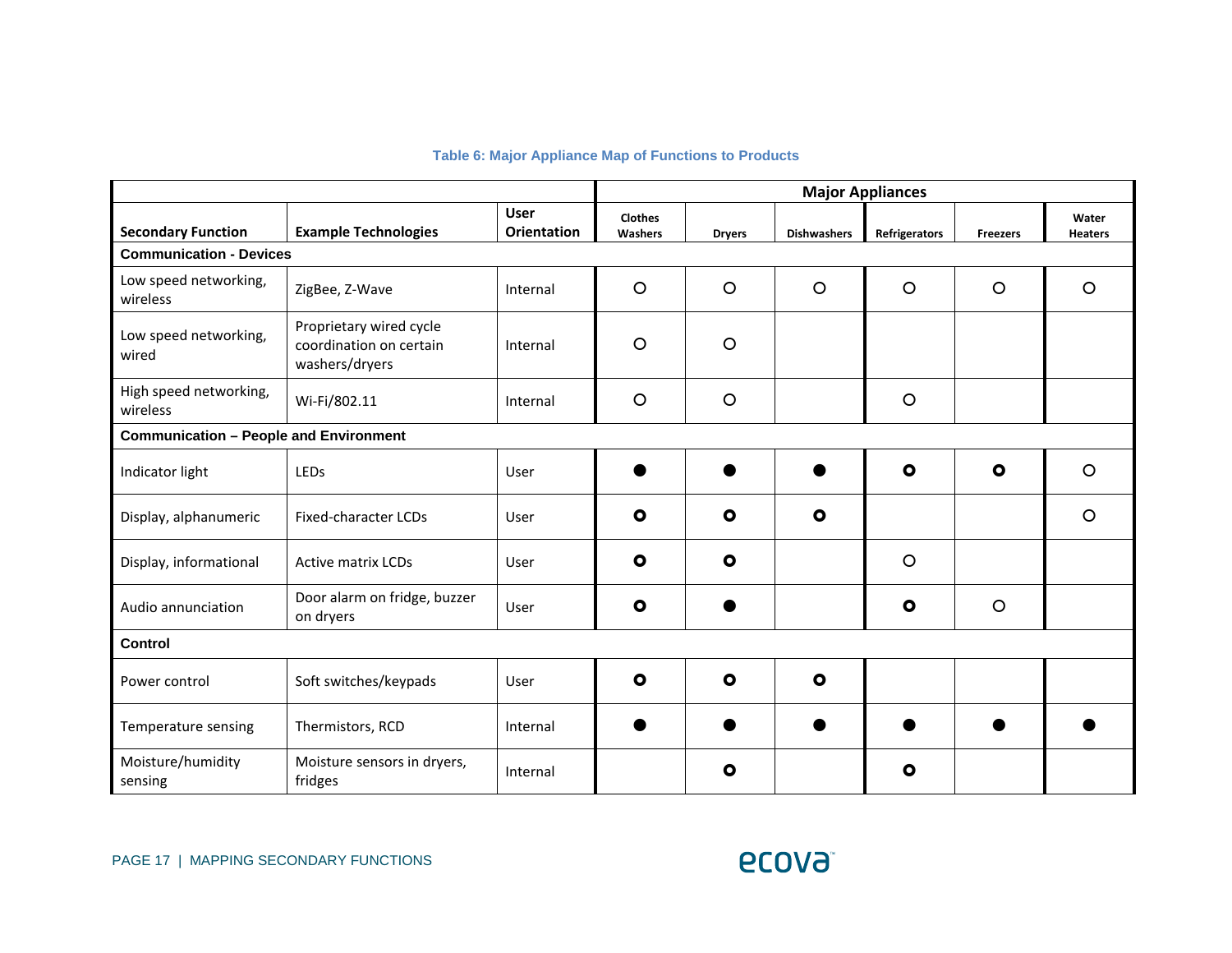|                                           |                                                                  |                                   | <b>Major Appliances</b>   |               |                    |               |                 |                         |
|-------------------------------------------|------------------------------------------------------------------|-----------------------------------|---------------------------|---------------|--------------------|---------------|-----------------|-------------------------|
| <b>Secondary Function</b>                 | <b>Example Technologies</b>                                      | <b>User</b><br><b>Orientation</b> | <b>Clothes</b><br>Washers | <b>Dryers</b> | <b>Dishwashers</b> | Refrigerators | <b>Freezers</b> | Water<br><b>Heaters</b> |
| User input                                | Keypads, capacitive touch<br>devices                             | User                              | $\bullet$                 | $\bullet$     |                    |               |                 | $\circ$                 |
| Power management,<br>external             | Interact with smart grid<br>power signaling                      | Internal                          | $\circ$                   | $\circ$       | $\circ$            | $\circ$       | $\circ$         | $\circ$                 |
| Power management,<br>internal             | Sleep functions, mainly for<br>displays and user input panels    | Internal                          | $\bullet$                 | $\bullet$     |                    | $\circ$       |                 |                         |
| Embedded motor drive                      | Multi-speed motor control                                        | Internal                          |                           | $\circ$       |                    |               |                 | $\circ$                 |
| <b>Time</b>                               |                                                                  |                                   |                           |               |                    |               |                 |                         |
| Clock                                     | Clock for user display or smart<br>grid time-of-use applications | User                              | $\circ$                   | $\circ$       | $\circ$            | $\bullet$     | $\bullet$       | $\circ$                 |
| Timer                                     | Door alarm on fridge, delay<br>wash, timed wash/dry, etc.        | Internal                          |                           |               | $\bullet$          |               |                 |                         |
| Schedule                                  | Some smart appliances allow<br>scheduling jobs.                  | User                              | $\circ$                   | $\circ$       | $\circ$            |               |                 |                         |
| Power                                     |                                                                  |                                   |                           |               |                    |               |                 |                         |
| Electromagnetic<br>interference filtering | <b>Built-in EMI filters</b>                                      | Internal                          | $\circ$                   | $\circ$       | $\circ$            | $\circ$       | $\circ$         | $\circ$                 |
| Power factor correction                   | PFC stage in PSU                                                 | Internal                          | $\circ$                   | $\circ$       | $\circ$            | $\circ$       | $\circ$         | $\circ$                 |
| Primary power source                      | Main power supply                                                | Internal                          |                           |               |                    |               |                 | $\circ$                 |
| Secondary power source                    | Standby power supplies                                           | Internal                          |                           |               |                    | $\bullet$     | $\bullet$       | $\circ$                 |
| Other                                     |                                                                  |                                   |                           |               |                    |               |                 |                         |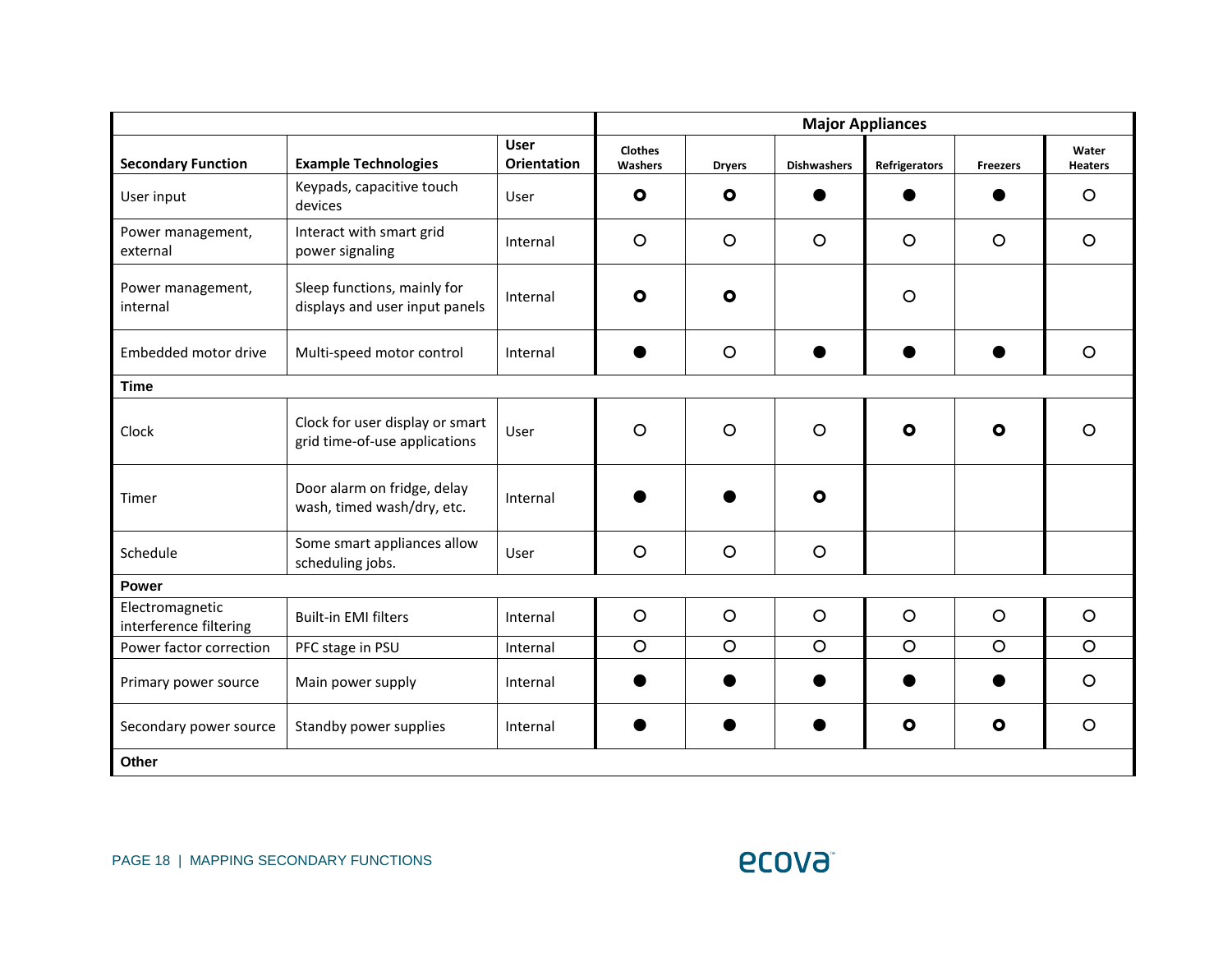|                           |                                                              |                            |                           |               | <b>Major Appliances</b> |               |                 |                         |
|---------------------------|--------------------------------------------------------------|----------------------------|---------------------------|---------------|-------------------------|---------------|-----------------|-------------------------|
| <b>Secondary Function</b> | <b>Example Technologies</b>                                  | <b>User</b><br>Orientation | <b>Clothes</b><br>Washers | <b>Dryers</b> | <b>Dishwashers</b>      | Refrigerators | <b>Freezers</b> | Water<br><b>Heaters</b> |
| Task lighting             | Interior lighting for washers,<br>dryers, fridges, freezers. | User                       | O                         | O             |                         |               | $\bullet$       |                         |
| Maintain memory state     | Save settings                                                | Internal                   | O                         | O             | $\bullet$               | O             | $\mathbf{o}$    | O                       |
| Heating                   | Defrost.                                                     | Internal                   |                           |               |                         |               |                 | ∩                       |
| Access stored content     | Access media for LCD<br>interfaces, screen savers, etc.      | User                       | O                         | O             |                         | O             |                 |                         |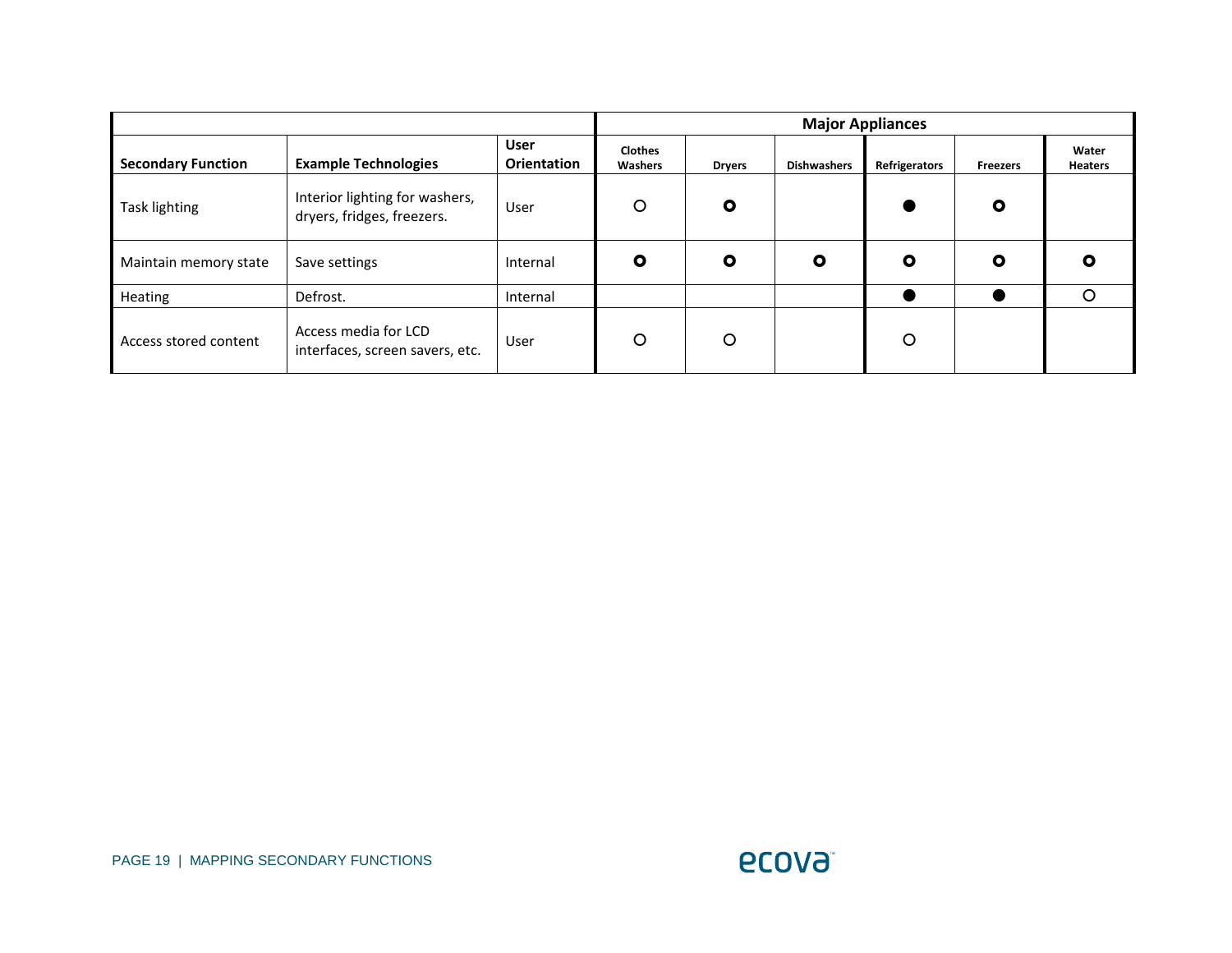As noted above, the anticipated rise of smart appliances may help to drive increased use of some emerging and relatively rare functions. Wireless networking functionality (both high and low speed) enables smart appliances to communicate with home energy management or home automation systems, often implemented using technologies like Zigbee (802.15.4). This function mainly serves to deliver information on product energy use, power state, and potentially grid state (e.g. electricity prices) to and from a home energy management system to coordinate the operation of appliances within a household. Certain smart appliances are gaining amenities such as small color LCD touch displays to display recipes from the Internet, create shopping lists, view video content, or simply change product settings. These appliances not only support a host of secondary functions around user input and display, but also maintain a more persistent high-speed network connection to provide web-based content on screen.

### Functions to Operational Modes

We lumped major appliances into groups based on usage for the operational mode mapping. Clothes washers, dryers, and dishwashers were all lumped into the same category, as they are typically operated in a "job-based" fashion in which a cycle or load is performed at the user's request and for a finite period of time. Refrigerators, freezers, and water heaters, on the other hand, are basically "always on" appliances in that they perform their primary function depending on internal system conditions that are not directly governed by the user (i.e. the user does not directly control when the compressor in a refrigerator or the heating element in an electric water heater turns on).

We found based on product documentation, prior technical expertise, and general product use experiences that most of the relevant major appliance secondary functions were either always on or always off during low-power modes of operation. There are a select few user-oriented functions – audio annunciation (end-of-cycle indications), indicator lights, displays, or task lights – that may only be available for brief periods during which users are actually interacting with the appliance. Table 7 provides an overview of our findings.

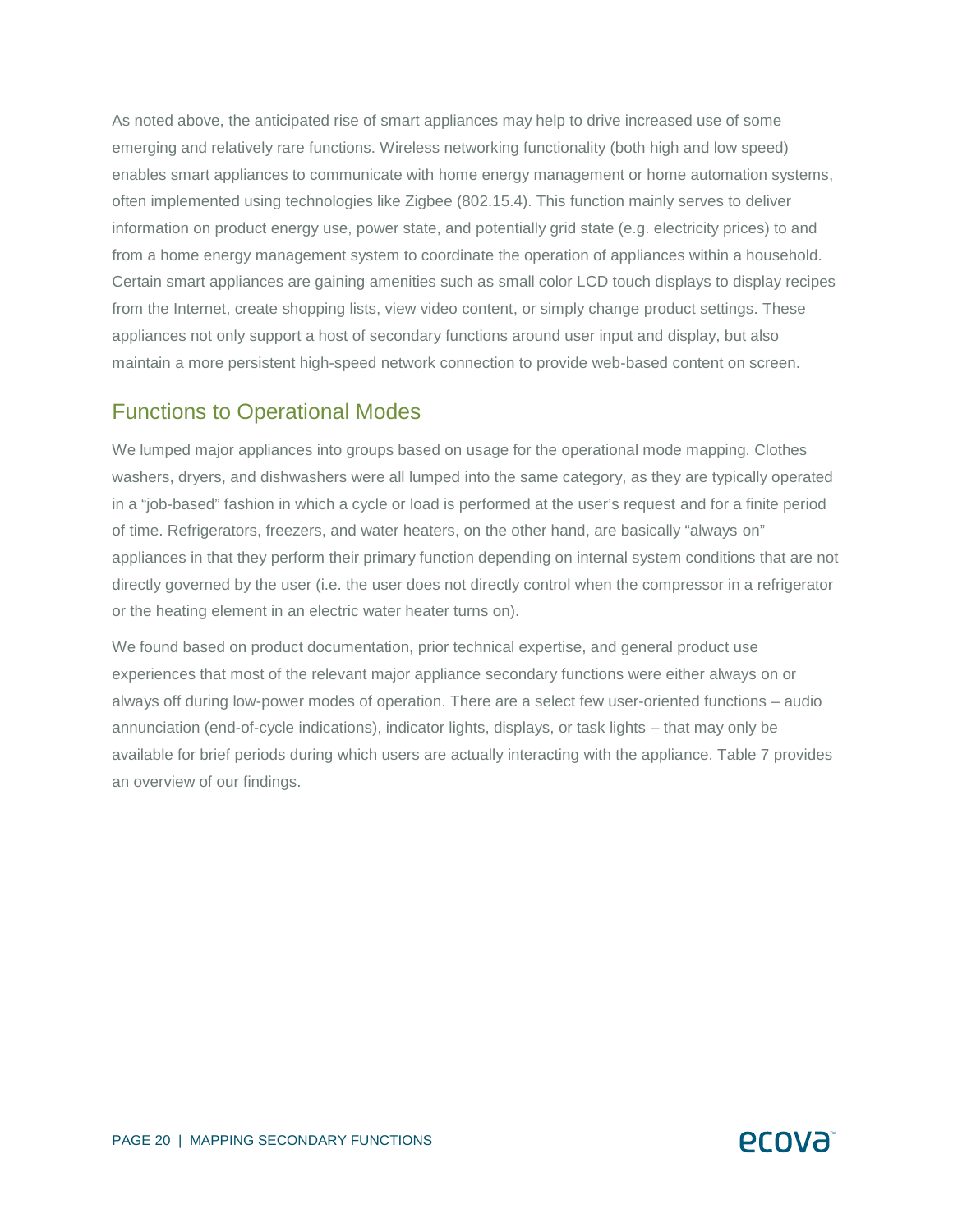|                                               |                                                                      |                    |                | <b>Clothes Washer, Dryers,</b><br>and Dishwashers | <b>Refrigerators</b><br>and Freezers | Water<br><b>Heaters</b> |
|-----------------------------------------------|----------------------------------------------------------------------|--------------------|----------------|---------------------------------------------------|--------------------------------------|-------------------------|
|                                               |                                                                      | <b>User</b>        |                |                                                   |                                      |                         |
| <b>Secondary Function</b>                     | <b>Example Technologies</b>                                          | <b>Orientation</b> | <b>Standby</b> | On Cycle                                          | Always On                            | Always On               |
| <b>Communication - Devices</b>                |                                                                      |                    |                |                                                   |                                      |                         |
| Low speed networking,<br>wireless             | ZigBee, Z-Wave                                                       | Internal           |                |                                                   |                                      |                         |
| Low speed networking,<br>wired                | Proprietary wired cycle<br>coordination on certain<br>washers/dryers | Internal           | O              |                                                   |                                      |                         |
| High speed networking,<br>wireless            | Wi-Fi/802.11                                                         | Internal           |                |                                                   |                                      |                         |
| <b>Communication - People and Environment</b> |                                                                      |                    |                |                                                   |                                      |                         |
| Indicator light                               | LEDs                                                                 | User               | $\mathbf{o}$   |                                                   | $\bullet$                            |                         |
| Display, alphanumeric                         | <b>Fixed-character LCDs</b>                                          | User               | O              |                                                   | $\bullet$                            | $\circ$                 |
| Display, informational                        | <b>Active matrix LCDs</b>                                            | User               | O              |                                                   | $\bullet$                            |                         |
| Audio annunciation                            | Door alarm on fridge, buzzer<br>on dryers                            | User               | O              | $\circ$                                           | O                                    |                         |
| Control                                       |                                                                      |                    |                |                                                   |                                      |                         |
| Power control                                 | Soft switches/keypads                                                | User               |                |                                                   |                                      |                         |
| Temperature sensing                           | Thermistors                                                          | Internal           |                |                                                   |                                      |                         |
| Humidity sensing                              | Moisture sensors in dryers,<br>fridges                               | Internal           |                |                                                   |                                      |                         |

#### **Table 7: Major Appliance Map of Functions to Operational Modes**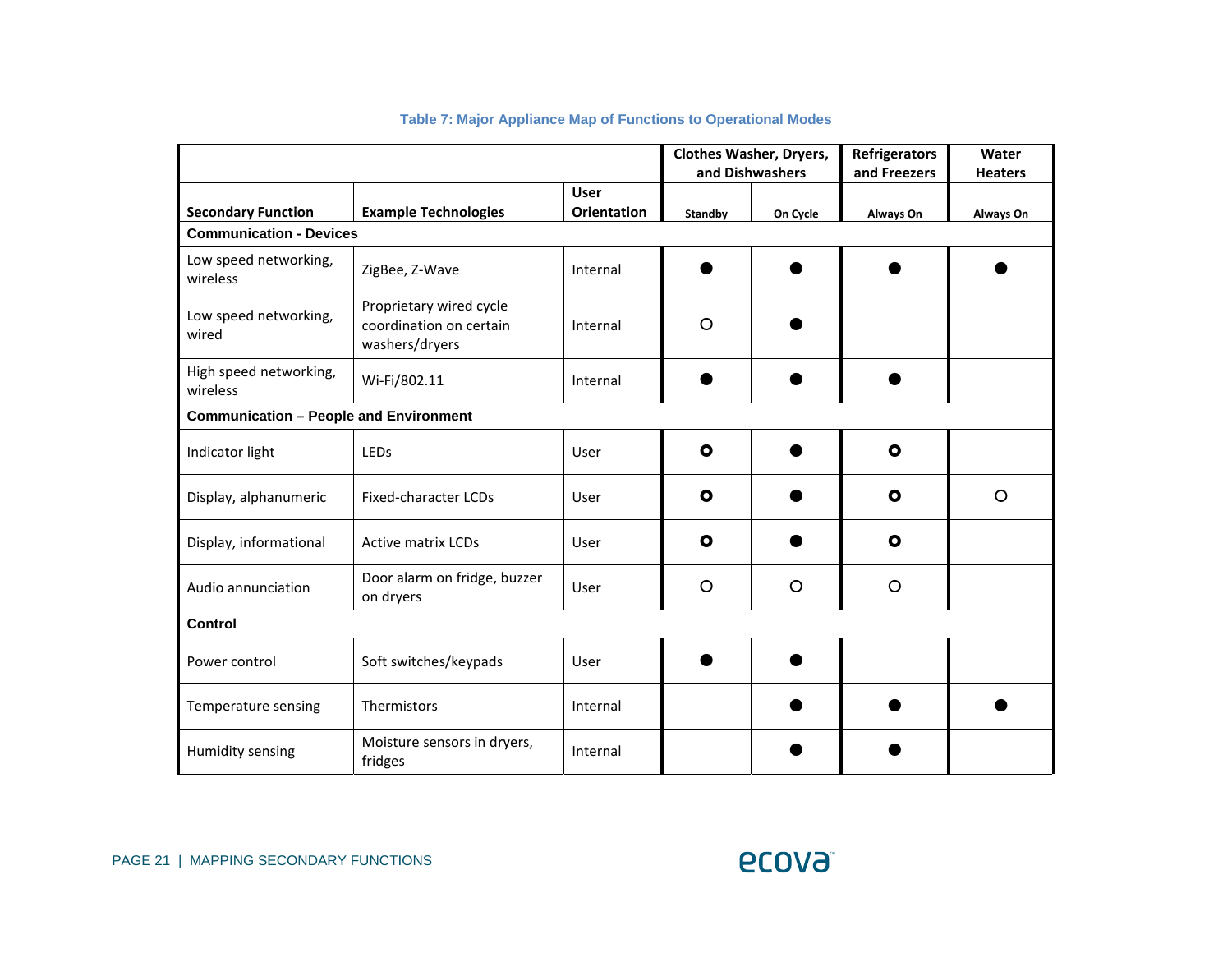|                                           |                                                                  |                    |         | <b>Clothes Washer, Dryers,</b><br>and Dishwashers | <b>Refrigerators</b><br>and Freezers | Water<br><b>Heaters</b> |
|-------------------------------------------|------------------------------------------------------------------|--------------------|---------|---------------------------------------------------|--------------------------------------|-------------------------|
|                                           |                                                                  | <b>User</b>        |         |                                                   |                                      |                         |
| <b>Secondary Function</b>                 | <b>Example Technologies</b>                                      | <b>Orientation</b> | Standby | On Cycle                                          | Always On                            | Always On               |
| User input                                | Keypads, capacitive touch<br>devices                             | User               | O       |                                                   |                                      |                         |
| Power management,<br>external             | Interact with smart grid<br>power signaling                      | Internal           |         |                                                   |                                      |                         |
| Power management,<br>internal             | Sleep functions, mainly for<br>displays and user input panels    | Internal           | O       |                                                   | О                                    |                         |
| Embedded motor drive                      | Multi-speed motor control                                        | Internal           |         |                                                   | $\bullet$                            |                         |
| <b>Time</b>                               |                                                                  |                    |         |                                                   |                                      |                         |
| Clock                                     | Clock for user display or smart<br>grid time-of-use applications | User               |         |                                                   |                                      |                         |
| Timer                                     | Door alarm on fridge, delay<br>wash, timed wash/dry, etc.        | Internal           | О       |                                                   | О                                    |                         |
| Schedule                                  | Some smart appliances allow<br>scheduling jobs.                  | User               |         |                                                   |                                      |                         |
| <b>Power</b>                              |                                                                  |                    |         |                                                   |                                      |                         |
| Electromagnetic<br>interference filtering | <b>Built-in EMI filters</b>                                      | Internal           |         |                                                   |                                      |                         |
| Power factor correction                   | PFC stage in PSU                                                 | Internal           |         |                                                   |                                      |                         |
| Primary power source                      | Main power supply                                                | Internal           |         |                                                   |                                      |                         |
| Secondary power source                    | Standby power supplies                                           | Internal           |         |                                                   |                                      |                         |
| Other                                     |                                                                  |                    |         |                                                   |                                      |                         |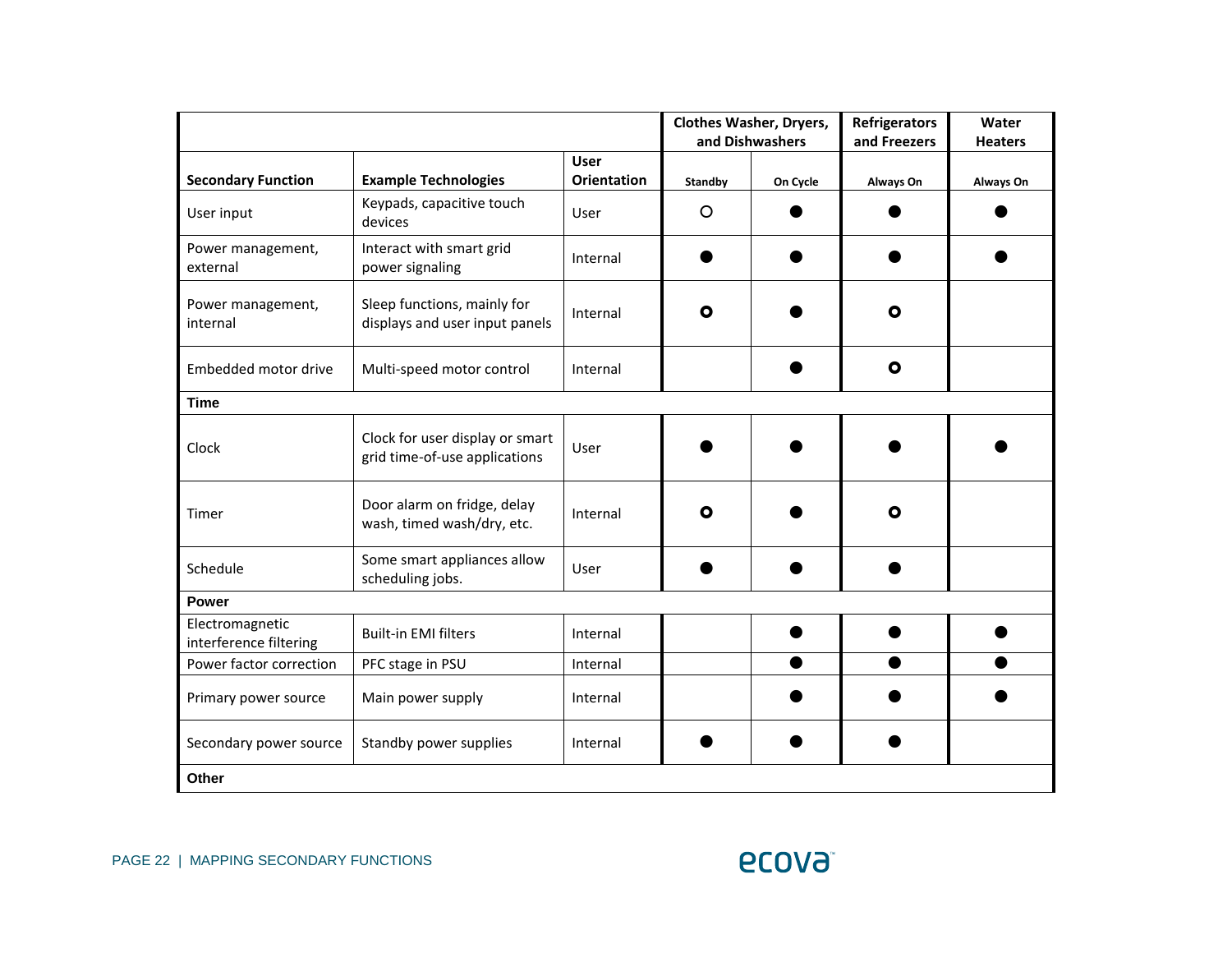|                           |                                                              |                            |         | <b>Clothes Washer, Dryers,</b><br>and Dishwashers | <b>Refrigerators</b><br>and Freezers | Water<br><b>Heaters</b> |
|---------------------------|--------------------------------------------------------------|----------------------------|---------|---------------------------------------------------|--------------------------------------|-------------------------|
| <b>Secondary Function</b> | <b>Example Technologies</b>                                  | <b>User</b><br>Orientation | Standby | On Cycle                                          | Always On                            | Always On               |
| Task lighting             | Interior lighting for washers,<br>dryers, fridges, freezers. | User                       | O       | O                                                 | $\mathbf{o}$                         |                         |
| Maintain memory state     | Save settings                                                | Internal                   |         |                                                   |                                      |                         |
| Heating                   | Defrost.                                                     | Internal                   |         | $\mathbf{o}$                                      | O                                    |                         |
| Access stored content     | Access media for LCD<br>interfaces, screen savers, etc.      | User                       | O       |                                                   | O                                    |                         |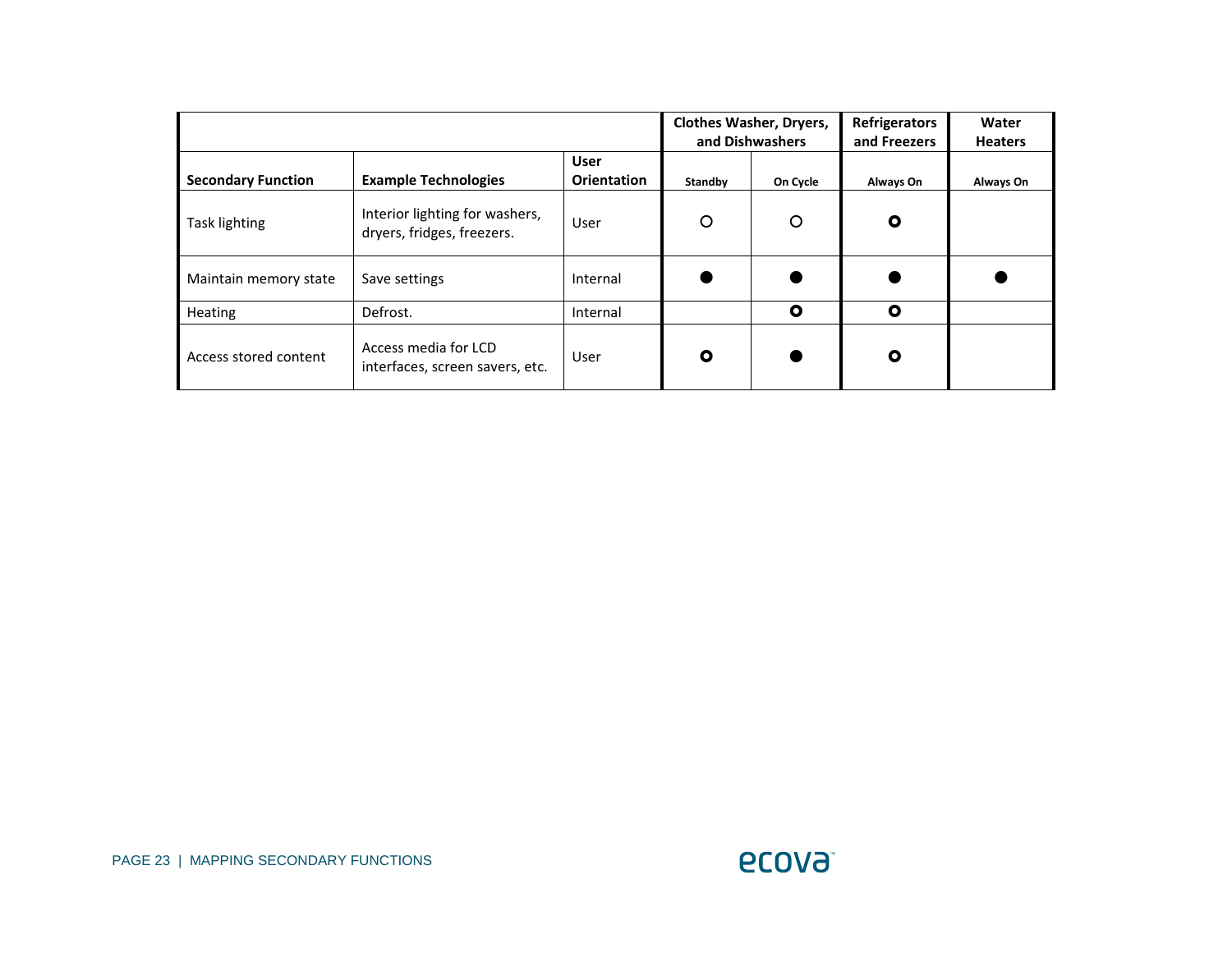### HOME ENTERTAINMENT

#### Functions to Products

Home entertainment products are at the core of the standby power issue. Owning a television has become a staple in households in the developed world. Playing music during a family gathering involves an increased variety of home audio devices. Home video equipment allows us to access our favorite network television shows and movies. These devices are more interconnected than ever before, spurring significant innovation and growth in secondary functionality. Televisions with internet-enabled capabilities, such as gaming, social networking and other so-called "apps," are becoming more mainstream. Home audio and video equipment have a number of wireless functions that consumers have come to expect in nearly all consumer electronics. Overall, the number of secondary functions that may require some continuous power in low-power modes is on the rise in these products.

A large majority of the secondary functions identified in this project apply to the home entertainment category. Table 8 shows the most prevalent of these. Although we anticipated finding many functions related to increased network connectivity (e.g. Wi-Fi, Ethernet), the majority of functions identified correspond to enabling communications between people and environment (e.g. indicator lights, secondary displays, audio annunciation) and controls (e.g. remote control sensing, power management). We undoubtedly observed the expected trend of increased market share of internet-enabled or "smart" home entertainment products. However, we underestimated the increased secondary functionality in other categories, including miscellaneous functions such as powering connected devices and maintaining memory state. In terms of market outlook, it remains to be seen whether network connectivity functions such as wireless high speed networking will be a "requirement" for the next generation of these product groups. Mid- to high-end televisions, for example, almost always have Wi-Fi capability yet their entry level counterparts do not yet consistently integrate this function, at least in smaller screen sizes. These network functions usually support the primary function by delivering media in some fashion. Traditional secondary functions (e.g. standard TV connectors, remote control sensing) will remain commonplace and newer secondary functionality will be incorporated in parallel as home entertainment content becomes increasingly digital and on-demand.

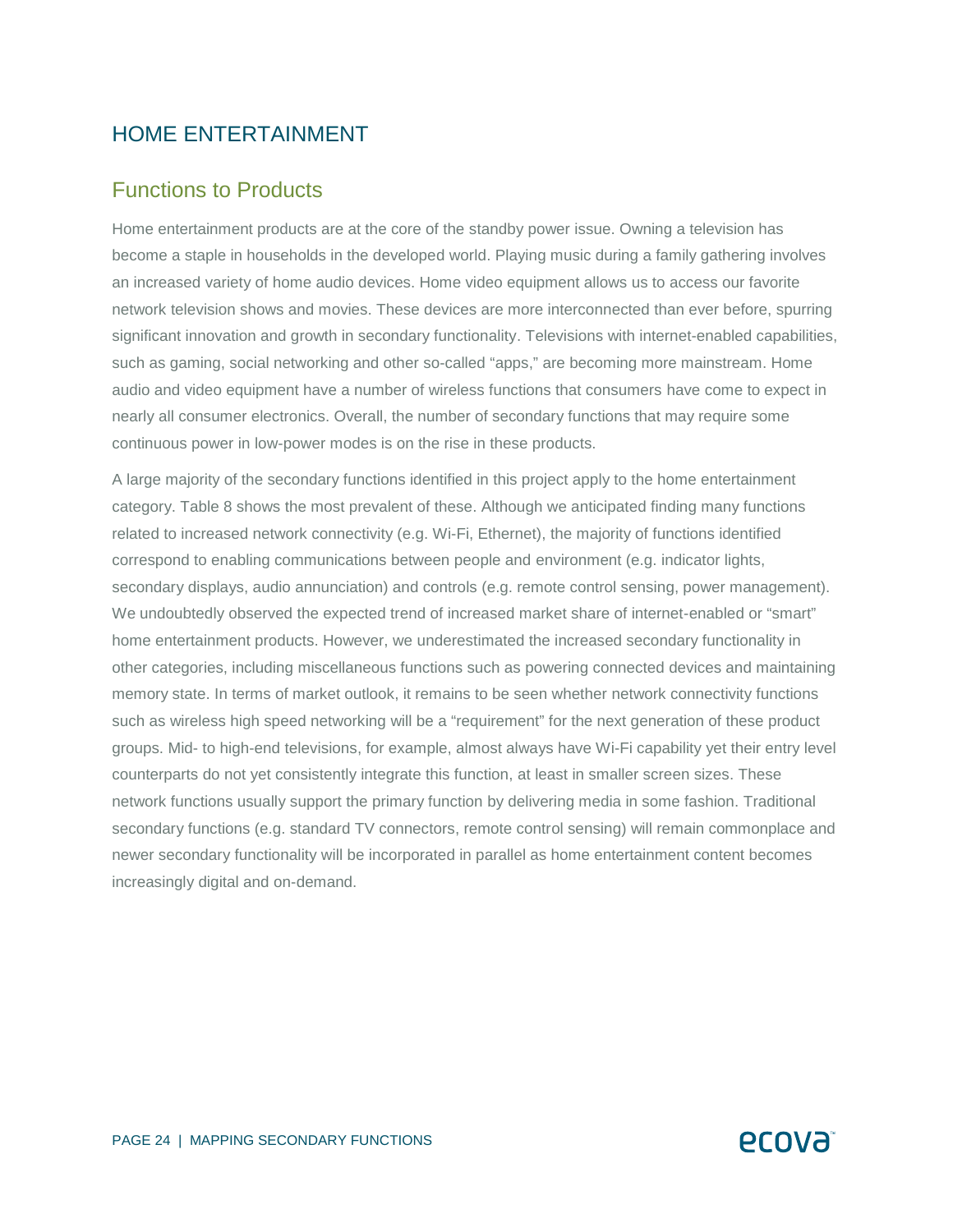|                                             |                                                         | <b>Home Entertainment</b>         |                    |                      |                      |
|---------------------------------------------|---------------------------------------------------------|-----------------------------------|--------------------|----------------------|----------------------|
| <b>Secondary Function</b>                   | <b>Example Technologies</b>                             | <b>User</b><br><b>Orientation</b> | <b>Televisions</b> | Home<br><b>Audio</b> | Home<br><b>Video</b> |
| <b>Communication - Devices</b>              |                                                         |                                   |                    |                      |                      |
| High speed networking,<br>wireless          | Wi-Fi/802.11, Philips Wireless<br>MediaConnect, Airplay | Internal                          | $\mathbf o$        | $\mathbf{o}$         | $\mathbf{o}$         |
| High speed networking,<br>wired             | Ethernet                                                | User                              | O                  | O                    | О                    |
| Peripheral device<br>connectivity, wireless | BlueTooth                                               | Internal                          | O                  | O                    | O                    |
| Peripheral device<br>connectivity, wired    | USB, Thunderbolt, FireWire                              | User                              | O                  | O                    | О                    |
| AV connectivity, wireless                   | Airplay, etc.                                           | Internal                          | O                  | O                    | O                    |
| AV connectivity, wired                      | HDMI, DVI, etc.                                         | User                              |                    | O                    |                      |
| Communication - People and Environment      |                                                         |                                   |                    |                      |                      |
| Indicator light                             | LEDs                                                    | User                              |                    | $\bullet$            |                      |
| Display, alphanumeric                       | <b>Illuminated LCDs</b>                                 | User                              |                    | O                    | О                    |
| Display, informational                      | <b>Active matrix LCDs</b>                               | User                              |                    | O                    | О                    |
| Audio annunciation                          | loudspeaker                                             | User                              |                    |                      | O                    |
| Video input                                 | embedded camera, skype                                  | User                              | O                  |                      |                      |

#### **Table 8. Home Entertainment Map of Functions to Products**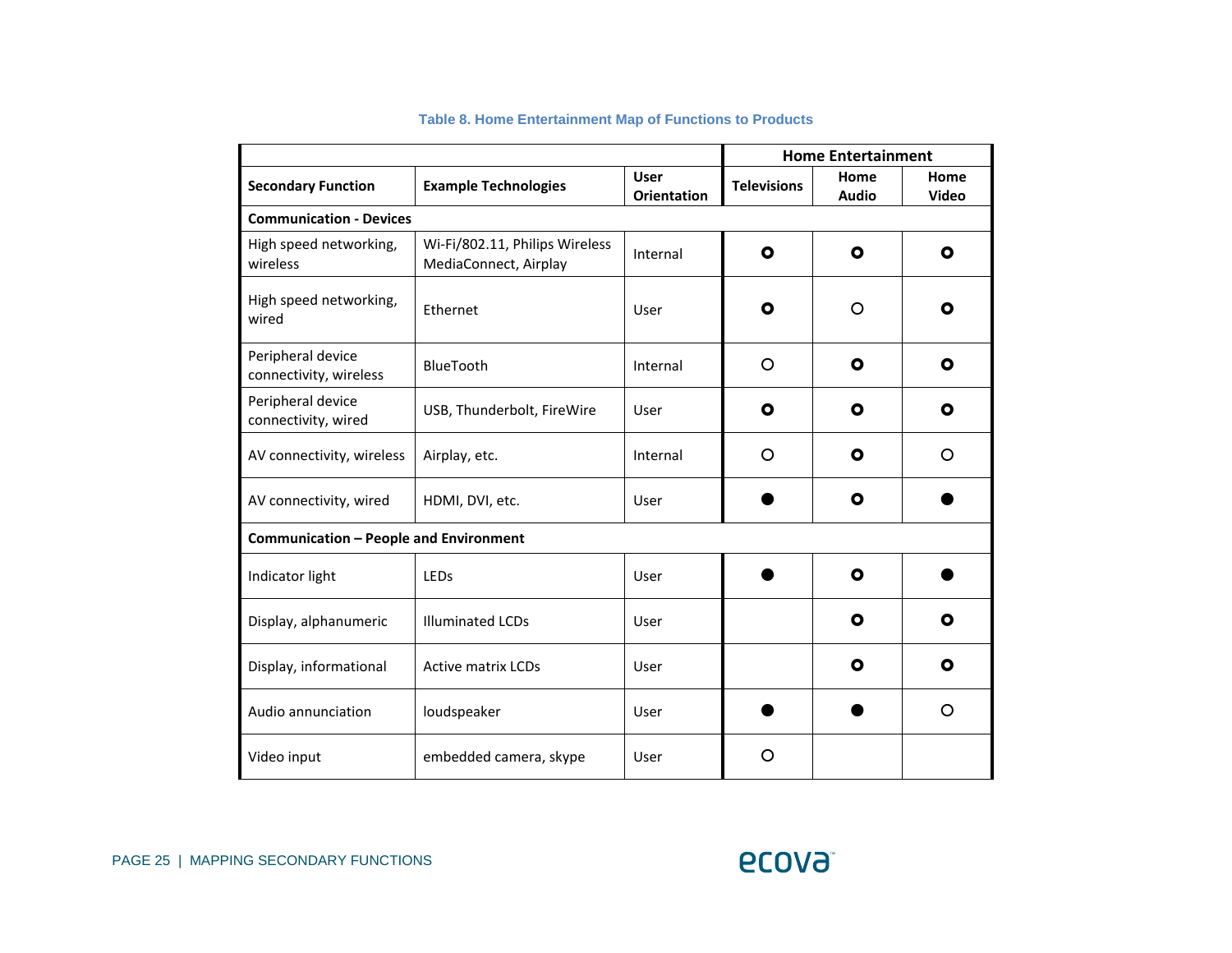|                               |                                                                                                                    |                                   | <b>Home Entertainment</b> |                      |               |  |
|-------------------------------|--------------------------------------------------------------------------------------------------------------------|-----------------------------------|---------------------------|----------------------|---------------|--|
| <b>Secondary Function</b>     | <b>Example Technologies</b>                                                                                        | <b>User</b><br><b>Orientation</b> | <b>Televisions</b>        | Home<br><b>Audio</b> | Home<br>Video |  |
| Audio input                   | microphone                                                                                                         | User                              | $\circ$                   | $\circ$              |               |  |
| <b>Controls</b>               |                                                                                                                    |                                   |                           |                      |               |  |
| Power control                 | on/off/reset buttons                                                                                               | User                              |                           |                      |               |  |
| Remote control sensing        | Infrared, LED                                                                                                      | User                              |                           | $\mathbf{o}$         |               |  |
| Occupancy sensing             | TV occupancy sensing related<br>to auto-power-down when no<br>one is present                                       | User                              | $\circ$                   |                      |               |  |
| Ambient light sensing         | ABC in TVs                                                                                                         | Internal                          | O                         |                      |               |  |
| User input                    | Keypads, soft switches                                                                                             | User                              | $\circ$                   | $\bullet$            | $\bullet$     |  |
| Power management,<br>external | <b>Consumer Electronics Control</b><br>(CEC), VIERA LinkTM HDAVI<br>Control, Samsung Anynet+™,<br>Philips EasyLink | Internal                          | O                         |                      | О             |  |
| Power management,<br>internal | Standard power mgmt                                                                                                | Internal                          | $\mathbf{o}$              | $\bullet$            | O             |  |
| <b>Time</b>                   |                                                                                                                    |                                   |                           |                      |               |  |
| Clock                         | Clock for user display or<br>internal time keeping                                                                 | User                              |                           | $\mathbf{o}$         |               |  |
| Timer                         | For basic time functions                                                                                           | Internal                          | О                         | $\mathbf{o}$         | О             |  |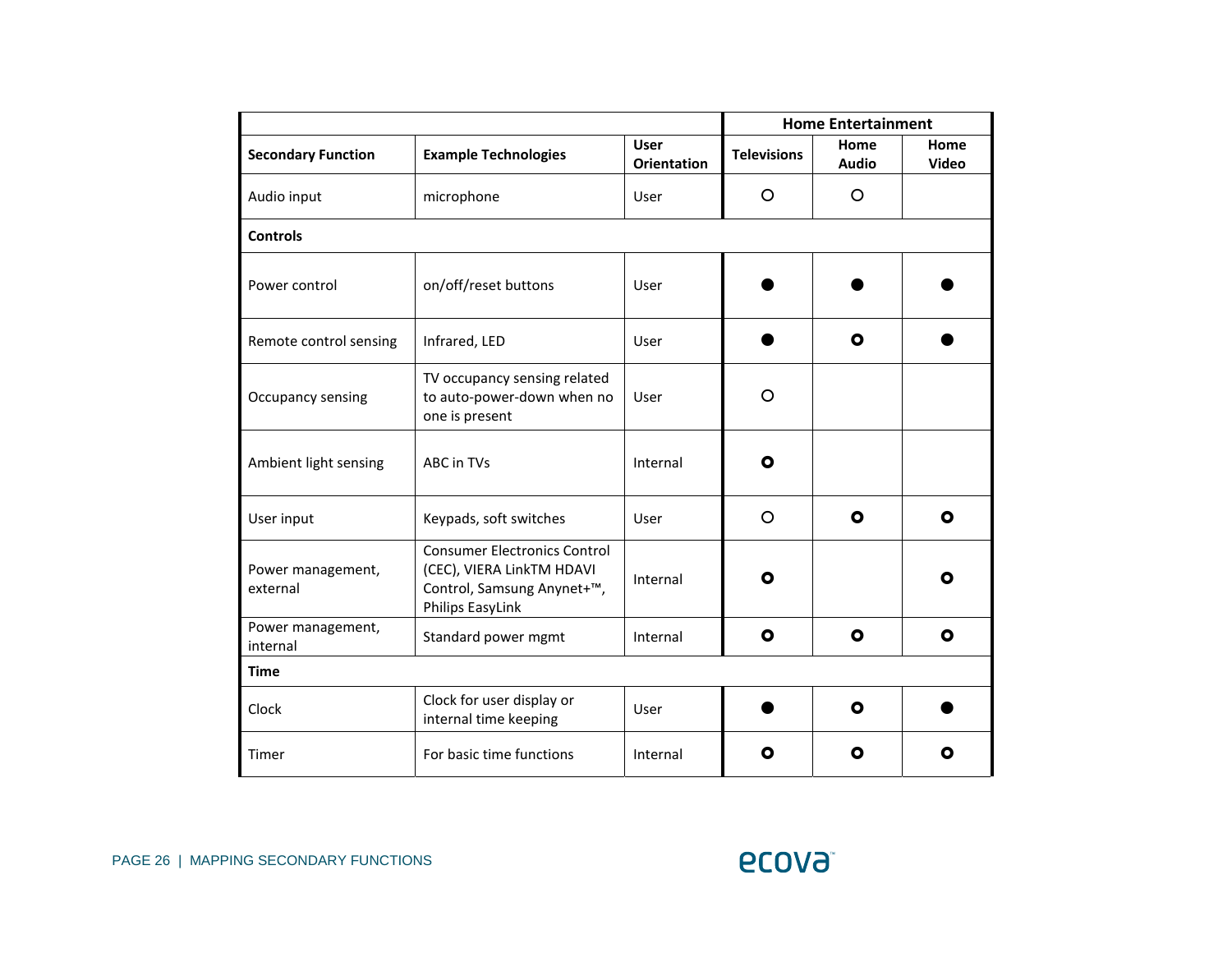|                                           |                                         |                                   |                    | <b>Home Entertainment</b> |               |
|-------------------------------------------|-----------------------------------------|-----------------------------------|--------------------|---------------------------|---------------|
| <b>Secondary Function</b>                 | <b>Example Technologies</b>             | <b>User</b><br><b>Orientation</b> | <b>Televisions</b> | Home<br><b>Audio</b>      | Home<br>Video |
| <b>Power</b>                              |                                         |                                   |                    |                           |               |
| Electromagnetic<br>interference filtering | <b>EMI filtering</b>                    | Internal                          |                    |                           |               |
| Power factor correction                   | PFC stage on power supply               | Internal                          | O                  | $\circ$                   | O             |
| Primary power source                      | Main PSU                                | Internal                          |                    |                           |               |
| Secondary power source                    | Standby power supply                    | Internal                          |                    |                           |               |
| Power connected<br>devices                | Power attached iPod                     | User                              | O                  | О                         | O             |
| Other                                     |                                         |                                   |                    |                           |               |
| Ambient lighting                          | illuminate back panel of TVs            | User                              | O                  |                           |               |
| Maintain memory state                     | Save settings                           | Internal                          |                    |                           |               |
| Soft maintenance                          | Download program info for<br><b>TVs</b> | Internal                          | O                  | $\Omega$                  | O             |
| Access stored content                     | screensaver, etc.                       | User                              | O                  |                           | О             |

**ECOVƏ**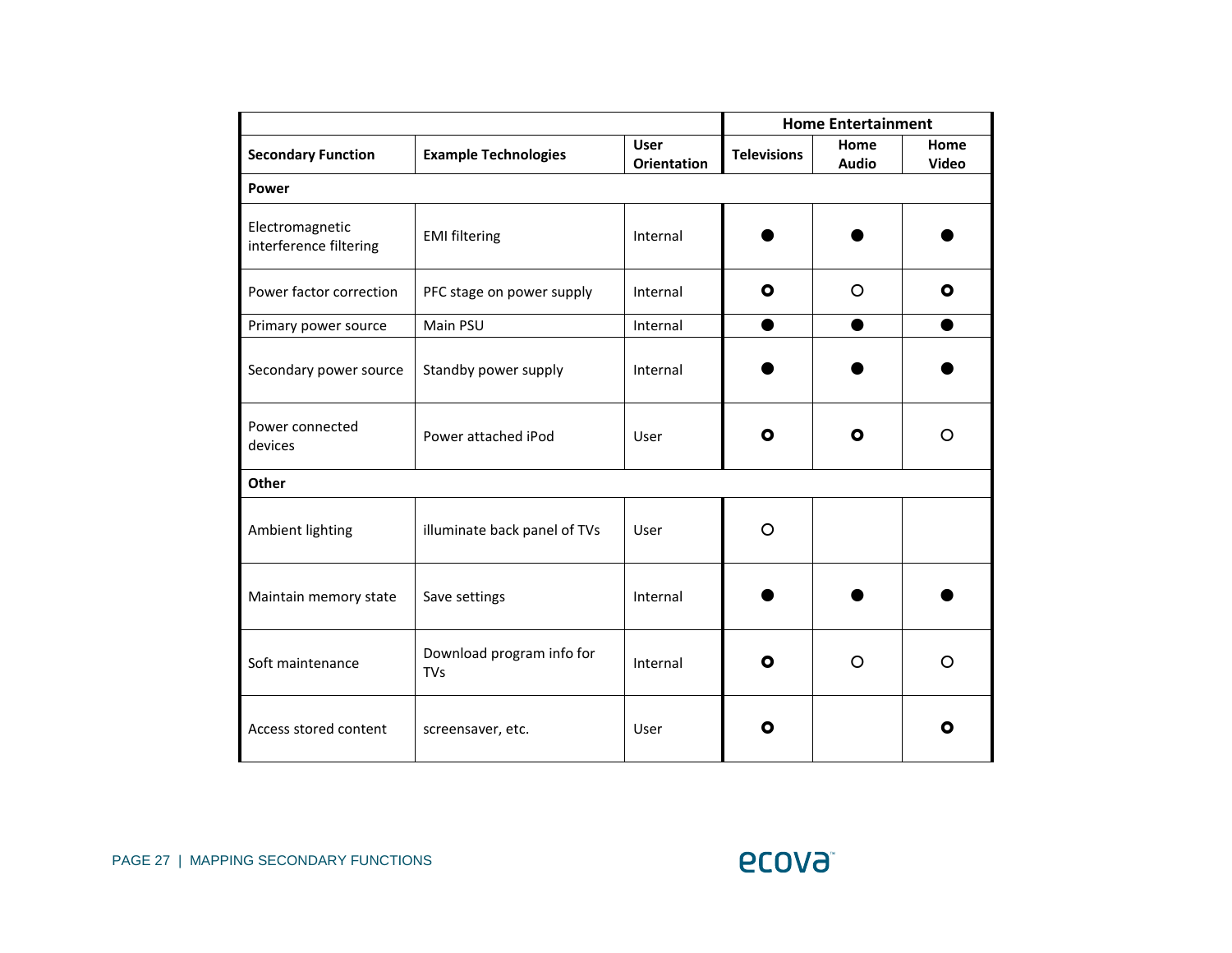## Functions to Operational Modes

For the home entertainment category, we lumped home audio and home video equipment together and analyzed televisions as a standalone group. Home audio and video equipment share similar operational modes, and both are generally considered to be two-mode, "on/standby" products, as defined in the EuP Lot 6 study (Nissen 2007). Televisions are also considered to be part of the on/standby product use cluster. It is important to note that the home entertainment mapping exercise was more onerous than the equivalent mapping previously described for major appliances, given the increased complexity of operating modes in most consumer electronics products and the larger number of applicable functions. We used the following framework to characterize operational modes throughout our mapping analysis for home entertainment.

Rather than use modal definitions that are specific to individual regulatory or policymaking bodies like ENERGY STAR, we opted for more generic definitions of operational modes. For example, in its televisions specification ENERGY STAR currently supports three different types of standby modes. We lump all of those into a single mode (termed sleep for the purposes of this project). We chose modal definitions that represent the general understanding of international stakeholders. However, we also acknowledge that the purpose of this project is *not* to define and prescribe operational modes to a range of products in a way that pleases all stakeholders (and we make no attempt to do so). As mentioned above, the EuP Lot 6 study (Nissen 2007) is instructive by defining four product-use-clusters that were also useful when grouping our product types. For home entertainment (and office equipment) we defined concise mode definitions in order to facilitate consistency in mapping functions to modes across product categories. We used the following modal definitions:

**Standby:** We use standby mode as the minimum power level with one or more user-oriented functions available. Functions available in this mode could include some indicator lights, power control input, time functions, power functions, and maintaining memory state.

**Sleep:** We use sleep as the next mode "above" off/standby and as the first mode where connectivity is introduced to the product. There are many flavors of sleep (e.g. "light sleep" and "deep sleep" in cable set top boxes), and it certainly means different things for different products. However, we do not make such distinctions for this project. We simply define sleep as a level of functionality between off/standby and on/active in which connectivity between devices may be allowed or that allows a product to rapidly return to the on/active mode (e.g. as in computers).

**On/Active:** We use on or active mode as the mode where a product is performing its primary function. We are less precise about the mapping in this mode of operation, because the priority of

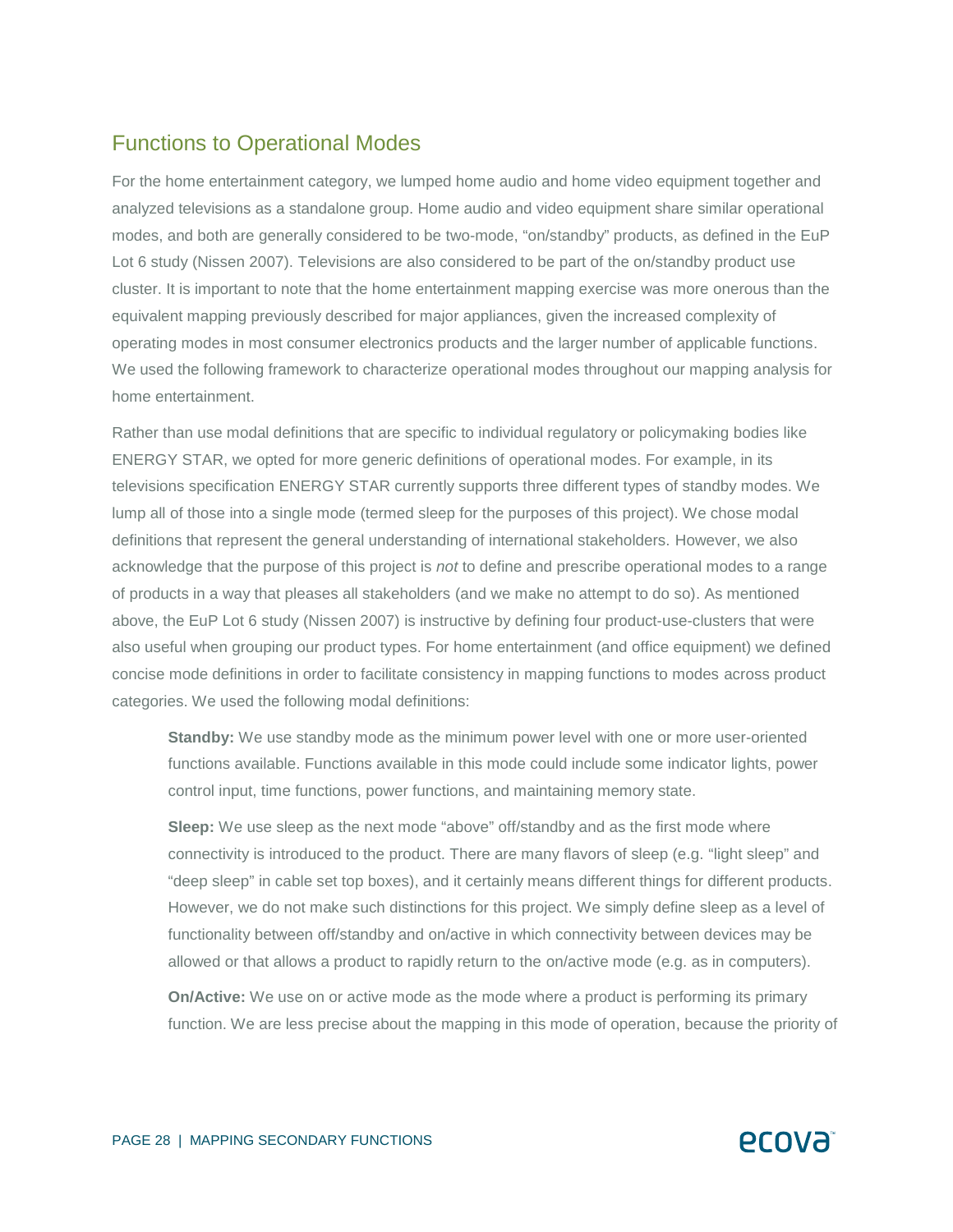the project is to identify horizontally applicable functions for low-power modes (off/standby and sleep).

Home entertainment products are generally considered to be "on/standby" devices, in which the transition from low-power modes to on needs to occur quickly for consumer acceptance purposes (Nissen 2007). These devices typically include a remote control, frequently used to manually activate the product from low-power modes for convenience. Based on market research and prior technical expertise, we found that most of the relevant home entertainment secondary functions were "frequently" or "continuously" used during low-power modes of operation. That is, only a few functions were considered to be "ondemand" functions, which do not require continuous power and may only be available for brief periods of time. One example of such an on-demand function is audio annunciation—a function used to briefly signal the user the device is entering (or leaving) a state. Other functions, such as clocks, power management, and power factor correction, are generally persistent in low-power modes independent of the user. Table 9 shows our comprehensive findings for mapping home entertainment products into modes.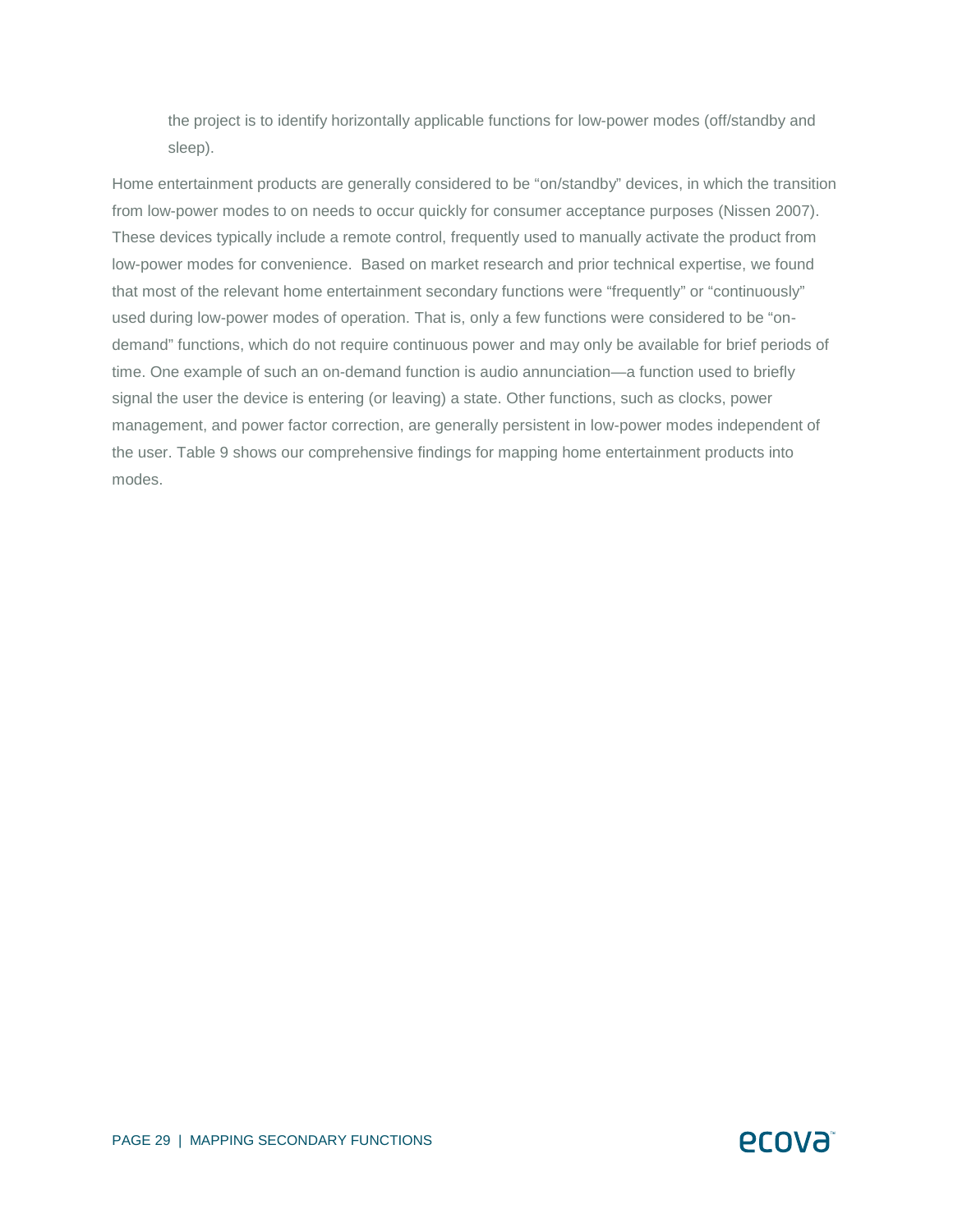#### **Table 9. Home Entertainment Map of Functions to Operation Modes**

|                                               |                                                         |                                   | <b>Televisions</b> |       |    |             |       | <b>Home Audio and Home Video</b> |        |
|-----------------------------------------------|---------------------------------------------------------|-----------------------------------|--------------------|-------|----|-------------|-------|----------------------------------|--------|
| <b>Secondary Function</b>                     | <b>Example Technologies</b>                             | <b>User</b><br><b>Orientation</b> | <b>Standby</b>     | Sleep | On | Off/Standby | Sleep | Idle                             | Active |
| <b>Communication - Devices</b>                |                                                         |                                   |                    |       |    |             |       |                                  |        |
| High speed networking,<br>wireless            | Wi-Fi/802.11, Philips Wireless<br>MediaConnect, Airplay | Internal                          |                    |       |    |             |       |                                  |        |
| High speed networking,<br>wired               | Ethernet                                                | User                              |                    |       |    |             |       |                                  |        |
| Peripheral device<br>connectivity, wireless   | BlueTooth                                               | Internal                          |                    |       |    |             |       |                                  |        |
| Peripheral device<br>connectivity, wired      | USB, Thunderbolt, FireWire                              | User                              |                    |       |    |             |       |                                  |        |
| AV connectivity, wireless                     | Airplay, etc.                                           | Internal                          |                    |       |    |             |       |                                  |        |
| AV connectivity, wired                        | HDMI, DVI, etc.                                         | User                              |                    |       |    |             |       |                                  |        |
| <b>Communication - People and Environment</b> |                                                         |                                   |                    |       |    |             |       |                                  |        |
| Indicator light                               | LEDs                                                    | User                              |                    |       |    |             |       |                                  |        |
| Display, alphanumeric                         | <b>Illuminated LCDs</b>                                 | User                              |                    |       |    |             |       |                                  |        |
| Display, informational                        | <b>Active matrix LCDs</b>                               | User                              |                    |       |    |             |       |                                  |        |
| Audio annunciation                            | loudspeaker                                             | User                              |                    |       |    |             |       |                                  |        |
| Video input                                   | embedded camera, skype                                  | User                              |                    |       |    |             |       |                                  |        |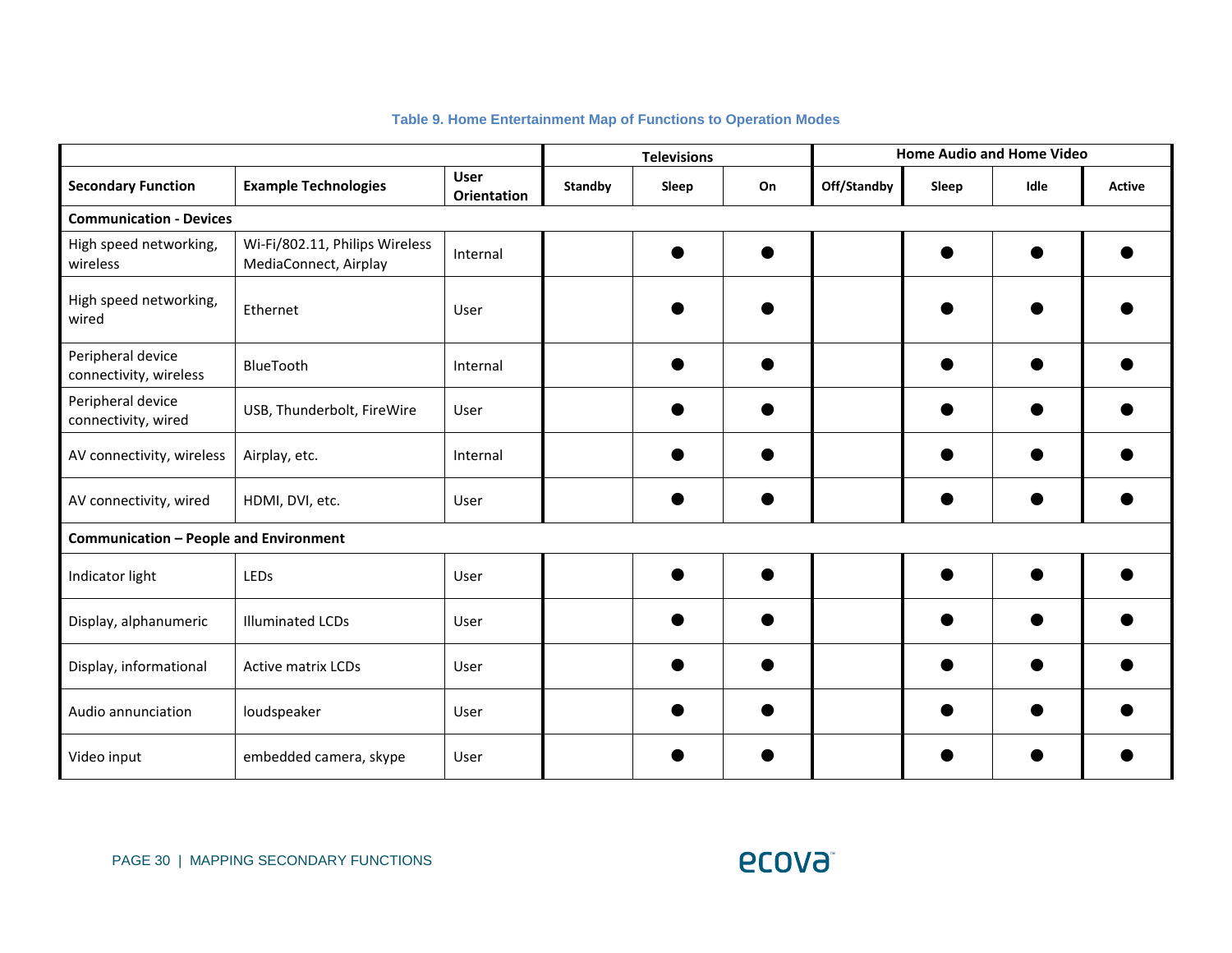|                               |                                                                                                                    |                                   |                | <b>Televisions</b> |    |             |       | <b>Home Audio and Home Video</b> |        |
|-------------------------------|--------------------------------------------------------------------------------------------------------------------|-----------------------------------|----------------|--------------------|----|-------------|-------|----------------------------------|--------|
| <b>Secondary Function</b>     | <b>Example Technologies</b>                                                                                        | <b>User</b><br><b>Orientation</b> | <b>Standby</b> | Sleep              | On | Off/Standby | Sleep | Idle                             | Active |
| Audio input                   | microphone                                                                                                         | User                              |                |                    |    |             |       |                                  |        |
| <b>Controls</b>               |                                                                                                                    |                                   |                |                    |    |             |       |                                  |        |
| Power control                 | on/off/reset buttons                                                                                               | User                              |                |                    |    |             |       |                                  |        |
| Remote control sensing        | Infrared, LED                                                                                                      | User                              |                |                    |    |             |       |                                  |        |
| Occupancy sensing             | TV occupancy sensing related<br>to auto-power-down when no<br>one is present                                       | User                              |                |                    |    |             |       |                                  |        |
| Ambient light sensing         | ABC in TVs                                                                                                         | Internal                          |                |                    |    |             |       |                                  |        |
| User input                    | Keypads, soft switches                                                                                             | User                              |                |                    |    |             |       |                                  |        |
| Power management,<br>external | <b>Consumer Electronics Control</b><br>(CEC), VIERA LinkTM HDAVI<br>Control, Samsung Anynet+™,<br>Philips EasyLink | Internal                          |                |                    |    |             |       |                                  |        |
| Power management,<br>internal | Standard power mgmt                                                                                                | Internal                          |                |                    |    |             |       |                                  |        |
| <b>Time</b>                   |                                                                                                                    |                                   |                |                    |    |             |       |                                  |        |
| Clock                         | Clock for user display or<br>internal time keeping                                                                 | User                              |                |                    |    |             |       |                                  |        |
| Timer                         | For basic time functions                                                                                           | Internal                          |                |                    |    |             |       |                                  |        |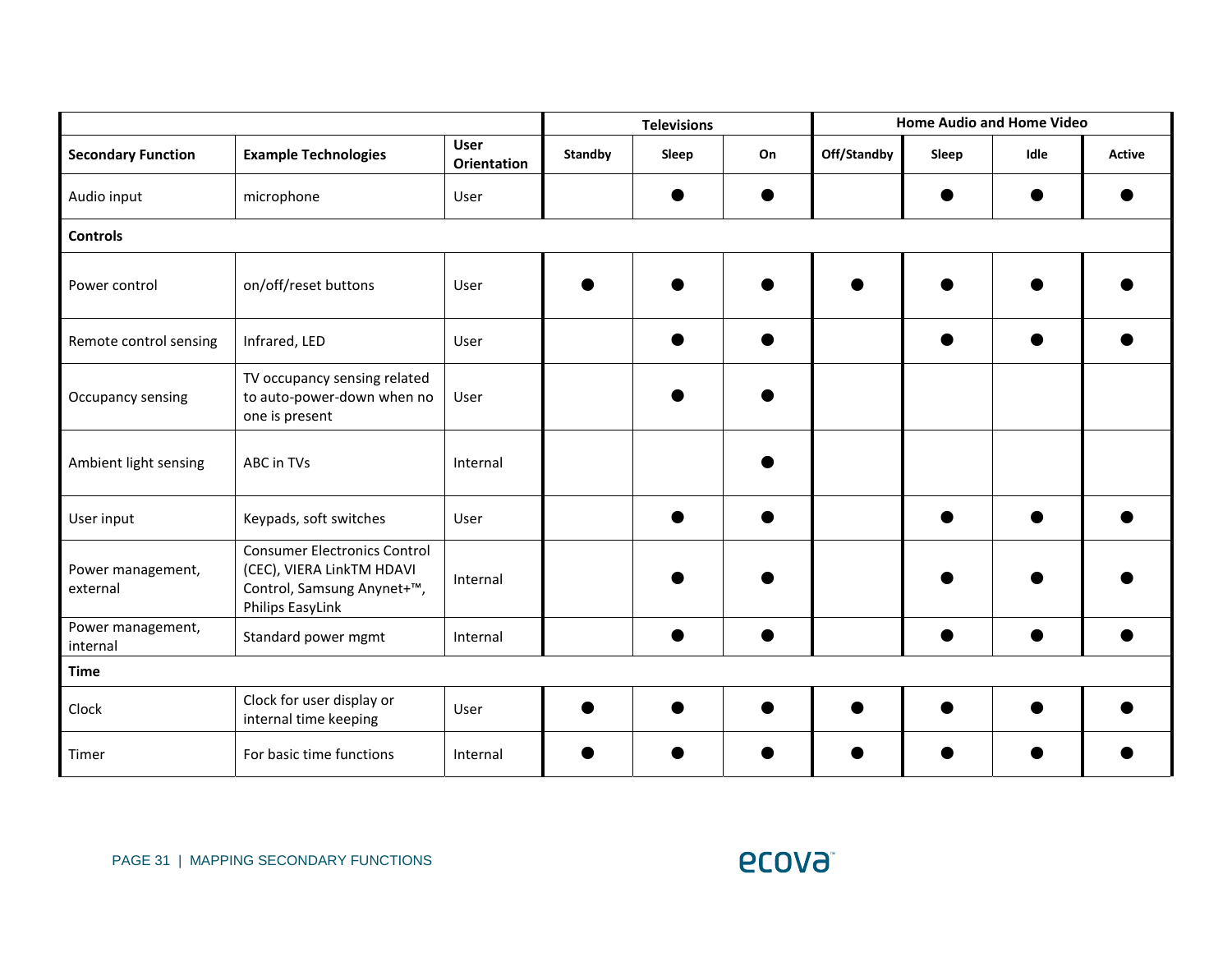|                                           |                                         |                                   | <b>Televisions</b> |           |           | <b>Home Audio and Home Video</b> |           |           |               |
|-------------------------------------------|-----------------------------------------|-----------------------------------|--------------------|-----------|-----------|----------------------------------|-----------|-----------|---------------|
| <b>Secondary Function</b>                 | <b>Example Technologies</b>             | <b>User</b><br><b>Orientation</b> | <b>Standby</b>     | Sleep     | On        | Off/Standby                      | Sleep     | Idle      | <b>Active</b> |
| <b>Power</b>                              |                                         |                                   |                    |           |           |                                  |           |           |               |
| Electromagnetic<br>interference filtering | <b>EMI filtering</b>                    | Internal                          |                    |           |           |                                  |           |           |               |
| Power factor correction                   | PFC stage on power supply               | Internal                          |                    |           |           |                                  |           |           |               |
| Primary power source                      | Main PSU                                | Internal                          | $\bullet$          | $\bullet$ | $\bullet$ | $\bullet$                        | $\bullet$ | $\bullet$ | $\bullet$     |
| Secondary power source                    | Standby power supply                    | Internal                          |                    |           |           |                                  |           |           |               |
| Power connected<br>devices                | Power attached iPod                     | User                              |                    |           |           |                                  |           |           |               |
| Other                                     |                                         |                                   |                    |           |           |                                  |           |           |               |
| Ambient lighting                          | illuminate back panel of TVs            | User                              |                    |           |           |                                  |           |           |               |
| Maintain memory state                     | Save settings                           | Internal                          |                    |           |           |                                  |           |           |               |
| Soft maintenance                          | Download program info for<br><b>TVs</b> | Internal                          |                    | $\circ$   | $\circ$   |                                  | $\circ$   | $\circ$   | $\circ$       |
| Access stored content                     | screensaver, etc.                       | User                              |                    | $\bullet$ | $\bullet$ |                                  | $\bullet$ | $\bullet$ | $\bullet$     |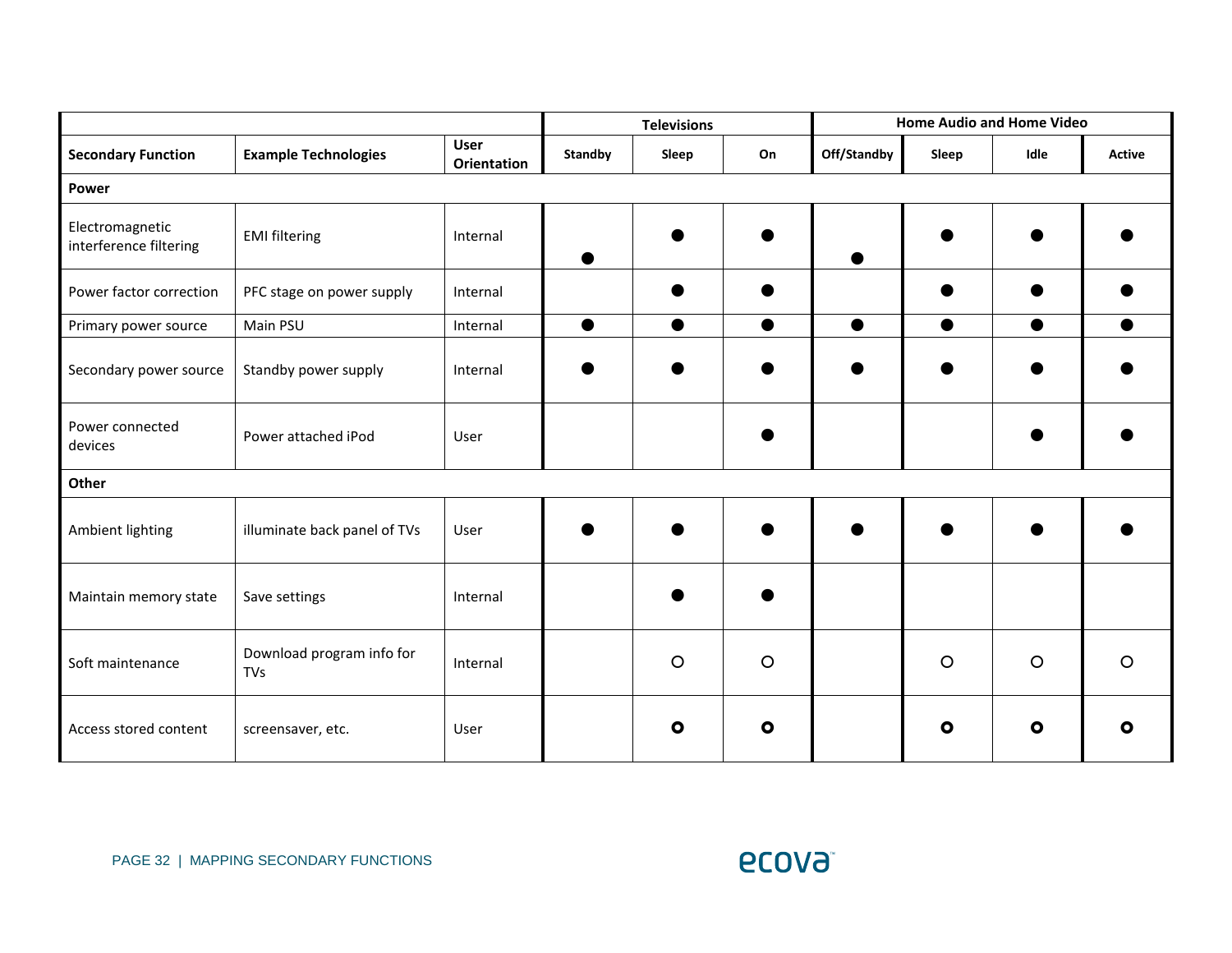## OFFICE EQUIPMENT

#### Functions to Products

Office equipment refers to both residential and commercial information and communications devices. This project focuses on print and multi-function devices, desktop and mobile computers, and small network equipment. Printers and multi-functional devices have remained necessary, and have evolved alongside our transition to a digital world. Computers are now cornerstone devices, a requirement for most businesses, hospitals, and schools. Small network equipment, intended to focus on non-enterprise network equipment, enables so many of our devices to connect with one another. The energy use of office products has significantly increased in recent years, as has the number of secondary functions available.

More secondary functions were identified in office equipment than in any other category reviewed for this project. Office equipment shared many secondary functions with the home entertainment category, as these are both fundamentally sub-categories of electronics. Like home entertainment equipment, office equipment saw several network connectivity functions. However, we identified several controls functions such as contact sensing and temperature sensing that were not present in most home entertainment products. We also observed common functions in the Communication – People and Environment category such as indicator lights and displays. We observed some form of soft maintenance function in each of the three product groups in the office equipment category. These maintenance functions, focused on "readying" a device to wake more efficiently, are on the rise as we see more portable consumer electronics devices such as tablets (e.g. iPad) that may need to receive software or firmware patches. It is clear that most consumers will not accept long wake times for their devices, and functions that support this convenience in low-power modes are being prioritized. Table 10 shows the most common secondary functions identified in office equipment.

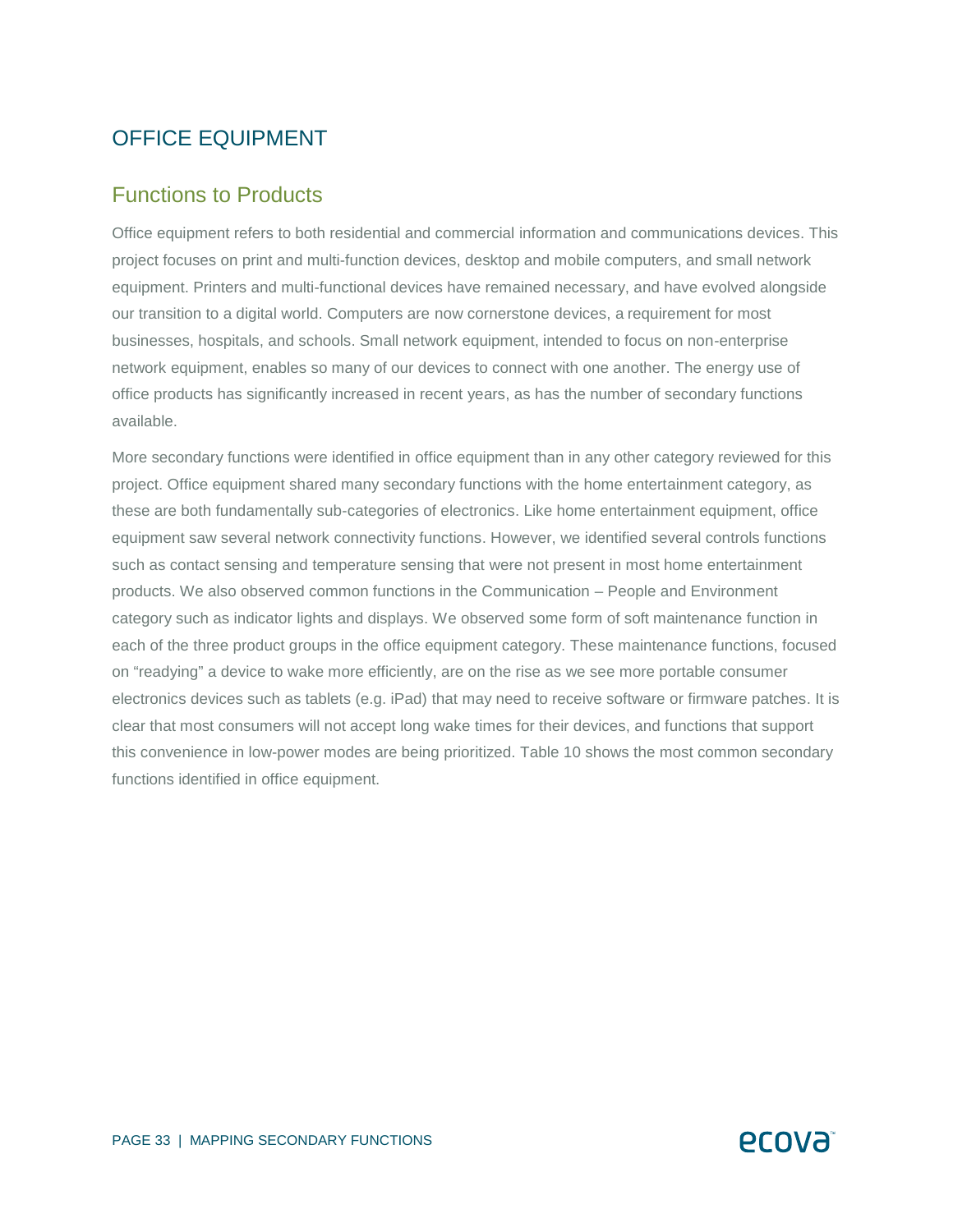|                                               |                                                          | <b>Office Equipment</b>           |                                                      |                             |                            |                               |
|-----------------------------------------------|----------------------------------------------------------|-----------------------------------|------------------------------------------------------|-----------------------------|----------------------------|-------------------------------|
| <b>Secondary Function</b>                     | <b>Example Technologies</b>                              | <b>User</b><br><b>Orientation</b> | <b>Printers and</b><br>multi-<br>function<br>devices | <b>Desktop</b><br>computers | <b>Mobile</b><br>computers | Small<br>network<br>equipment |
| <b>Communication - Devices</b>                |                                                          |                                   |                                                      |                             |                            |                               |
| High speed networking,<br>wireless            | Wi-Fi/802.11, AirPlay                                    | Internal                          | $\bullet$                                            | $\bullet$                   |                            | $\mathbf{o}$                  |
| High speed networking,<br>wired               | Ethernet                                                 | User                              |                                                      |                             | $\bullet$                  | $\mathbf{o}$                  |
| Peripheral device<br>connectivity, wireless   | BlueTooth, Near Field<br>Communication                   | Internal                          | $\circ$                                              | $\bullet$                   | $\mathbf{o}$               | O                             |
| Peripheral device<br>connectivity, wired      | USB, Thunderbolt, FireWire,<br>SD card (also fit here?)  | User                              |                                                      |                             |                            | O                             |
| AV connectivity, wired                        | <b>HDMI</b>                                              | User                              |                                                      | $\mathbf{o}$                | $\mathbf{o}$               |                               |
| Network bridging                              | DOCSIS, MoCA                                             | Internal                          |                                                      |                             |                            | O                             |
| External display<br>connectivity              | Connection to pure displays<br>via DVI, VGA, DisplayPort | User                              |                                                      |                             | $\mathbf{o}$               |                               |
| <b>Communication - People and Environment</b> |                                                          |                                   |                                                      |                             |                            |                               |
| Indicator light                               | LEDs                                                     | User                              |                                                      |                             |                            |                               |
| Display, alphanumeric                         | <b>Illuminated LCDs</b>                                  | User                              | $\bullet$                                            | $\circ$                     | $\circ$                    | $\circ$                       |
| Display, informational                        | <b>Active matrix LCDs</b>                                | User                              | O                                                    | O                           | O                          | O                             |

#### **Table 10. Office Equipment Map of Functions to Products**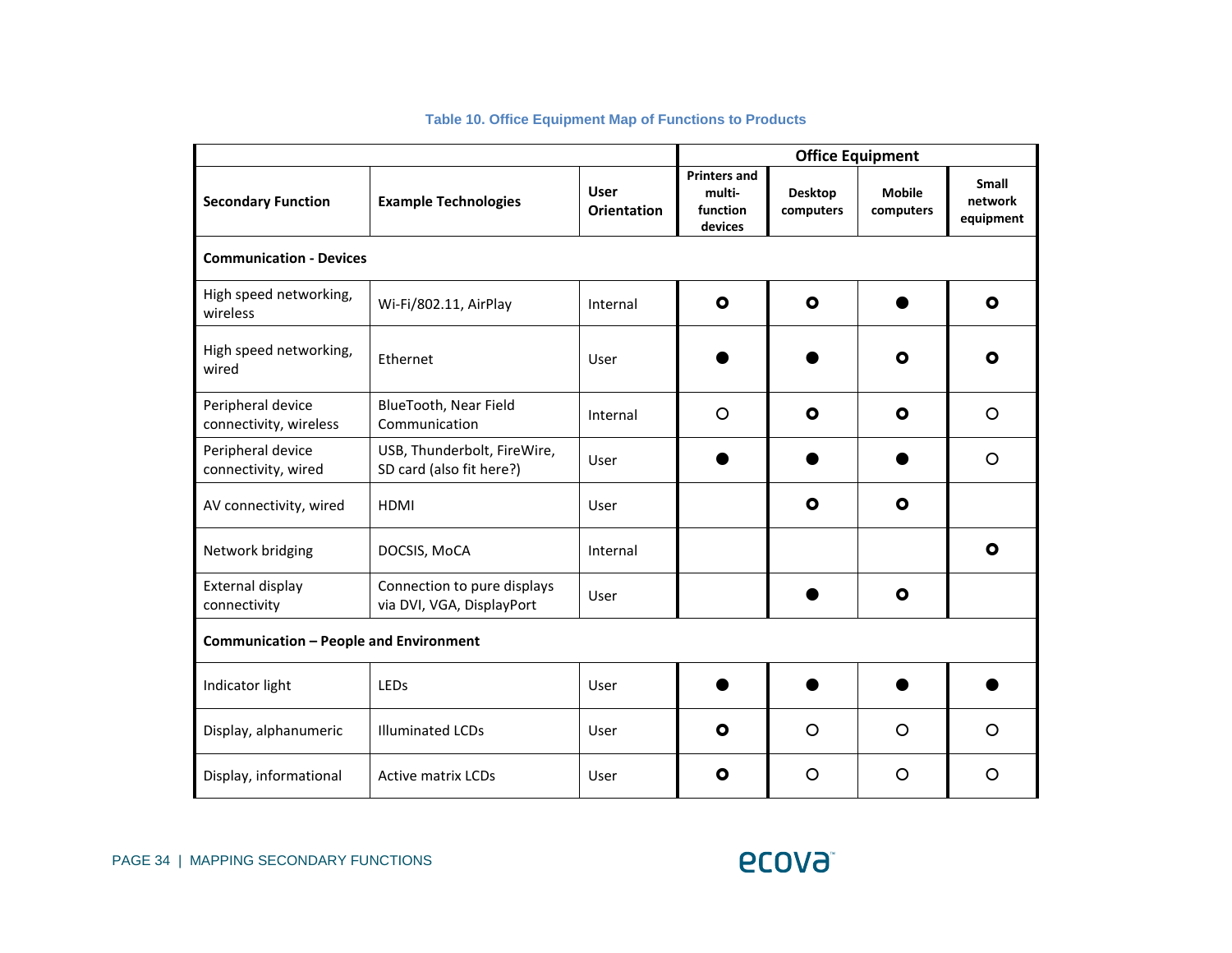|                               |                                                   |                                   | <b>Office Equipment</b>                              |                             |                            |                               |  |  |
|-------------------------------|---------------------------------------------------|-----------------------------------|------------------------------------------------------|-----------------------------|----------------------------|-------------------------------|--|--|
| <b>Secondary Function</b>     | <b>Example Technologies</b>                       | <b>User</b><br><b>Orientation</b> | <b>Printers and</b><br>multi-<br>function<br>devices | <b>Desktop</b><br>computers | <b>Mobile</b><br>computers | Small<br>network<br>equipment |  |  |
| Audio annunciation            | beep signal on printers                           | User                              | $\bullet$                                            |                             |                            |                               |  |  |
| Video input                   | embedded camera                                   | User                              |                                                      | $\circ$                     | $\bullet$                  |                               |  |  |
| Audio input                   | microphone                                        | User                              |                                                      | $\circ$                     |                            |                               |  |  |
| <b>Controls</b>               |                                                   |                                   |                                                      |                             |                            |                               |  |  |
| Power control                 | on/off/reset buttons                              | User                              |                                                      |                             |                            | O                             |  |  |
| Remote control sensing        | Infrared, LED                                     | User                              | O                                                    | $\circ$                     | $\circ$                    |                               |  |  |
| Contact sensing               | Examples: door open, lid<br>open, material lodged | Internal                          | $\mathbf{o}$                                         |                             |                            |                               |  |  |
| Temperature sensing           | CPU cooling in computers                          | Internal                          |                                                      |                             |                            | $\mathbf o$                   |  |  |
| Ambient light sensing         | Automatic brightness control                      | Internal                          |                                                      |                             | $\bullet$                  |                               |  |  |
| User input                    | Keypads, soft switches,<br>touchscreen            | User                              |                                                      |                             |                            | O                             |  |  |
| Power management,<br>external | WOL, WOR, WOM                                     | Internal                          |                                                      | $\mathbf{o}$                | $\Omega$                   | $\circ$                       |  |  |
| Power management,<br>internal | <b>Standard PM function</b>                       | Internal                          | O                                                    |                             |                            |                               |  |  |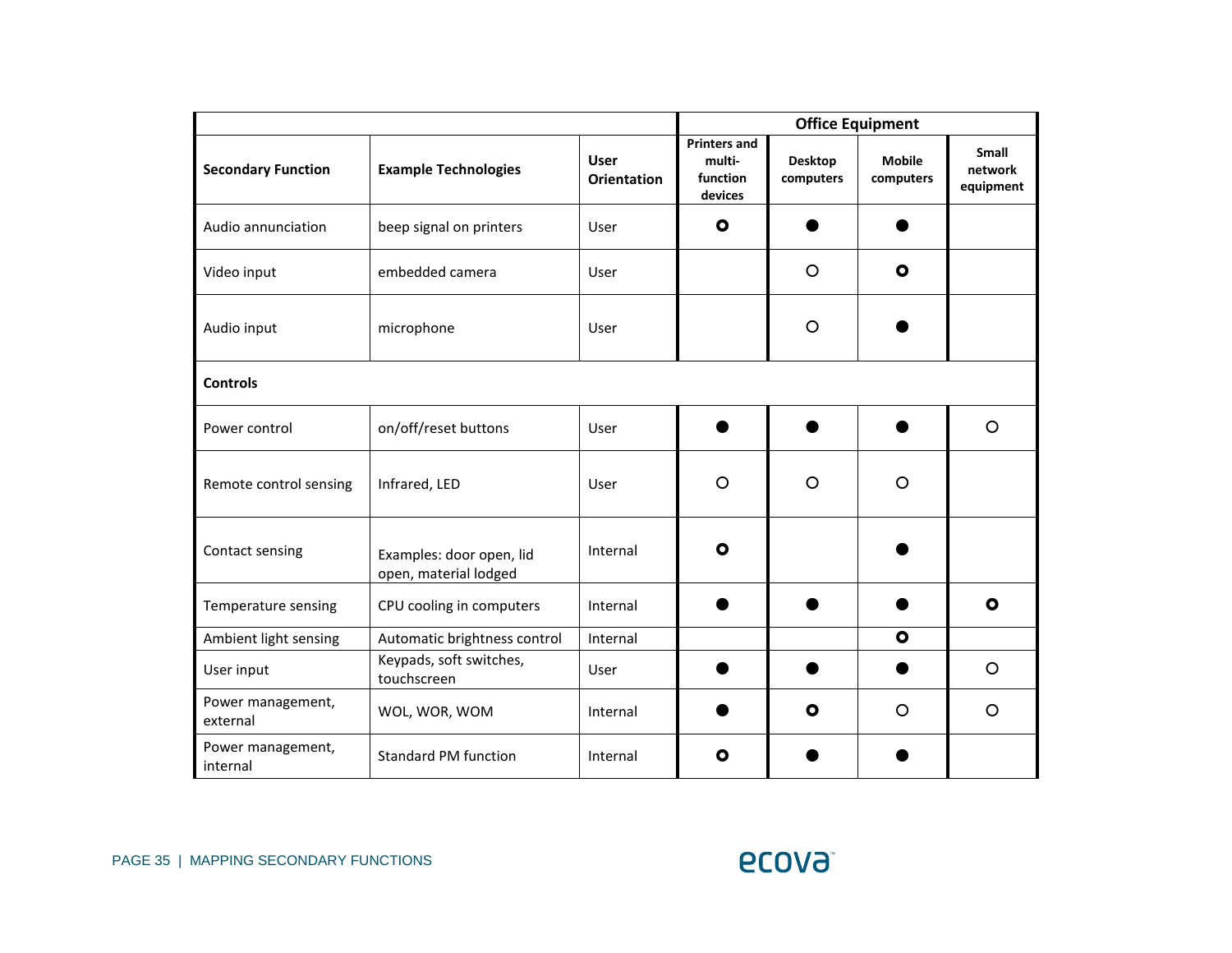|                                           |                                   |                                   |                                                      |                             | <b>Office Equipment</b>    |                               |  |  |  |
|-------------------------------------------|-----------------------------------|-----------------------------------|------------------------------------------------------|-----------------------------|----------------------------|-------------------------------|--|--|--|
| <b>Secondary Function</b>                 | <b>Example Technologies</b>       | <b>User</b><br><b>Orientation</b> | <b>Printers and</b><br>multi-<br>function<br>devices | <b>Desktop</b><br>computers | <b>Mobile</b><br>computers | Small<br>network<br>equipment |  |  |  |
| <b>Time</b>                               |                                   |                                   |                                                      |                             |                            |                               |  |  |  |
| Timer                                     | basic time functions              | Internal                          |                                                      |                             |                            |                               |  |  |  |
| Clock                                     | clock for user display            | Internal                          |                                                      |                             |                            |                               |  |  |  |
| Schedule                                  | scheduling automatic<br>downloads | Internal                          | $\bullet$                                            |                             |                            | $\circ$                       |  |  |  |
| Power                                     |                                   |                                   |                                                      |                             |                            |                               |  |  |  |
| Electromagnetic<br>interference filtering | <b>EMI filters</b>                | Internal                          |                                                      |                             |                            |                               |  |  |  |
| Power factor correction                   | PFC stage in power supply         | Internal                          | $\bullet$                                            | $\bullet$                   | $\bullet$                  | $\circ$                       |  |  |  |
| Primary power source                      | Main PSU                          | Internal                          |                                                      |                             |                            |                               |  |  |  |
| Secondary power source                    | Standby PSU losses                | Internal                          |                                                      |                             |                            |                               |  |  |  |
| Power connected<br>devices                | Power from USB, etc.              | User                              | $\circ$                                              |                             | $\bullet$                  |                               |  |  |  |
| Other                                     |                                   |                                   |                                                      |                             |                            |                               |  |  |  |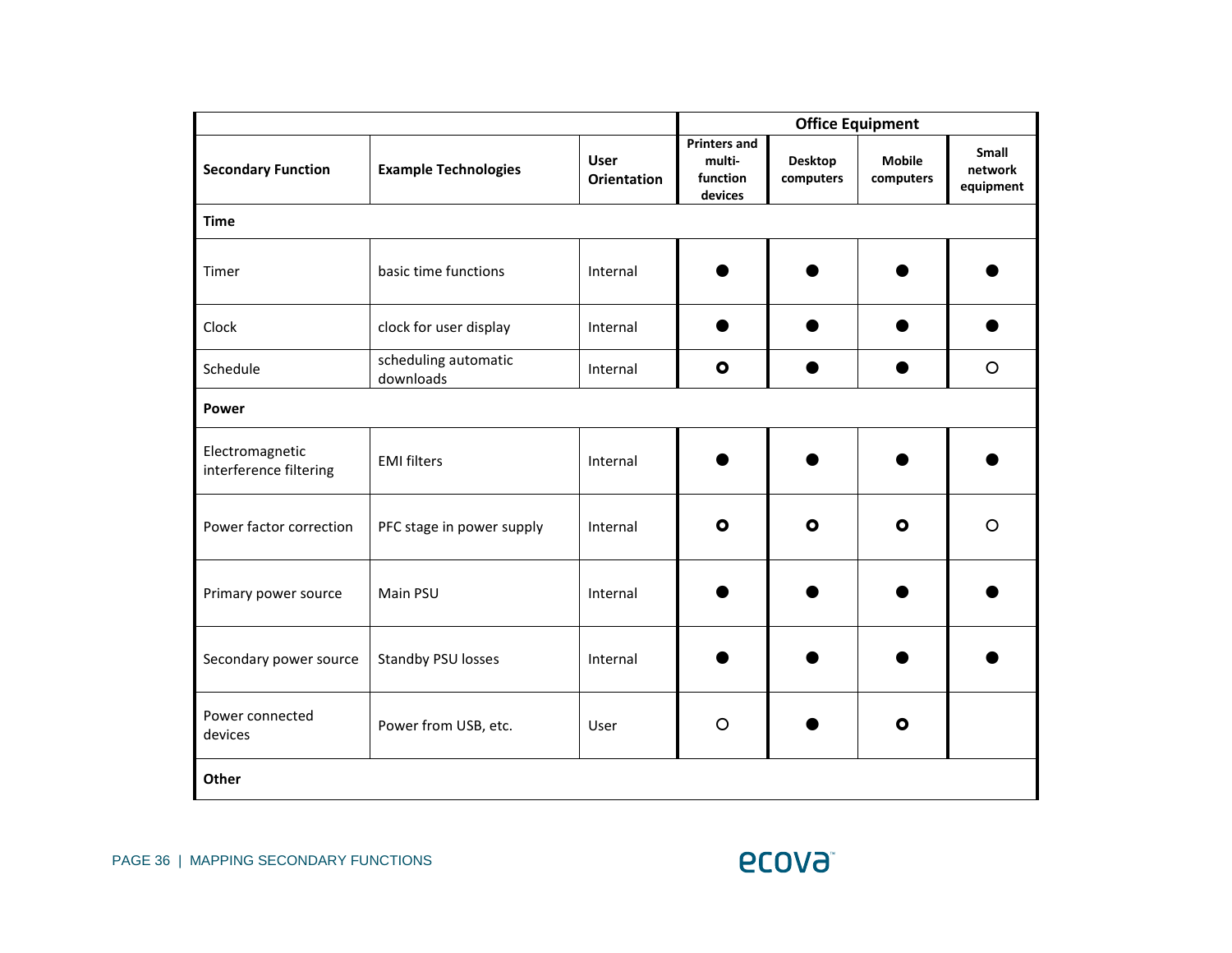|                           |                                            |                                   |                                                      |                             | <b>Office Equipment</b>    |                               |
|---------------------------|--------------------------------------------|-----------------------------------|------------------------------------------------------|-----------------------------|----------------------------|-------------------------------|
| <b>Secondary Function</b> | <b>Example Technologies</b>                | <b>User</b><br><b>Orientation</b> | <b>Printers and</b><br>multi-<br>function<br>devices | <b>Desktop</b><br>computers | <b>Mobile</b><br>computers | Small<br>network<br>equipment |
| <b>Task lighting</b>      | illuminating job area for some<br>printers | User                              | $\bullet$                                            |                             |                            |                               |
| Ambient lighting          | case lighting in desktops                  | User                              |                                                      | $\circ$                     | $\circ$                    |                               |
| Maintain memory state     | store settings                             | Internal                          |                                                      |                             |                            |                               |
| Mechanical<br>maintenance | gear hitch in printers                     | Internal                          |                                                      |                             |                            |                               |
| Soft maintenance          | software patches                           | Internal                          | $\bullet$                                            |                             |                            |                               |
| Heating                   | maintaining temp in printers               | Internal                          | $\bullet$                                            |                             |                            |                               |
| Access stored content     | screensavers, etc                          | User                              | O                                                    | O                           | $\mathbf{o}$               |                               |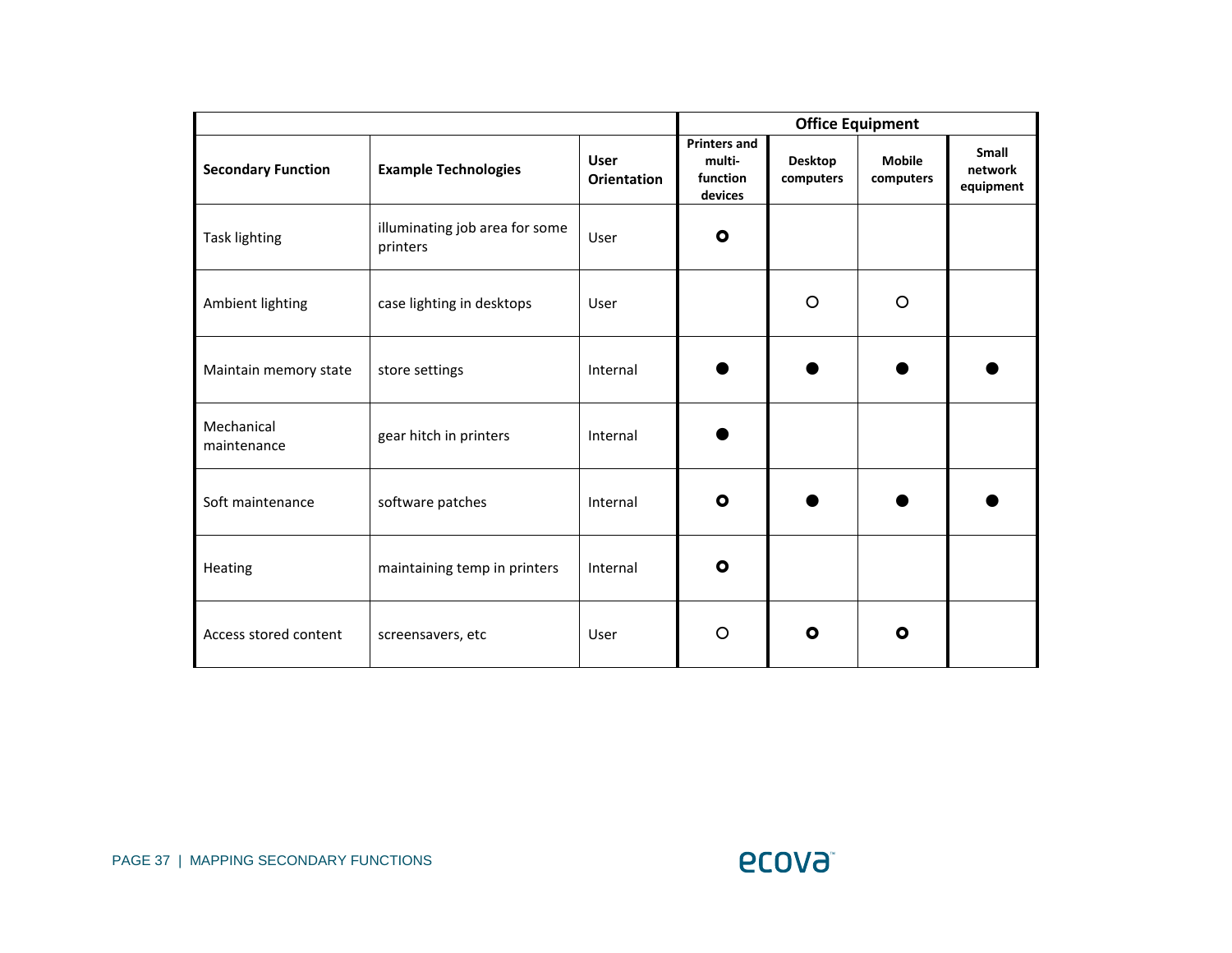## Functions to Operational Modes

For the office equipment category, we lumped printers and multi-function devices together, desktop and mobile computers together, and analyzed small network equipment as a standalone group of products. Printers are "job-based" devices, similar to clothes dryers and dishwashers. Best categorized under product-use-cluster three in EuP Lot 6 (Nissen 2007), printers often transition to a low(er) power mode once a job is complete. The device may stay ready for some time (i.e. "ready state"), but transitions into a sleep mode after a period of inactivity. Our second product group, computers, are best categorized as "on/standby" products, product-use-cluster two in EuP Lot 6 (Nissen 2007). Computers must conveniently and quickly enter and exit their low-power modes. Computers often have customizable power management settings to allow users to choose when and how (e.g. close laptop lid) their device enters low-power modes. Small network devices are unique from most other consumer electronics, and are considered "always on" products under EuP Lot 6's product-use-cluster zero (Nissen 2007). Always-on products are in active mode as soon as they are plugged into the mains and traditionally have no automated transitions between modes (Nissen 2007).<sup>1</sup> Small network equipment are always powered on, but we do make a distinction between active (transferring data) and idle (not transferring data) states within on mode.

For all office equipment, we implemented the same framework for consistent use of operational modes as described for home entertainment on page 28. Similar to most home entertainment functions, we found that most of the relevant office equipment secondary functions were frequently or continuously used during low-power modes of operation. There were, however, a few on-demand functions such as powering connected devices (e.g. charging a USB-connected device) and time-triggered mechanical maintenance in some printers. Table 11 shows our complete findings for mapping office products into modes.

 $\overline{a}$ 

 $1$  However, some new products are starting to move away from this "always on" characterization. For example, Energy Efficient Ethernet (EEE) and other power scaling technologies would allow small network equipment products to transition between different active and idle states, reducing energy consumption when the device is not actively transmitting data.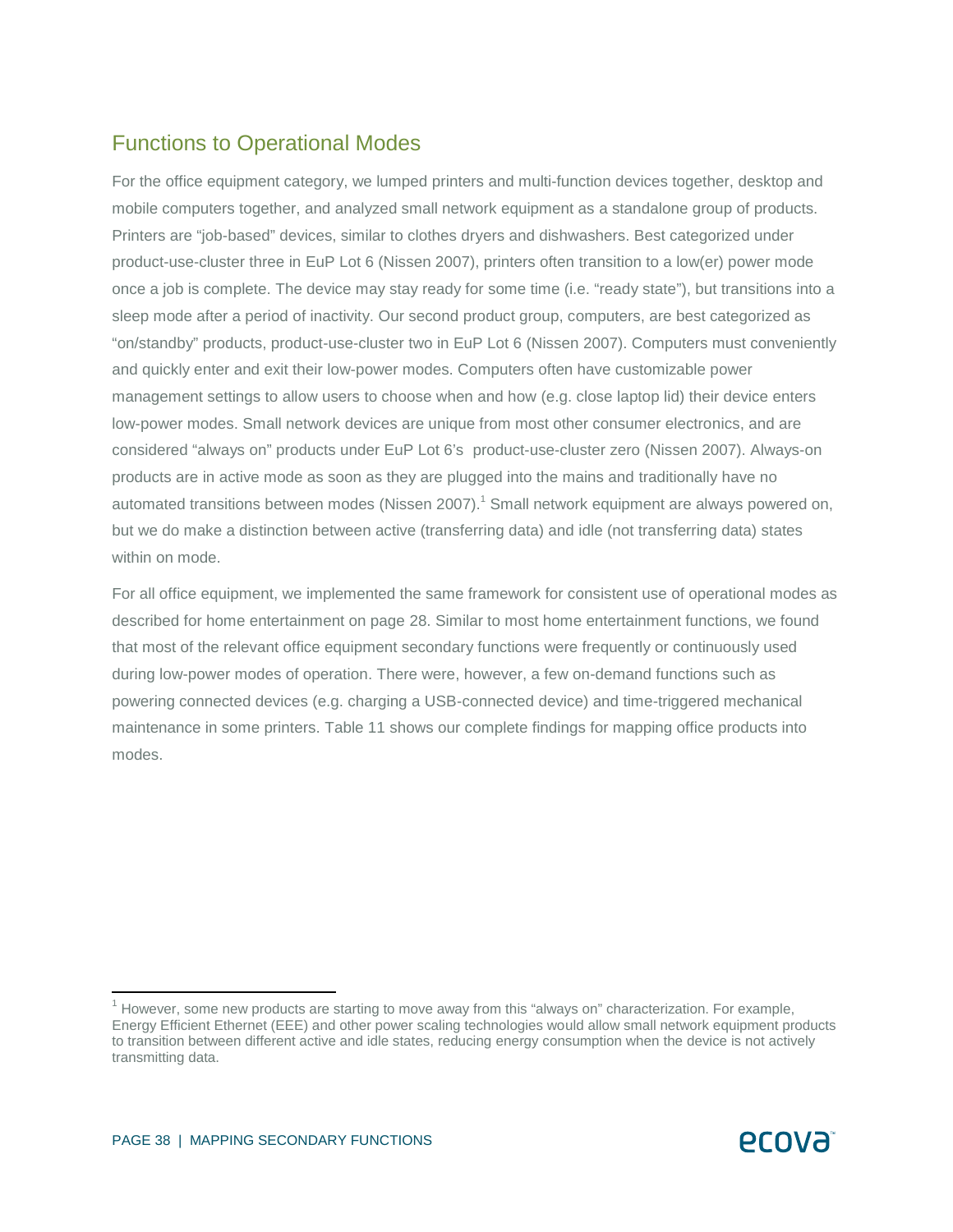|                                               |                                                          |                                   |         | <b>Printers and Multi-function Devices</b> | <b>Desktop and Mobile Computers</b> |                                 |                    |           | <b>Small Network</b><br>Equipment |               |              |               |
|-----------------------------------------------|----------------------------------------------------------|-----------------------------------|---------|--------------------------------------------|-------------------------------------|---------------------------------|--------------------|-----------|-----------------------------------|---------------|--------------|---------------|
| <b>Secondary Function</b>                     | <b>Example Technologies</b>                              | <b>User</b><br><b>Orientation</b> | Standby | Sleep                                      | On Mode:<br><b>Ready State</b>      | On Mode:<br><b>Active State</b> | <b>Stand</b><br>by | Sleep     | Idle                              | <b>Active</b> | Idle         | <b>Active</b> |
| <b>Communication - Devices</b>                |                                                          |                                   |         |                                            |                                     |                                 |                    |           |                                   |               |              |               |
| High speed networking,<br>wireless            | Wi-Fi/802.11, AirPlay                                    | Internal                          |         |                                            | $\bullet$                           |                                 |                    | $\bullet$ |                                   |               |              |               |
| High speed networking,<br>wired               | Ethernet                                                 | User                              |         |                                            |                                     |                                 |                    |           |                                   |               |              |               |
| Peripheral device<br>connectivity, wireless   | BlueTooth, Near Field<br>Communication                   | Internal                          |         |                                            |                                     |                                 |                    | e         |                                   |               |              |               |
| Peripheral device<br>connectivity, wired      | USB, Thunderbolt, FireWire,<br>SD card (also fit here?)  | User                              |         |                                            |                                     |                                 |                    | e         |                                   |               |              |               |
| AV connectivity, wired                        | <b>HDMI</b>                                              | User                              |         |                                            |                                     |                                 |                    | e         |                                   | ●             |              |               |
| Network bridging                              | DOCSIS, MoCA                                             | Internal                          |         |                                            |                                     |                                 |                    |           |                                   |               |              |               |
| External display<br>connectivity              | Connection to pure displays<br>via DVI, VGA, DisplayPort | User                              |         |                                            |                                     |                                 |                    |           |                                   |               |              |               |
| <b>Communication - People and Environment</b> |                                                          |                                   |         |                                            |                                     |                                 |                    |           |                                   |               |              |               |
| Indicator light                               | LEDs                                                     | User                              | $\circ$ | $\bullet$                                  |                                     |                                 | $\bullet$          | $\bullet$ |                                   |               |              |               |
| Display, alphanumeric                         | <b>Illuminated LCDs</b>                                  | User                              |         | $\bullet$                                  |                                     |                                 |                    | $\circ$   | $\bullet$                         |               | $\bullet$    | $\bullet$     |
| Display, informational                        | <b>Active matrix LCDs</b>                                | User                              |         | $\mathbf{o}$                               |                                     |                                 |                    | $\circ$   | O                                 |               | $\mathbf{o}$ | O             |

#### **Table 11. Office Equipment Map of Functions to Operation Modes**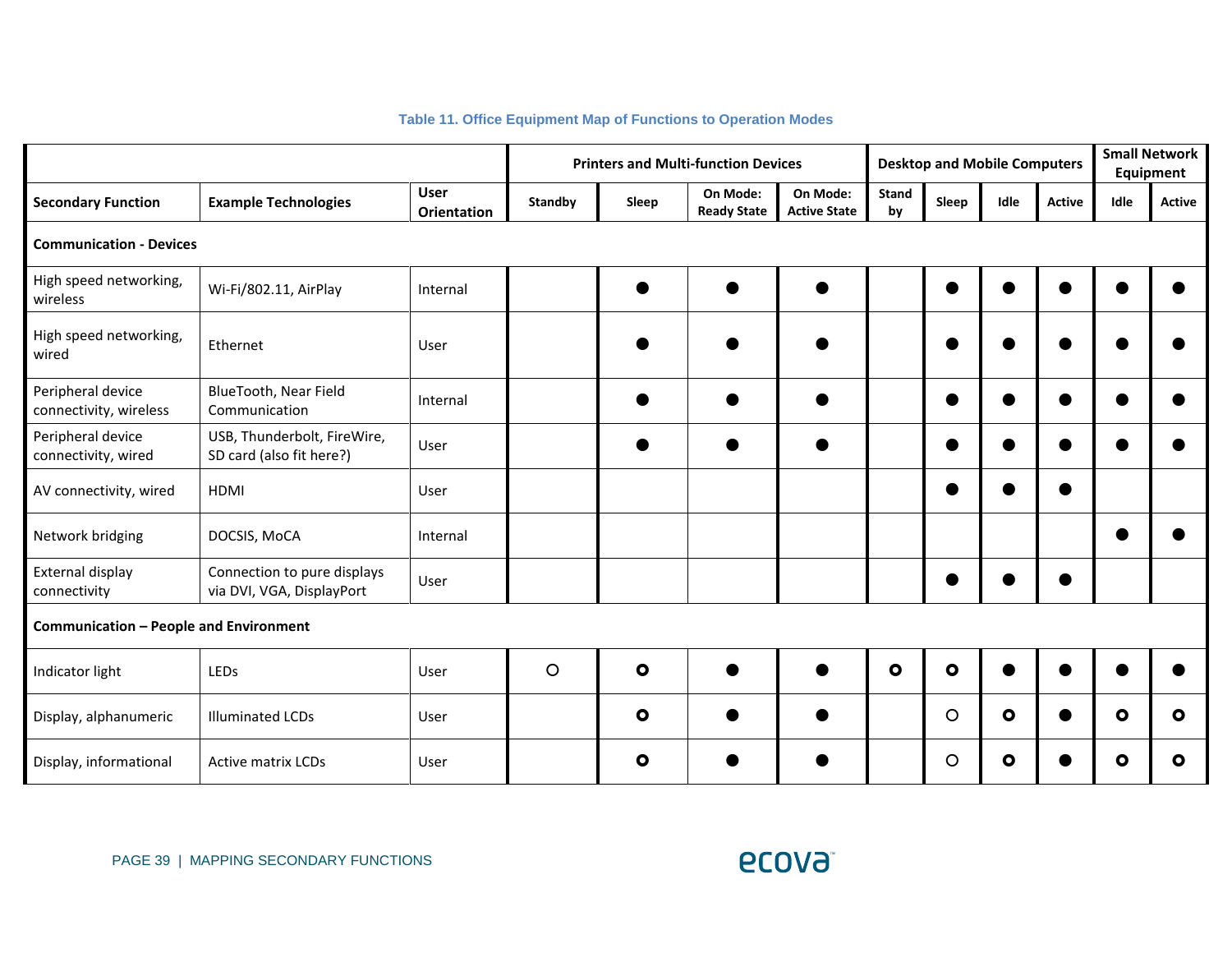|                               |                                                   |                                   |                |         | <b>Printers and Multi-function Devices</b> |                                 | <b>Desktop and Mobile Computers</b> |           |      |               | <b>Small Network</b><br>Equipment |               |
|-------------------------------|---------------------------------------------------|-----------------------------------|----------------|---------|--------------------------------------------|---------------------------------|-------------------------------------|-----------|------|---------------|-----------------------------------|---------------|
| <b>Secondary Function</b>     | <b>Example Technologies</b>                       | <b>User</b><br><b>Orientation</b> | <b>Standby</b> | Sleep   | On Mode:<br><b>Ready State</b>             | On Mode:<br><b>Active State</b> | <b>Stand</b><br>by                  | Sleep     | Idle | <b>Active</b> | Idle                              | <b>Active</b> |
| Audio annunciation            | beep signal on printers                           | User                              |                | $\circ$ | $\circ$                                    | $\circ$                         |                                     | $\circ$   |      | $\circ$       |                                   |               |
| Video input                   | embedded camera                                   | User                              |                |         |                                            |                                 |                                     |           |      |               |                                   |               |
| Audio input                   | microphone                                        | User                              |                |         |                                            |                                 |                                     |           |      |               |                                   |               |
| <b>Controls</b>               |                                                   |                                   |                |         |                                            |                                 |                                     |           |      |               |                                   |               |
| Power control                 | on/off/reset buttons                              | User                              |                |         |                                            |                                 |                                     | $\bullet$ |      | e             |                                   |               |
| Remote control sensing        | Infrared, LED                                     | User                              |                |         |                                            |                                 |                                     | e         |      |               |                                   |               |
| Contact sensing               | Examples: door open, lid<br>open, material lodged | Internal                          |                |         |                                            |                                 |                                     |           |      |               |                                   |               |
| Temperature sensing           | CPU cooling in computers                          | Internal                          |                |         |                                            |                                 |                                     | e         |      |               |                                   |               |
| Ambient light sensing         | Automatic brightness control                      | Internal                          |                |         |                                            |                                 |                                     |           | ●    | $\bullet$     |                                   |               |
| User input                    | Keypads, soft switches,<br>touchscreen            | User                              |                |         |                                            |                                 |                                     | $\bullet$ |      |               |                                   |               |
| Power management,<br>external | WOL, WOR, WOM                                     | Internal                          |                |         |                                            |                                 |                                     | C         |      |               |                                   |               |
| Power management,<br>internal | <b>Standard PM function</b>                       | Internal                          |                |         |                                            |                                 |                                     |           |      |               |                                   |               |
| <b>Time</b>                   |                                                   |                                   |                |         |                                            |                                 |                                     |           |      |               |                                   |               |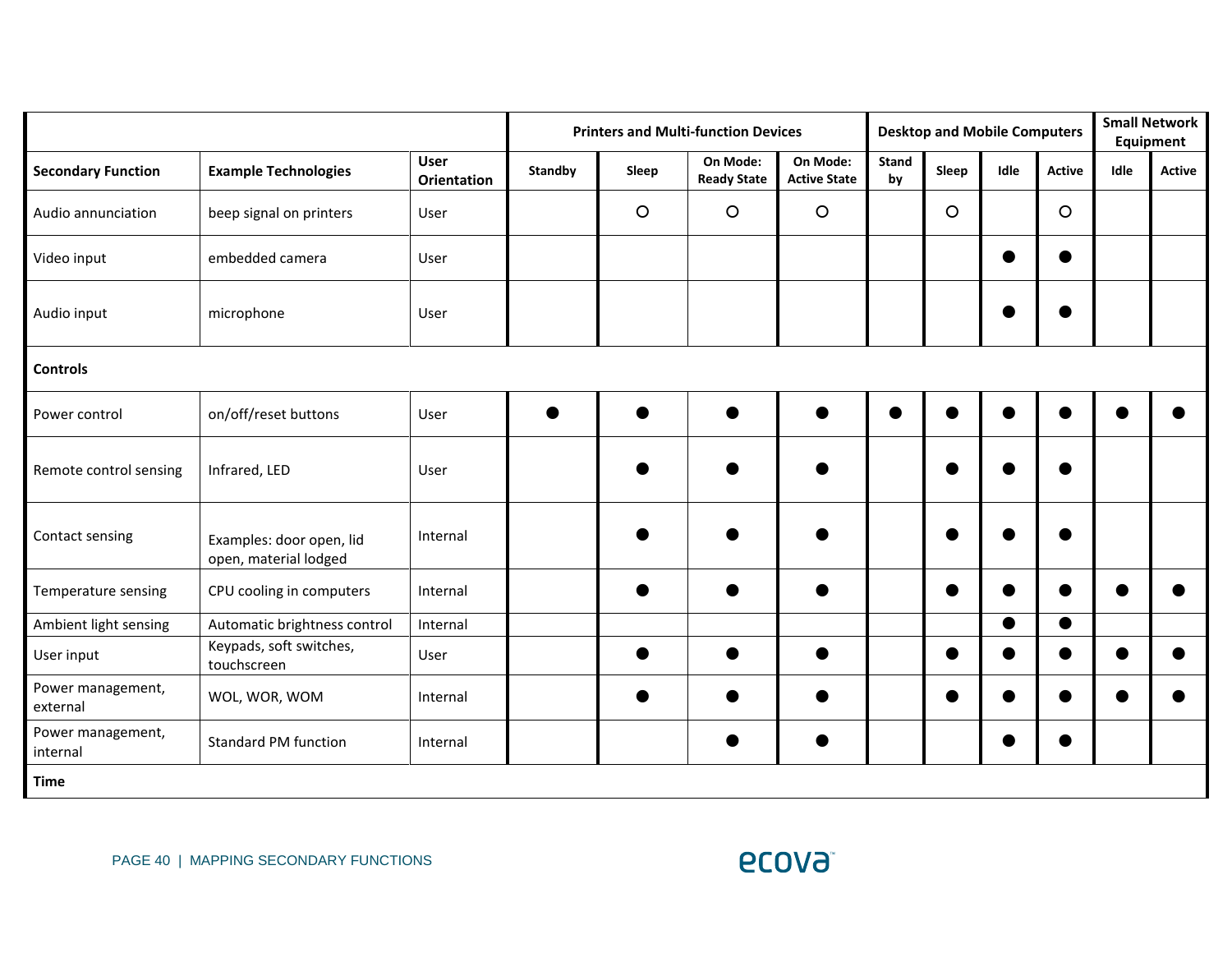|                                           |                                   |                            |                |       | <b>Printers and Multi-function Devices</b> |                                 | <b>Desktop and Mobile Computers</b> |           |           | <b>Small Network</b><br>Equipment |      |               |
|-------------------------------------------|-----------------------------------|----------------------------|----------------|-------|--------------------------------------------|---------------------------------|-------------------------------------|-----------|-----------|-----------------------------------|------|---------------|
| <b>Secondary Function</b>                 | <b>Example Technologies</b>       | <b>User</b><br>Orientation | <b>Standby</b> | Sleep | On Mode:<br><b>Ready State</b>             | On Mode:<br><b>Active State</b> | <b>Stand</b><br>by                  | Sleep     | Idle      | <b>Active</b>                     | Idle | <b>Active</b> |
| Timer                                     | basic time functions              | Internal                   |                |       |                                            |                                 | ●                                   | $\bullet$ | ●         |                                   |      |               |
| Clock                                     | clock for user display            | Internal                   |                |       |                                            |                                 | ●                                   | $\bullet$ | $\bullet$ | c                                 |      |               |
| Schedule                                  | scheduling automatic<br>downloads | Internal                   |                |       |                                            |                                 | $\bullet$                           | $\bullet$ |           |                                   |      |               |
| Power                                     |                                   |                            |                |       |                                            |                                 |                                     |           |           |                                   |      |               |
| Electromagnetic<br>interference filtering | <b>EMI filters</b>                | Internal                   |                |       |                                            |                                 |                                     | e         |           | $\bullet$                         |      |               |
| Power factor correction                   | PFC stage in power supply         | Internal                   |                |       |                                            |                                 |                                     | e         |           | $\epsilon$                        |      |               |
| Primary power source                      | Main PSU                          | Internal                   |                |       |                                            |                                 |                                     |           |           |                                   |      |               |
| Secondary power source                    | Standby PSU losses                | Internal                   |                |       |                                            |                                 |                                     |           |           |                                   |      |               |
| Power connected<br>devices                | Power from USB, etc.              | User                       |                |       | $\circ$                                    | $\circ$                         |                                     | $\circ$   | $\bullet$ | $\bullet$                         |      |               |
| Other                                     |                                   |                            |                |       |                                            |                                 |                                     |           |           |                                   |      |               |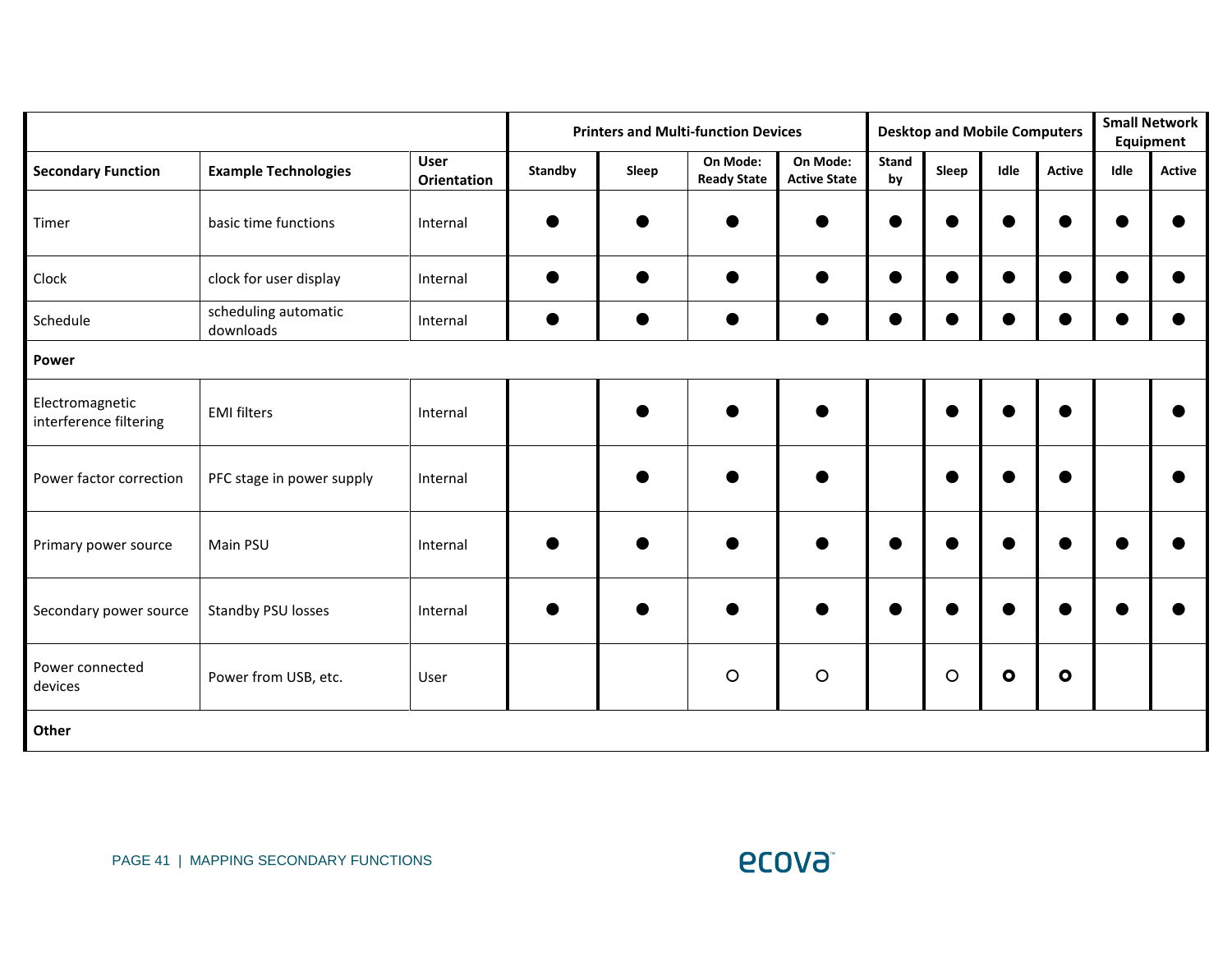|                           |                                            |                                   |                | <b>Printers and Multi-function Devices</b> |                                |                                 |                    | <b>Desktop and Mobile Computers</b> |         |               |         | <b>Small Network</b><br>Equipment |  |
|---------------------------|--------------------------------------------|-----------------------------------|----------------|--------------------------------------------|--------------------------------|---------------------------------|--------------------|-------------------------------------|---------|---------------|---------|-----------------------------------|--|
| <b>Secondary Function</b> | <b>Example Technologies</b>                | <b>User</b><br><b>Orientation</b> | <b>Standby</b> | Sleep                                      | On Mode:<br><b>Ready State</b> | On Mode:<br><b>Active State</b> | <b>Stand</b><br>by | Sleep                               | Idle    | <b>Active</b> | Idle    | <b>Active</b>                     |  |
| Task lighting             | illuminating job area for some<br>printers | User                              |                |                                            |                                | $\bullet$                       |                    |                                     |         |               |         |                                   |  |
| Ambient lighting          | case lighting in desktops                  | User                              |                |                                            |                                |                                 |                    |                                     |         |               |         |                                   |  |
| Maintain memory state     | store settings                             | Internal                          |                |                                            |                                |                                 |                    |                                     |         |               |         |                                   |  |
| Mechanical<br>maintenance | gear hitch in printers                     | Internal                          |                | $\circ$                                    | $\circ$                        |                                 |                    |                                     |         |               |         |                                   |  |
| Soft maintenance          | software patches                           | Internal                          |                | $\circ$                                    | $\circ$                        | $\circ$                         |                    | $\circ$                             | $\circ$ | $\circ$       | $\circ$ | $\circ$                           |  |
| Heating                   | maintaining temp in printers               | Internal                          |                | O                                          | $\bullet$                      | $\bullet$                       |                    |                                     |         |               |         |                                   |  |
| Access stored content     | screensavers, etc                          | User                              |                |                                            |                                |                                 |                    |                                     |         |               |         |                                   |  |

Note: network-oriented functions in small network equipment are effectively the primary function.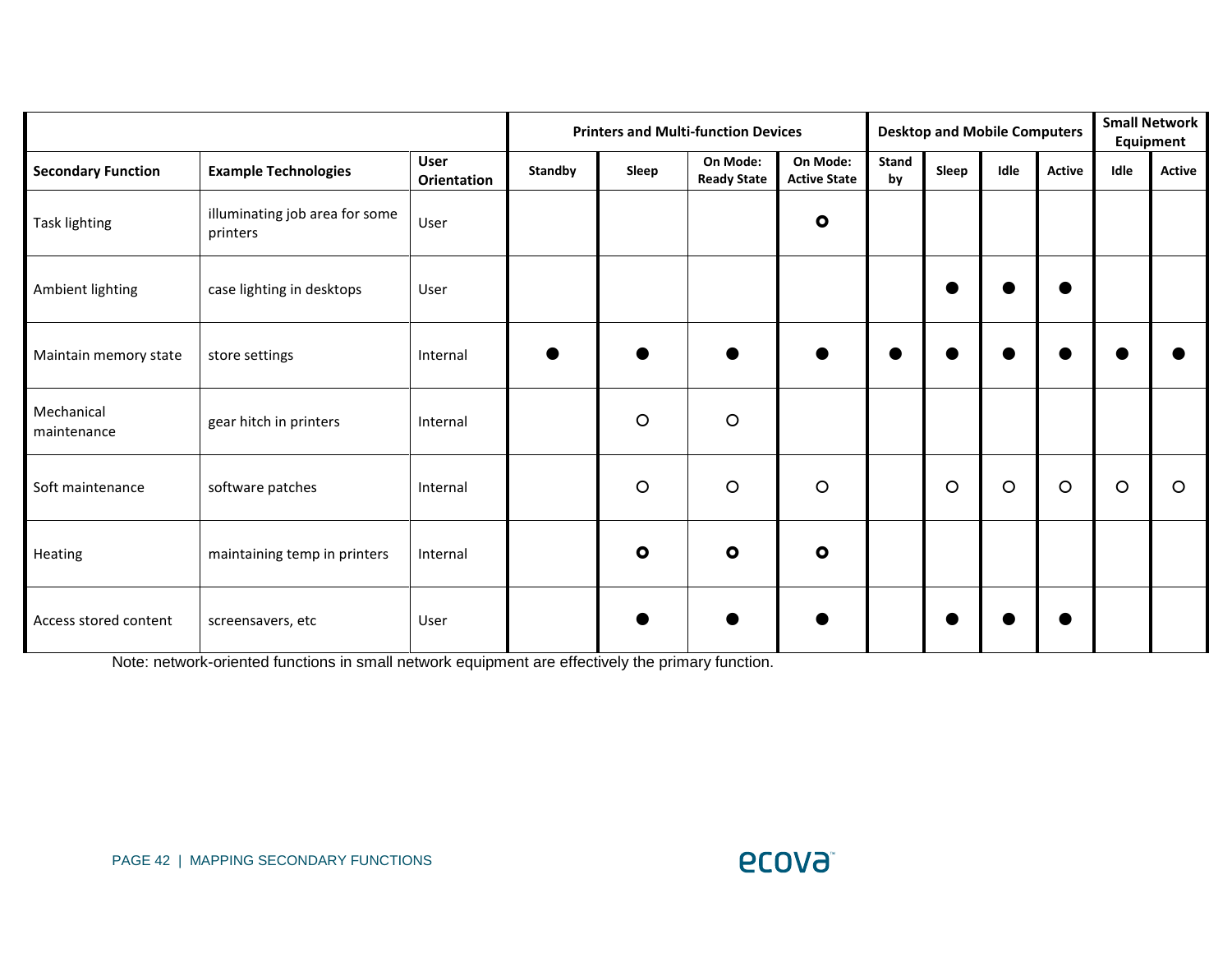## DISCUSSION AND CONCLUSION

Generating detailed maps of secondary functions by product type and operational mode was a crucial task in this research, but only a means to an end. Ultimately the aim of this research was to identify emerging horizontal opportunities for energy efficiency policy action. To explore the results and make sense of the detailed mapping presented above, we developed a semi-quantitative scoring mechanism to rank individual functions by their prevalence in products and their frequency of use in low-power modes. The most horizontally applicable functions are ones that are both common in products and used very frequently in low-power modes, including many power and control functions. Depending on their individual power consumption, these functions have the potential to drive standby power in a large number of devices and present a key policy challenge to ensure that these functions are designed to use the minimum power possible. Conversely, functions that are both rare and infrequently used cannot be considered very horizontally applicable, regardless of the power consumed. Many of the secondary lighting functions fall into this category, because they have a niche application and are only used for limited periods of time in low-power modes (note: indicator lights are an exception and are considered a very horizontally applicable communication function). Even if they did consume high amounts of power when in use, such functions might not have significant energy impacts on large numbers of products and might be better addressed through vertical product specifications. Other functions may fall somewhere between these two extremes, meriting further investigation. Examples of these functions include many networking technologies that are gaining traction in a broad array of products. They may not be as ubiquitous and frequently used as clocks or power controls, but market trends suggest that they may soon be as prevalent in many product areas, particularly home entertainment and office equipment.

Figure 1 illustrates across each of the three major product categories which secondary functions are the most "horizontal" using the scoring method described above. The absolute value of the score is not important, but the relative differences between functions and product categories are of interest. The bars are color-coded in three categories to indicate functions that are highly (green), somewhat (blue), and least horizontal (red). The categories were assigned to the upper, middle, and lower third of scores, respectively.

Although an important indicator of the potential leverage that policymakers could have over a given secondary functionality, our scores only tell part of the story because they do not include important considerations like the anticipated energy use or marketplace growth of secondary functions. We used expert judgment to highlight certain functions (shown in grey with boldface text) that represent the best opportunities for continued research and policy effort. In the sections that follow, we discuss themes that we see within and across product categories and, more importantly, the implications for future research and policy efforts.

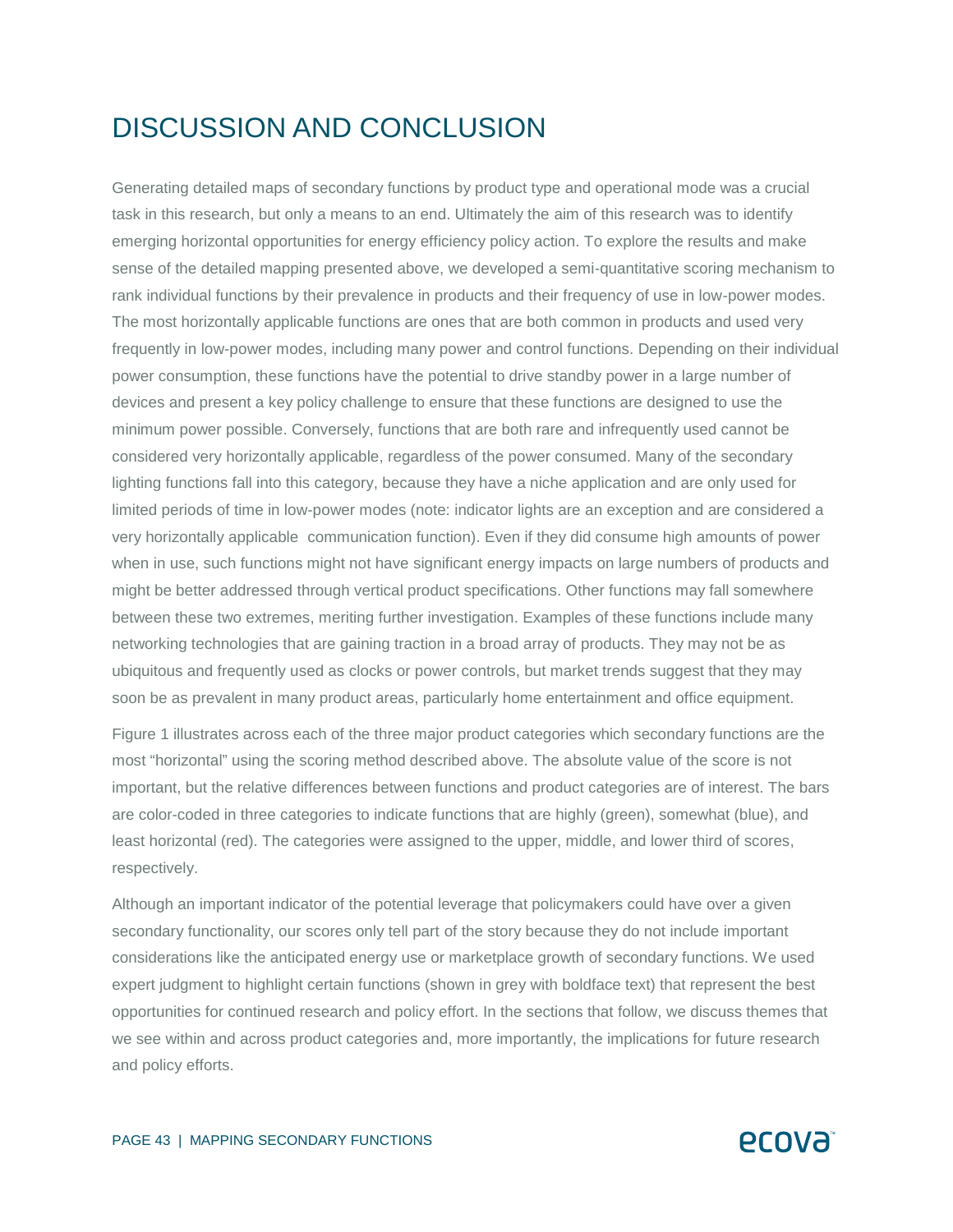

#### **Figure 1: Most Promising Secondary Function Opportunities**

Somewhat horizontal

Least horizontal

**Most promising opportunities** 

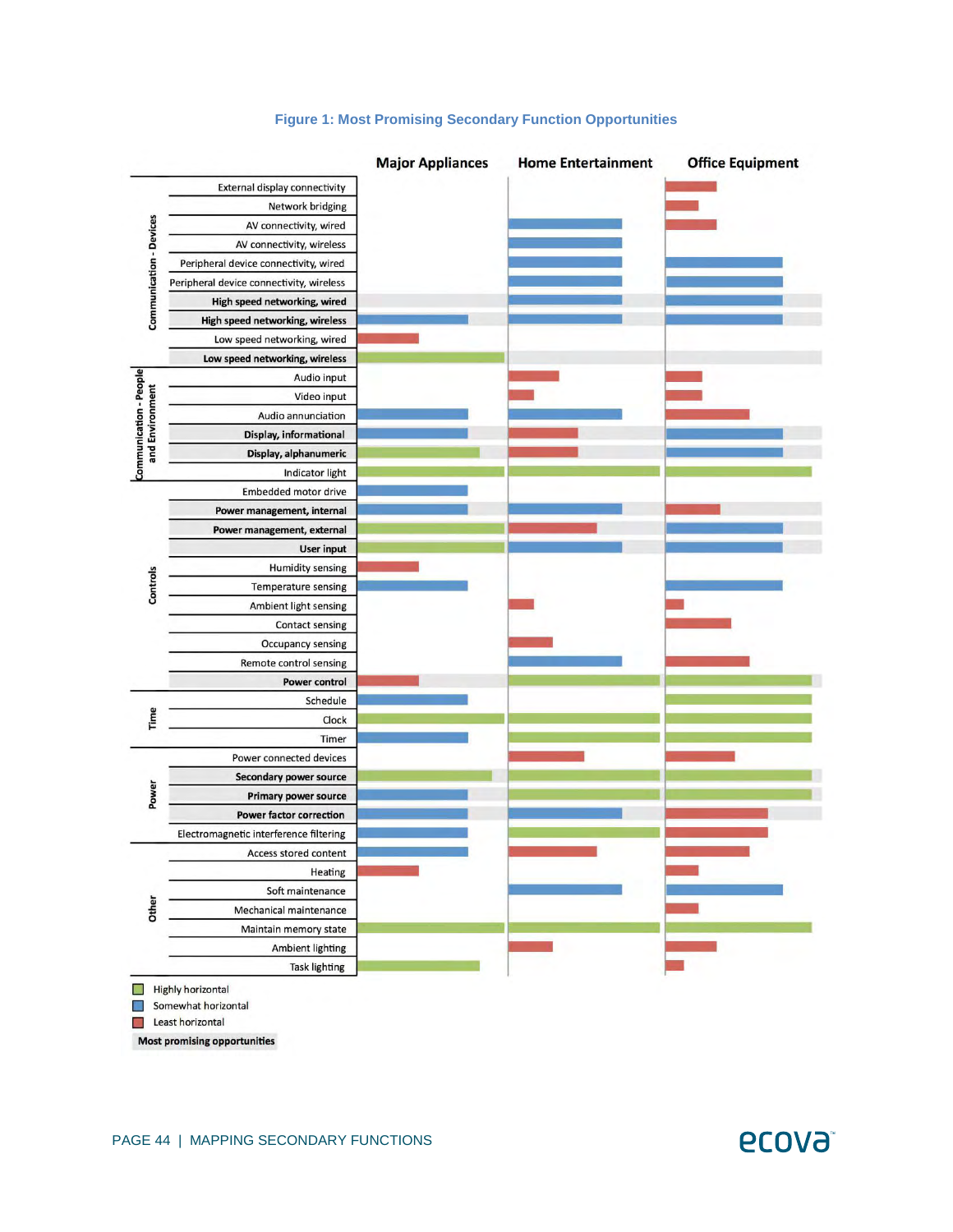### Secondary Function Trends

An examination of Figure 1 reveals several interesting, high-level observations and trends regarding secondary functions:

- **Home entertainment and office products flock together**: We observed significant overlap in secondary functionality between the home entertainment and office products categories. This is not surprising, since both of these product areas are dominated by electronics with similar components and subsystems. We see particular alignment in the areas of networking (Communication – Devices), user interfaces (Communication – People and Environment), Time, and Power. We see less overlap in the Control and Other categories, because individual product categories will often have unique secondary function needs in these areas (e.g. specialized temperature, humidity, or contact sensing requirements). High-speed networking functions are of particular interest in these categories because they are rapidly increasing in prevalence, can increase overall device power consumption, and may result in longer device operation if power management is not properly implemented.
- **Major appliances present a different set of secondary function opportunities**: Not surprisingly we observed that major appliances provided a slightly different array of secondary function trends. In these products we see far less activity in Communication – Devices than in the other electronics- and information-dominated categories. Functions in the Communication – People and Environment and Control categories were somewhat more horizontally applicable in these products due to a greater presence of user interface and control functions. In home entertainment and office products, some of these features are "embedded" in products' primary functions (e.g. on-screen user settings menus for home video equipment), whereas in major appliances those functions must be accessible through an interface that is arguably separate from the primary function of drying clothes or washing dishes, such as a touch-screen display.
- **The rising importance of networking in major appliances**: Although not yet a "highly horizontal" opportunity, we see networking technologies—particularly wireless networking—as an important area for policy focus in major appliances. All major appliance manufacturers are developing versions of their products—albeit luxury versions—with "smart appliance" connectivity features, such as the ability to send and receive energy and operational information according to protocols like Smart Energy Profile. Market researchers anticipate that such appliances will account for a significant portion of sales by mid-decade in countries with smart grids (Pike Research 2010). We have seen numerous examples of smart appliances in which the smart device connectivity is provided by high-speed 802.11 adapters rather than lower power and lower speed physical layers like Zigbee or Z-Wave. The bandwidth requirements of smart grid

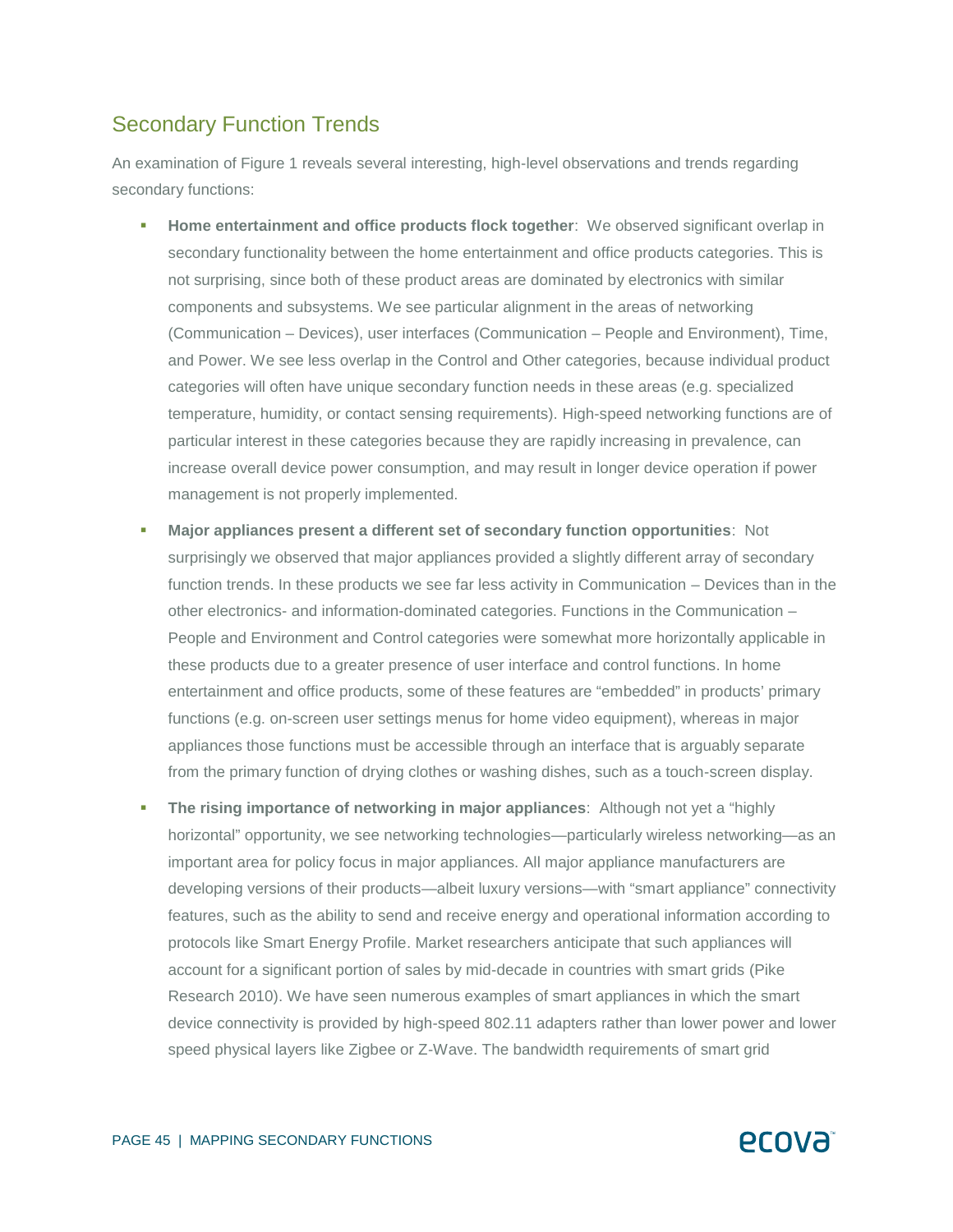applications are certainly within the capabilities of low-power protocols like Zigbee, so policymakers need to ensure that manufacturers are encouraged to utilize lower power communications as the next generation of appliances is developed.

- **Ubiquitous functions are not always impactful**: We saw a large number of secondary functions that are used in large numbers of products and remain active during low-power operational states. However, many of these functions are anticipated to be minimal in their power use and therefore do not represent opportunities for further energy efficiency gains. The timerelated functions and "Maintain memory state" function are examples of this.
- **Power electronics continue to present promising areas for future research:** In electronic products, power electronics are a key bottleneck in power delivery and have proven to be an ideal place to address efficiency horizontally across a large number of products. Despite recent policy successes in addressing external power supply and battery charger efficiency, very little research has been done to date to document the typical efficiency of internal power supplies integrated into many other consumer products like home entertainment equipment. Furthermore, opportunities exist to improve the efficiency of advanced secondary or standby power supplies used to deliver electricity in low-power modes. Secondary power supplies now represent an opportunity for major appliances as well, since many whitegoods now incorporate soft switches and electronic power controls that require some amount of power at all times. Finally, power factor correction technology can provide benefits on both the grid and customer side of the electric meter, so requiring higher power factor in electronic products could present another important horizontal policy opportunity.
- **Displays are on the rise across all categories**: Information displays continue to proliferate as secondary functions in a wide variety of products, often as a means to enhancing user interfaces. We see this across all three major product categories in devices that traditionally had no display technology, such as printers and laundry equipment. Luminous efficacy may not be as much of a concern in these applications, but appropriate power management strategies may play a more central role.
- **A central role for power management**: Power management is central to the energy efficiency of many other secondary functions and should be a cornerstone of any further secondary function technical research. Power management can be uniquely implemented in every appliance, but certain best-practice, universal principles could be developed to ensure that power management achieves maximum possible energy savings. This would require investigation of power management implementations across a wide cross-section of consumer products.



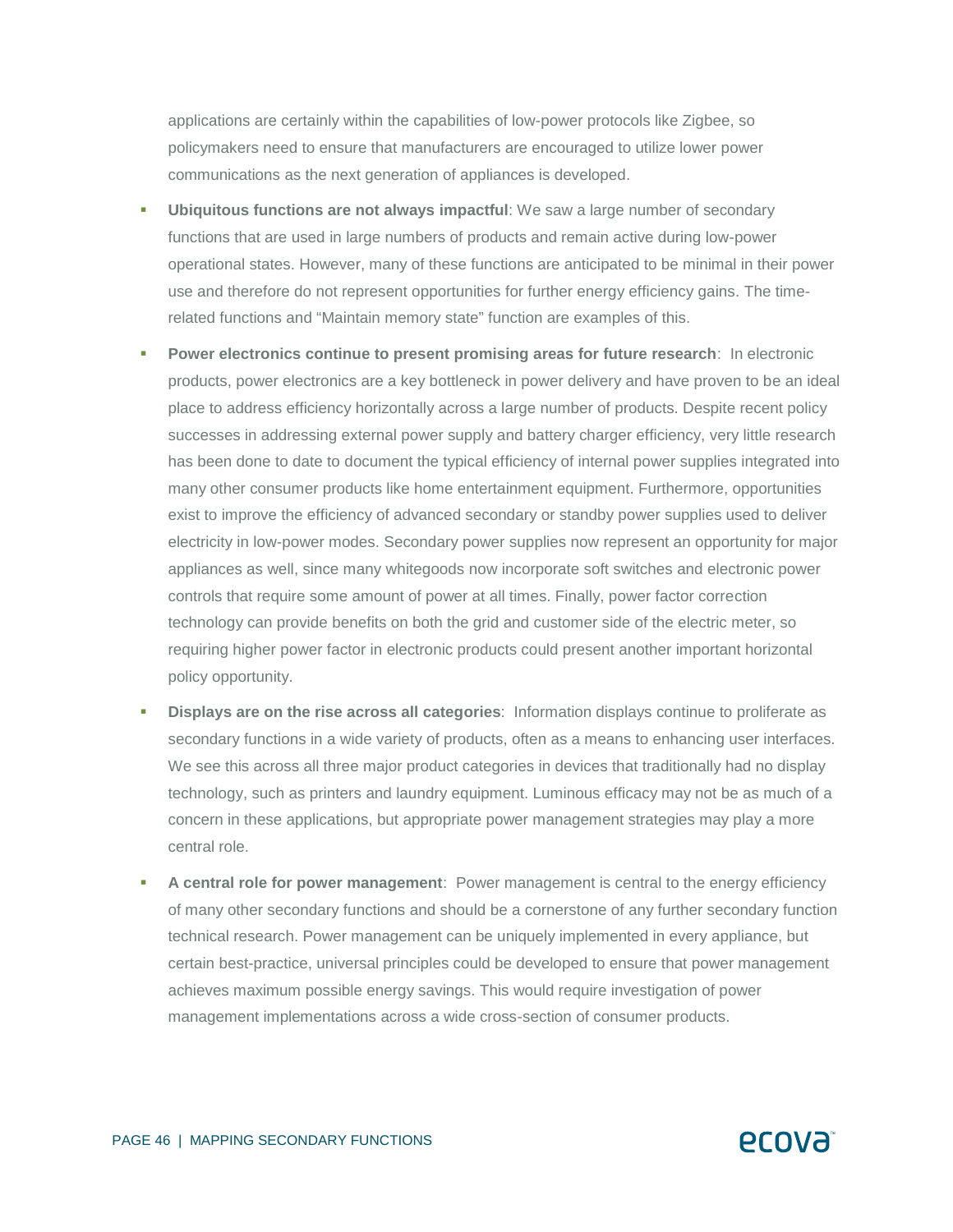## Recommendations and Next Steps

Based on the above trends, we identified several key areas for further technical research that pave the way for new horizontal policy opportunities that address power consumption in low-power modes. The opportunities are summarized in Table 12 and include both a justification and description of suggested research within topic areas.

ecova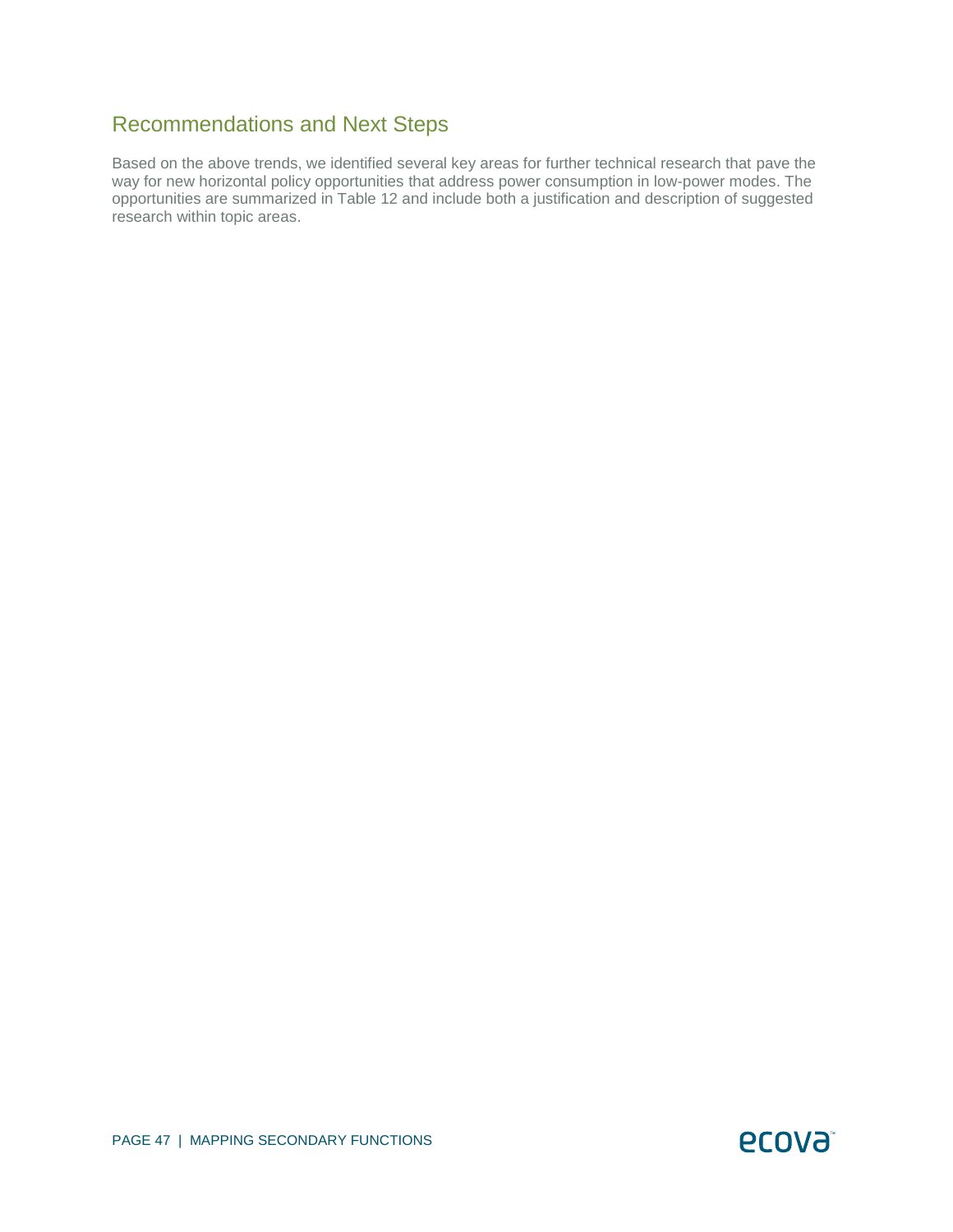#### **Table 12: Topics for Future Research**

| <b>Opportunity</b>                           | <b>Product Category</b>                   | <b>Justification</b>                                                                                                                                                                                                                                            | <b>Suggested Research</b>                                                                                                                                                                                                                                                                                                                                                                                                                                                                                         |
|----------------------------------------------|-------------------------------------------|-----------------------------------------------------------------------------------------------------------------------------------------------------------------------------------------------------------------------------------------------------------------|-------------------------------------------------------------------------------------------------------------------------------------------------------------------------------------------------------------------------------------------------------------------------------------------------------------------------------------------------------------------------------------------------------------------------------------------------------------------------------------------------------------------|
| Wired and wireless high-<br>speed networking | Home entertainment and<br>office products | Network functionality continues to proliferate,<br>and implementation of energy-saving<br>technologies like Energy Efficient Ethernet is<br>spotty and inconsistent.                                                                                            | Document market prevalence and implementation<br>barriers to technologies like Energy Efficient Ethernet<br>(EEE) through bench measurement of new routers and<br>edge devices. In particular, investigate the consistency<br>with which EEE is enabled on edge devices and<br>suggest improvements to standard software settings to<br>ensure proper enabling.                                                                                                                                                   |
| High- and low-speed<br>wireless networking   | Major appliances                          | Smart appliance connectivity functionality is<br>emerging in high-end appliances, but<br>implementation is not always energy efficient.                                                                                                                         | Compare the energy impacts of different wireless<br>networking protocols used in smart appliances and<br>verify through bench measurements. Examine existing<br>policy framework for incenting smart device<br>connectivity (i.e. per ENERGY STAR's latest<br>whitegoods specifications in development) and<br>compare energy allowances with measured power<br>consumption.                                                                                                                                      |
| Displays and user<br>interfaces              | All                                       | Displays are now used to support secondary<br>functions in every major product category and<br>could drive increased power use in low-power<br>modes if not appropriately power-managed.                                                                        | Procure and test power consumption of displays in<br>cross-section of consumer products (major appliances,<br>home entertainment, and office products). Document<br>savings associated with adopting best practices.                                                                                                                                                                                                                                                                                              |
| Power management                             | All                                       | Power management is a core secondary<br>functionality that is often implemented in<br>unique ways for each product. Broad<br>investigation of power management best<br>practices may help identify principles that can<br>be applied in all product categories. | Conduct a survey of power management functionality<br>in a cross-section of consumer products and determine<br>typical power management practices by product type<br>(likely a combination of literature review and product<br>inspections/measurements). Characterize power<br>management based on degree of user configurability,<br>aggressiveness of default settings, latency times, etc.<br>Identify common principles of best-practice power<br>management that could be encouraged across all<br>devices. |
| Power sources                                | All                                       | Primary and secondary power supplies are the<br>main power bottlenecks in electrically powered<br>consumer products. Research could help<br>establish accurate baselines for internal power<br>supply efficiency, highlighting products with                    | Use measurements to establish baseline primary and<br>secondary/standby internal power supply efficiencies<br>for a subset of home entertainment products and office<br>equipment. Assess improvement potential achievable<br>by moving to best practices (e.g. higher efficiency                                                                                                                                                                                                                                 |

## **ECOVƏ**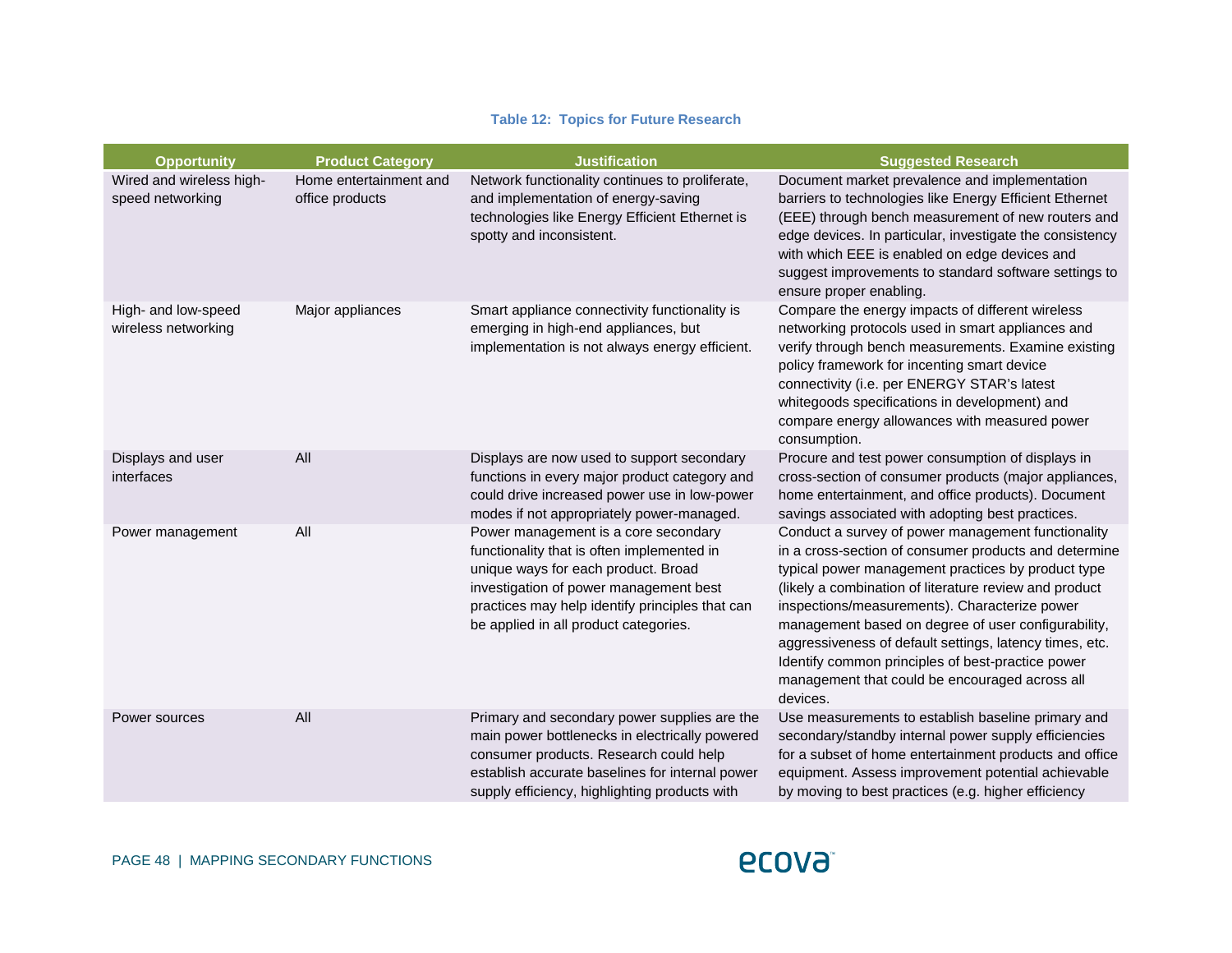| <b>Opportunity</b>      | <b>Product Category</b>                   | <b>Justification</b>                                                                                                                                                                                                                                                                                                                                | <b>Suggested Research</b>                                                                                                                                                                                                                                                                                                                                                                           |
|-------------------------|-------------------------------------------|-----------------------------------------------------------------------------------------------------------------------------------------------------------------------------------------------------------------------------------------------------------------------------------------------------------------------------------------------------|-----------------------------------------------------------------------------------------------------------------------------------------------------------------------------------------------------------------------------------------------------------------------------------------------------------------------------------------------------------------------------------------------------|
|                         |                                           | improvement potential. The efficiency and<br>power management of secondary power<br>supplies can assist with reaching low standby<br>power targets.                                                                                                                                                                                                 | internal power supplies, near-zero-watt standby power<br>supplies).                                                                                                                                                                                                                                                                                                                                 |
| Power factor correction | Home entertainment and<br>office products | The addition of power factor correction stages<br>in power supplies can provide energy savings<br>benefits both on the grid and customer side of<br>the electric meter by helping to reduce system-<br>wide resistive losses. Power factor correction<br>could represent a new horizontal efficiency<br>policy area for certain electronic devices. | Use a combination of literature review and product<br>inspections/measurements to document the use of<br>high-efficiency, active power factor correction<br>technologies in larger consumer electronics products.<br>Identify representative building-level energy savings<br>and opportunities achievable by requiring higher power<br>factor in devices powered by switch-mode power<br>supplies. |